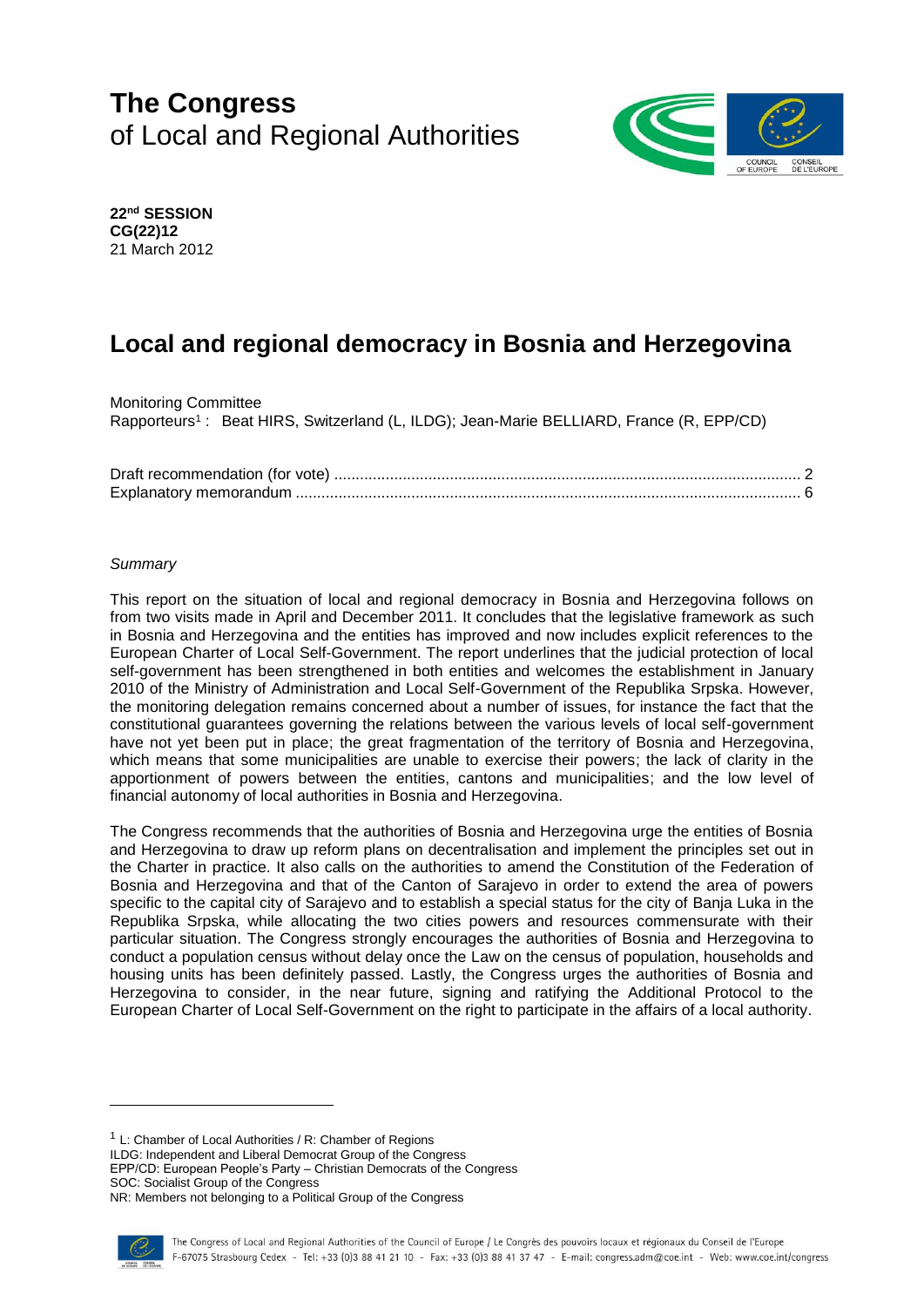# <span id="page-1-0"></span>**DRAFT RECOMMENDATION**<sup>2</sup>

[\(See Recommendation 324 \(2012\) adopted on 22 March 2012\)](https://wcd.coe.int/ViewDoc.jsp?id=1925863&Site=Congress&BackColorInternet=C3C3C3&BackColorIntranet=CACC9A&BackColorLogged=EFEA9C)

1. The Congress of Local and Regional Authorities of the Council of Europe refers to:

*a.* Article 2, paragraph 1.b, of Statutory Resolution CM/Res (2011) 2 relating to the Congress of Local and Regional Authorities of the Council of Europe, which provides that one of the aims of the Congress shall be "to submit proposals to the Committee of Ministers in order to promote local and regional democracy";

*b.* Article 2, paragraph 3, of Statutory Resolution CM/Res (2011) 2 relating to the Congress of Local and Regional Authorities of the Council of Europe, which provides that the "Congress shall prepare on a regular basis country-by-country reports on the situation of local and regional democracy in all member states and in states which have applied to join the Council of Europe, and shall ensure, in particular, that the principles of the European Charter of Local Self-Government are implemented";

*c.* Resolution 307 (2010) REV laying down the rules of procedure for monitoring application of the European Charter of Local Self-Government;

*d.* Congress Resolution 299 (2010), which provides that the Congress will use the Council of Europe Reference Framework for Regional Democracy in its monitoring activities, as well as the reply given by the Committee of Ministers to Congress Recommendation 282 (2010) [CM/Cong(2011)Rec282final] encouraging the governments of member states to take account of the aforementioned Reference Framework in their policies and reforms;

*e.* the explanatory memorandum of this recommendation on local and regional democracy in Bosnia and Herzegovina.

2. The Congress notes that:

*a.* Bosnia and Herzegovina ratified the European Charter of Local Self-Government (ETS No. 122, hereinafter "the Charter") on 12 July 2002 without reservations or declarations, and the instrument came into force in respect of the country on 1 November 2002;

*b.* Bosnia and Herzegovina has not signed the Additional Protocol to the European Charter of Local Self-Government on the right to participate in the affairs of a local authority (CETS No. 207);

Secretariat of the Committee: S. Poirel and S. Cankoçak.

<sup>2</sup> Preliminary draft recommendation approved by the Monitoring Committee on 24 February 2012.

Members of the Committee:

*L. O. Molin* (President)*, M. Abuladze, U. Aldegren*, K. Andersen, L. Avetyan (alternate: *E. Yeritsyan*), A. Babayev (alternate: *I. Khalilov)*, *T. Badan*, M. Barcina Angulo, *V. Belikov*, G. Bende (alternate: *E. Penzes*), G. Bergemann, *M. Bespalova,* V. Broccoli, Z. Broz, A. Buchmann, X. Cadoret, E. Calota, S. Carugo, S. Chernov, D. Chichinadze, B. Collin-Langen, M. Cools, *J. Costa*, *D. Çukur*, L. Dellai, M. De Lamotte, *N. Dogan, G. Doğanoglu*, M. Gaju, V. Gebel, *G. Geguzinskas*, S. Glavak, *S. Guckian, M. Guegan*, M. Gulevskiy, H. Halldorsson, *M. Heatley,* J. Hepburn, B. Hirs, *J. Hlinka*, *C. Hughes*, A. Ibrahimov (alternate: *R. Aliyev*), *G. Illes*, J. Jalinska (alternate: *M. Juzupa*), *S. James*, *A. Jaunsleinis*, *M. Jegeni Yıldız, M. Juhkami*, J-P. Klein *(alternate: E. Eicher),* A. Kriza*,* I. Kulichenko (alternate: *N. Rybak*), *F. Lec*, *J-P. Liouville, I. Loizidou*, M. Magomedov, P. Mangin (alternate: *J-M. Belliard*), T. Margaryan, G. Marsan, H. Marva, *V. Mc Hugh*, M. Merrild, *I. Micallef*, T. Mikus, K. Miskiniene, *M. Monesi, G. Mosler-Törnström,* A. Muzio, *M. Njilas*, Z. Ozegovic (alternate: *V. Vasic*), R. Paita (alternate: *A. Miele*), U. Paslawska, *H. Pihlajasaari*, *G. Pinto*, *G. Policinschi, A. Pruszkowski,* C. Radulescu (alternate: *L. Sfirloaga*), R. Rautava (*alternate*: *S. Ruponen*), *H. Richtermocova*, A. Rokofillou, *N. Romanova*, *D. Ruseva*, *J. Sauwens*, P. Schowtka, W. Schuster, *D. Shakespeare*, M. Simonovic (alternate: *S. Lazic)*, G. Spartanski, *M. Tamilos*, A. Torres Pereira, V. Udovychenko (alternate: *O. Radziievskyi*), *A. Ugues*, G. Ugulava (*alternate*: *P. Zambakidze)*, A. Uss, P. Uszok, V. Varnavskiy (alternate: *A. Borisov*), O. Van Veldhuizen, *L. Vennesland*, *L. Verbeek*, *H. Weninger*, K. Whitmore (alternate: *P. Grove*), *J. Wienen, D. Wrobel, U. Wüthrich-Pelloli*, *D. Zmegac*.

N.B.: The names of members who took part in the vote are in italics.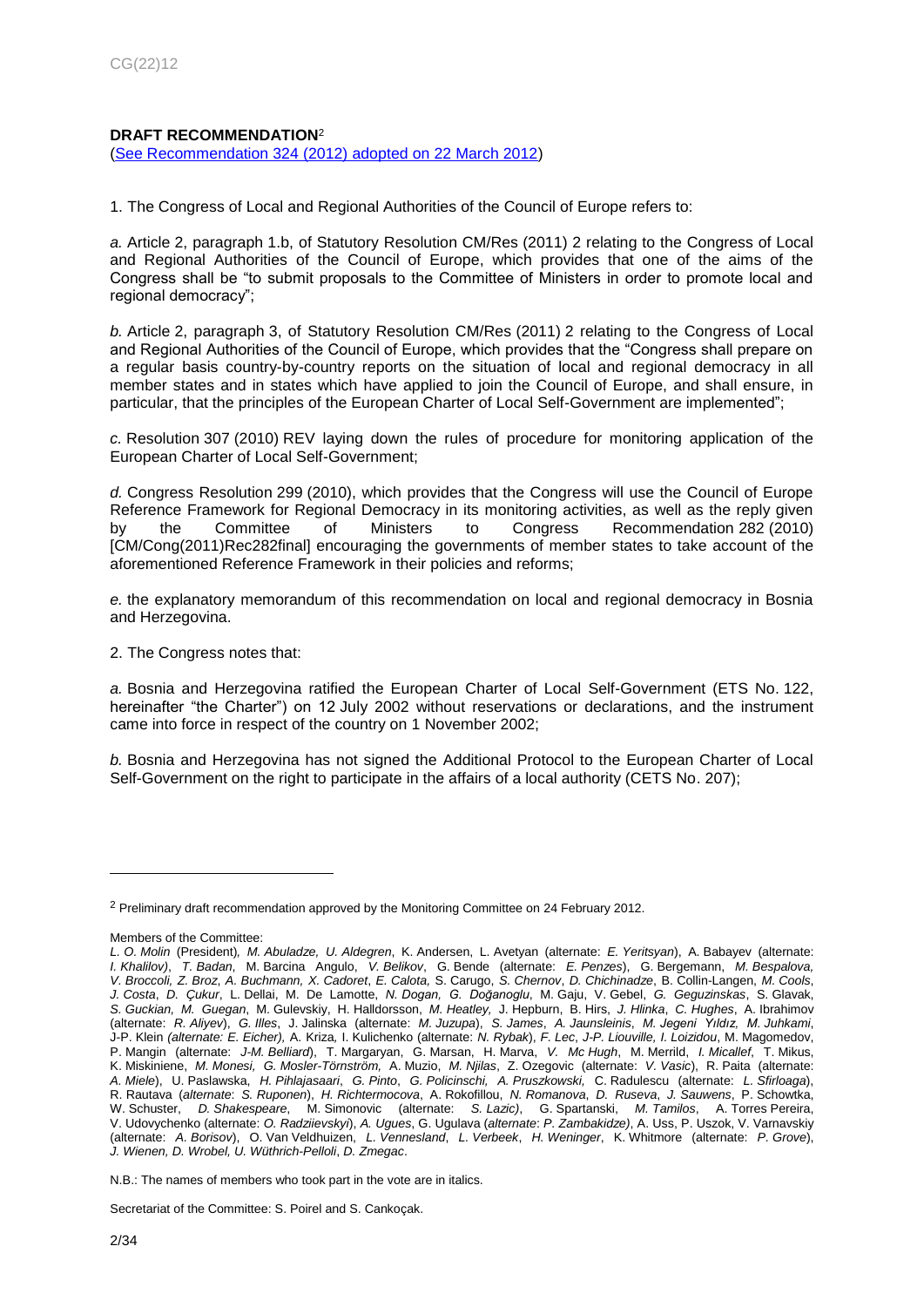*c.* the situation of local and regional democracy in Bosnia and Herzegovina was the subject of a monitoring report and Congress Recommendation 202 (2006);

*d.* on 23 March 2011, Mr Jean-Marie Belliard (France, R, EPP/CD) and Mr Beat Hirs (Switzerland, L, ILDG) were appointed as rapporteurs tasked with presenting a new report to the Congress on local and regional democracy in Bosnia and Herzegovina;

*e.* the Congress delegation made two visits, from 11 to 14 April 2011 and on 12 and 13 December 2011 respectively. Meetings were held in Sarajevo, Banja Luka, Brčko and Mostar with representatives of state institutions, the component entities – the Federation of Bosnia and Herzegovina, the Republika Srpska – and the Brčko District, as well as the local authorities and their associations, and the international community;

*f.* The rapporteurs wish to thank the Permanent Representation of Bosnia and Herzegovina to the Council of Europe and all the people they met during the visit.

3. The Congress notes with satisfaction:

*a.* the general compatibility of Bosnia and Herzegovina's legislation on local self-government with the principles of the Charter. The legislative framework in Bosnia and Herzegovina and the entities has improved and now includes explicit references to the Charter;

*b.* the increased judicial protection of local self-government in both entities;

*c.* the consensus about the need to ensure consistency in the legislation on local self-government at all levels;

d. the expansion of inter-municipal co-operation between Sarajevo and East Sarajevo;

*e.* legislative progress at local level in some areas such as education, local transport and the road network;

*f.* the establishment in January 2010 of the Ministry of Administration and Local Self-Government of the Republika Srpska and the practice of biannual consultations between members of the Republika Srpska Government, mayors and associations of communes and towns;

*g.* the adoption on 3 February 2012 of the Law on the census of population, households and housing units by the House of Peoples;

*h.* the development of regional initiatives conducive to reconciliation in the region.

4. Observing the lack of action on Congress Recommendation (202) 2006 on local and regional democracy, the Congress notes with concern that:

*a.* the functioning of local self-government has been seriously affected by the political and institutional deadlock at state level, which is preventing any decentralising reform in the country;

*b.* the constitutional guarantees governing the relations between the various levels of local selfgovernment have not yet been put in place;

*c.* the lack of population census since the one held in 1991 is particularly problematic in a country where the entire political system is based on the ethnic principle:

*d.* the lack of clarity in the apportionment of powers between the entities, cantons and municipalities persists;

*e.* the level of financial autonomy of local authorities in Bosnia and Herzegovina is relatively low. Local authority finance depends on the redistribution of VAT, the existing mechanisms for which are ineffective;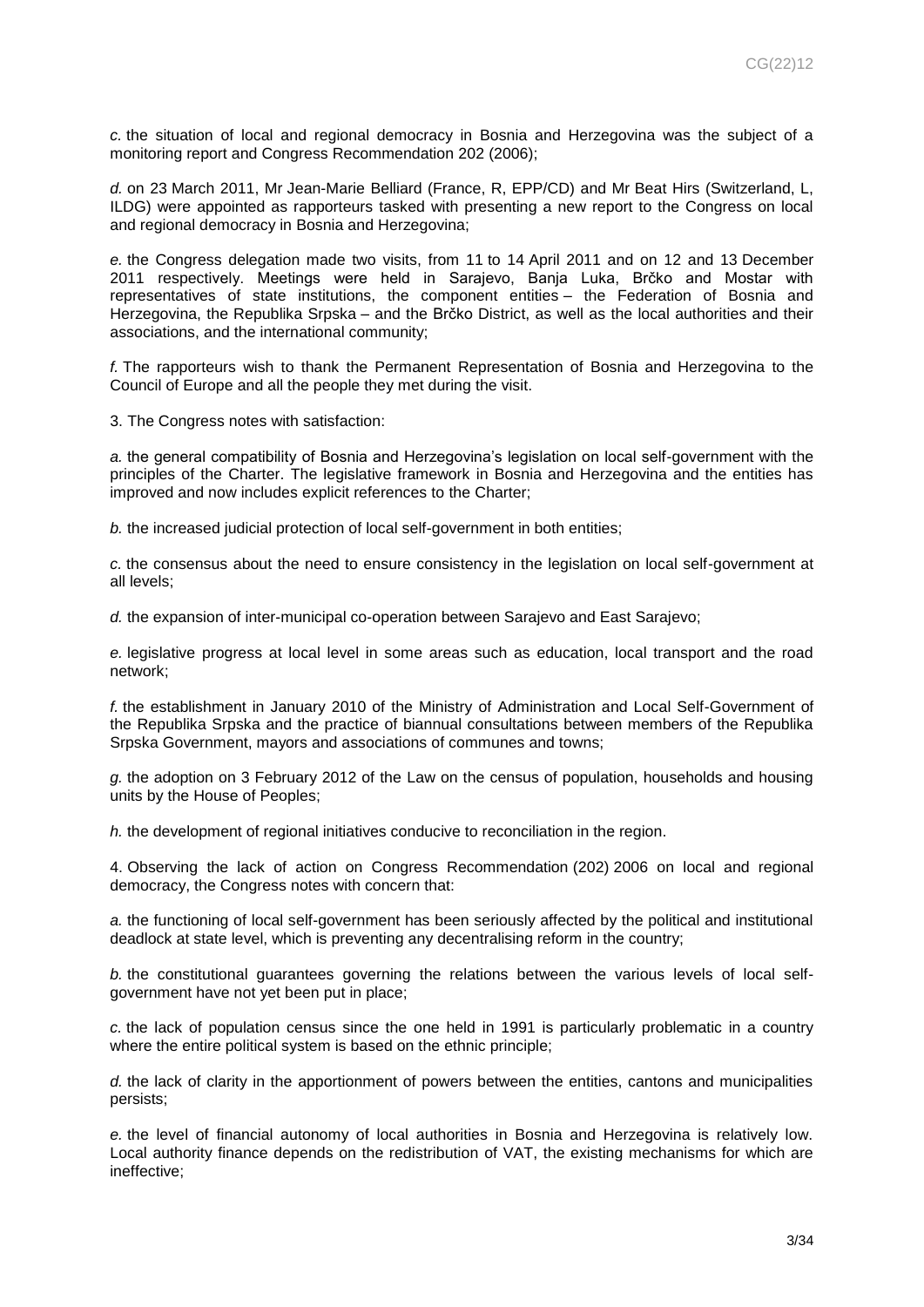*f.* there is still no legal framework guaranteeing municipal property, which affects the calculation of the local revenue base;

*g.* the great fragmentation of the territory of Bosnia and Herzegovina means that some municipalities are unable to exercise their powers;

*h.* inter-municipal co-operation exists in very limited form even if some initiatives seem to be developed in this direction;

*i.* the existing legal framework does not take account of the special status of Sarajevo and its specific powers and responsibilities as the capital of Bosnia and Herzegovina and of the Federation of Bosnia and Herzegovina;

*j.* The city of Banja Luka, which operates as the *de facto* capital of the Republika Srpska, does not have a special status;

*k.* with regard to the Statute of the City of Mostar, the inequality in electoral rights in the municipal council is a breach of Article 3 of the Charter, a point which was also noted by the Venice Commission in Opinion No. 594/2010 of 16 October 2010. Moreover, the Constitutional Court of the Federation of Bosnia and Herzegovina has declared the Statute of the City of Mostar unconstitutional.

5. In the light of the above, *the Congress recommends that the Committee of Ministers* invite the authorities of Bosnia and Herzegovina to:

*a.* urge the entities of Bosnia and Herzegovina to draw up reform plans on decentralisation and practical implementation of the principles set out in the Charter;

*b.* revise the State Constitution in accordance with Opinion No. 308/2004 of the Venice Commission adopted on 12 March 2005 and insert a reference to the principle of local self-government in the Constitution;

*c.* adopt and implement the Law on the census of population, households and housing units in Bosnia and Herzegovina and give political, administrative and financial support to the preparation and organisation of the census, in order to draw up and implement effective public policies at local authority level;

*d.* review the legislation on local self-government within the entities, cantons and municipalities with a view to ensuring clear apportionment of the powers of local authorities;

*e.* allocate to local authorities sufficient financial resources commensurate with their powers and responsibilities, in particular by revising the existing legal provisions on financial equalisation;

*f.* adopt a legal framework recognising municipal property;

*g.* promote inter-municipal co-operation and the joint delivery of certain public services;

*h.* amend the Constitution of the Federation of Bosnia and Herzegovina and that of the Canton of Sarajevo in order to extend the area of powers specific to the capital city of Sarajevo and increase resources to a level commensurate with the powers assigned in the light of Congress Recommendation 219 (2007) on the status of capital cities;

*i.* continue the ongoing discussion to revise the Constitution of the Republika Srpska in order to grant a special status to the city of Banja Luka in Republika Srpska and assign it appropriate powers and resources;

*j.* revise without delay the Statute of the city of Mostar and the Electoral Law of the Federation of Bosnia and Herzegovina so as to bring them into line with Article 3 of the European Charter of Local Self-Government;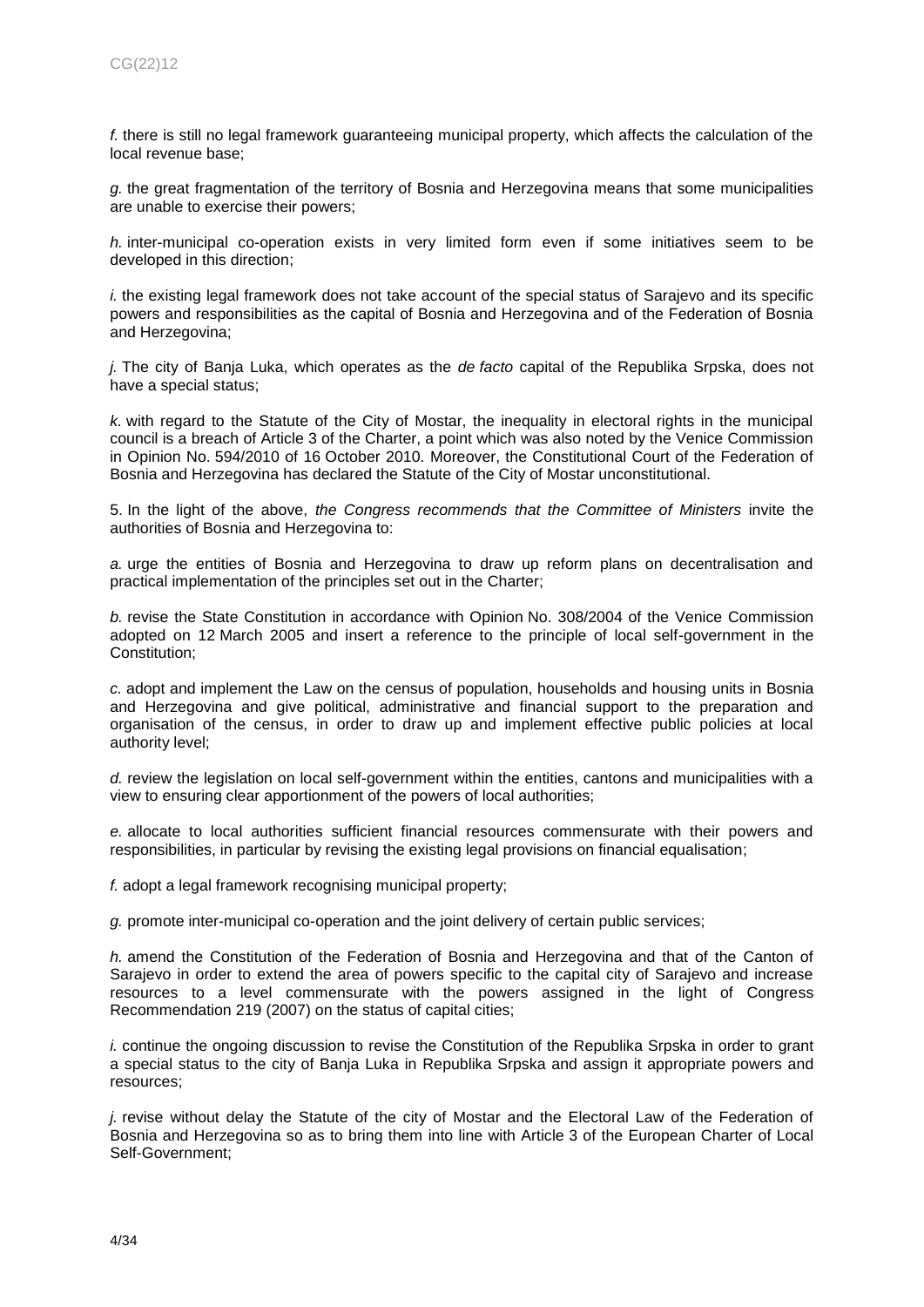*k.* consider signing and then ratifying in the near future the Additional Protocol to the European Charter of Local Self-Government on the right to participate in the affairs of a local authority (CETS No. 207);

*l.* call on the expertise and assistance of the Congress in drawing up, in co-operation with all the relevant stakeholders, any reform programmes aimed at increasing decentralisation in line with the Charter.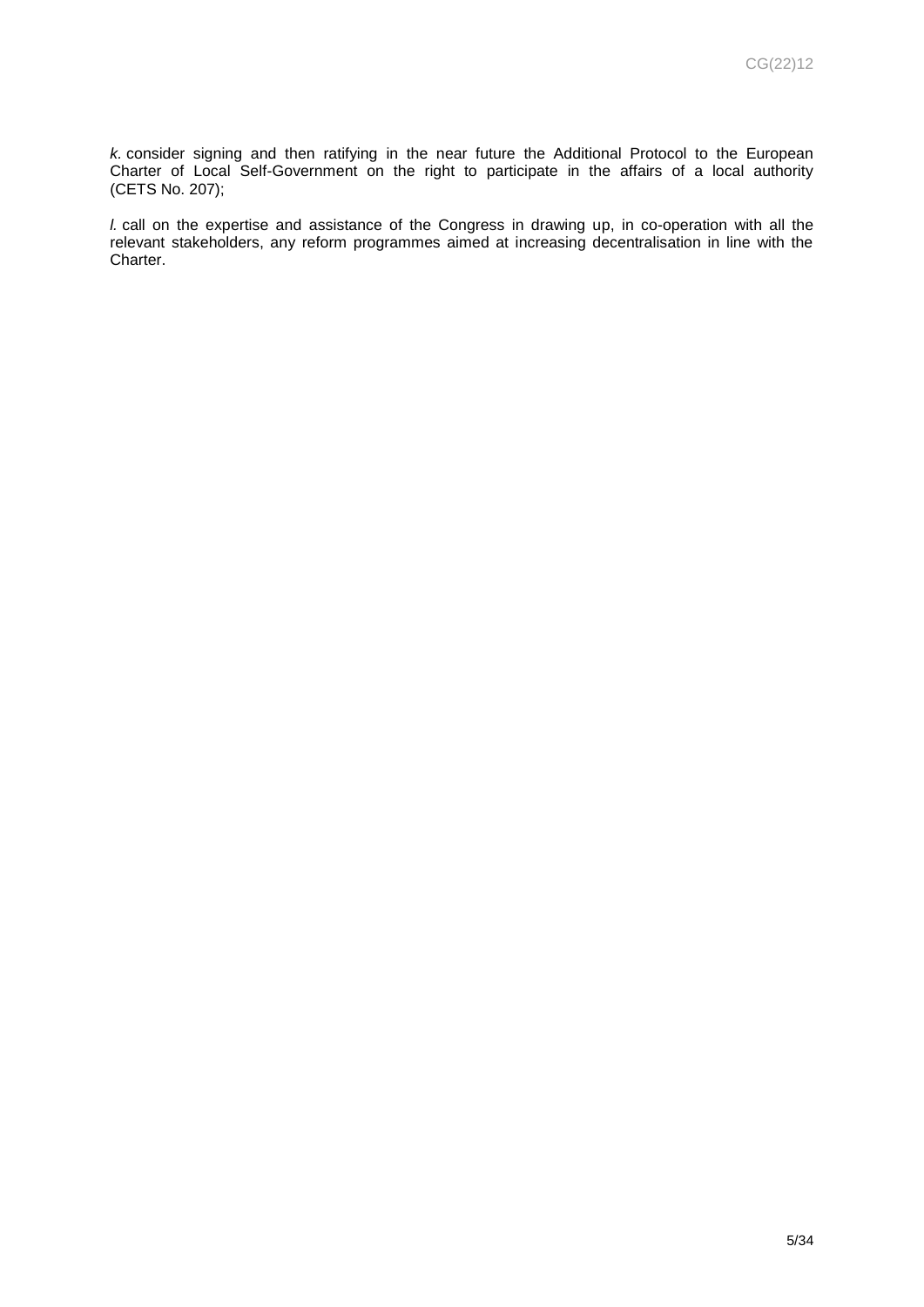# <span id="page-5-0"></span>**EXPLANATORY MEMORANDUM**

# **Table of contents**

| $1_{-}$ |                                                                                                      |                                                                                        |  |  |  |
|---------|------------------------------------------------------------------------------------------------------|----------------------------------------------------------------------------------------|--|--|--|
| 2.      | Political situation and evaluation since the previous Recommendation 202 (2006) on local and         |                                                                                        |  |  |  |
| 3.      |                                                                                                      |                                                                                        |  |  |  |
|         | 3.1.                                                                                                 |                                                                                        |  |  |  |
|         | 3.2.                                                                                                 | Local self-government: the European Charter of Local Self-Government 12                |  |  |  |
|         | 3.3.                                                                                                 | Analysis of the situation of local democracy in light of the European Charter on Local |  |  |  |
|         |                                                                                                      |                                                                                        |  |  |  |
|         | 3.3.1.                                                                                               |                                                                                        |  |  |  |
|         | 3.3.2.                                                                                               |                                                                                        |  |  |  |
|         | 3.3.3.                                                                                               |                                                                                        |  |  |  |
|         | 3.3.4.                                                                                               |                                                                                        |  |  |  |
|         | 3.3.5.                                                                                               |                                                                                        |  |  |  |
|         | 3.3.6.                                                                                               |                                                                                        |  |  |  |
|         | 3.3.7.                                                                                               |                                                                                        |  |  |  |
|         | 3.3.8.                                                                                               |                                                                                        |  |  |  |
|         | 3.3.9.                                                                                               |                                                                                        |  |  |  |
|         | 3.4.                                                                                                 | Regional democracy: the Reference Framework for Regional Democracy 25                  |  |  |  |
|         |                                                                                                      |                                                                                        |  |  |  |
|         |                                                                                                      | Appendix 1 – Programme of the Congress monitoring visit in Bosnia and Herzegovina      |  |  |  |
|         |                                                                                                      |                                                                                        |  |  |  |
|         | Appendix 2 – Overview of the state of implementation of human rights at local and regional levels 32 |                                                                                        |  |  |  |

### <span id="page-5-1"></span>**1. Introduction**

1. In accordance with Article 2 (3) of Statutory Resolution CM/Res(2011)2 of the Committee of Ministers of the Council of Europe, the Congress of Local and Regional Authorities (hereafter "the Congress") prepares regular country-by-country reports on the situation of local and regional democracy in all member States and in States which have applied for Council of Europe membership, and monitors the effective implementation of the principles of the European Charter of Local Self-Government.

2. Bosnia and Herzegovina ratified the European Charter of Local Self-Government on 12 July 2002 without reservations or declarations, and the instrument came into force in respect of that country on 1 November 2002. Bosnia and Herzegovina had not signed the Additional Protocol to the European Charter of Local Self-Government on the right to participate in the affairs of a local authority at the time of publication of this report.

3. The situation of local and regional democracy in Bosnia and Herzegovina has already been the subject of two Congress reports, in 2000<sup>3</sup> and 2001,<sup>4</sup> before the country's accession to the Council of Europe and the European Charter of Local Self-Government, and a monitoring report in 2006<sup>5</sup> . The Congress adopted its Recommendation 202 (2006) <sup>6</sup> on 14 November 2006.

<sup>&</sup>lt;sup>3</sup> Report on local and regional democracy in Bosnia and Herzegovina (candidate country for accession to the Council of Europe) (Doc. CG/CP(6)29 rev, 2 March 2000). Rapporteurs: Claude Haegi (Switzerland) and Gianfranco Martini (Italy).

<sup>4</sup> Report on local and regional democracy in Bosnia and Herzegovina (Doc. CG(8)23 Part II, 8 November 2001). Rapporteurs: Christopher Newbury (United Kingdom) and Peter Kittelmann (Germany).

<sup>5</sup> Local and regional democracy in Bosnia and Herzegovina (Doc. CG(13)30 Part II, 23 October 2006). Rapporteurs: Christopher Newbury (United Kingdom) and Karsten Behr (Germany).

 $6$  Recommendation 202(2006) on local and regional democracy in Bosnia and Herzegovina.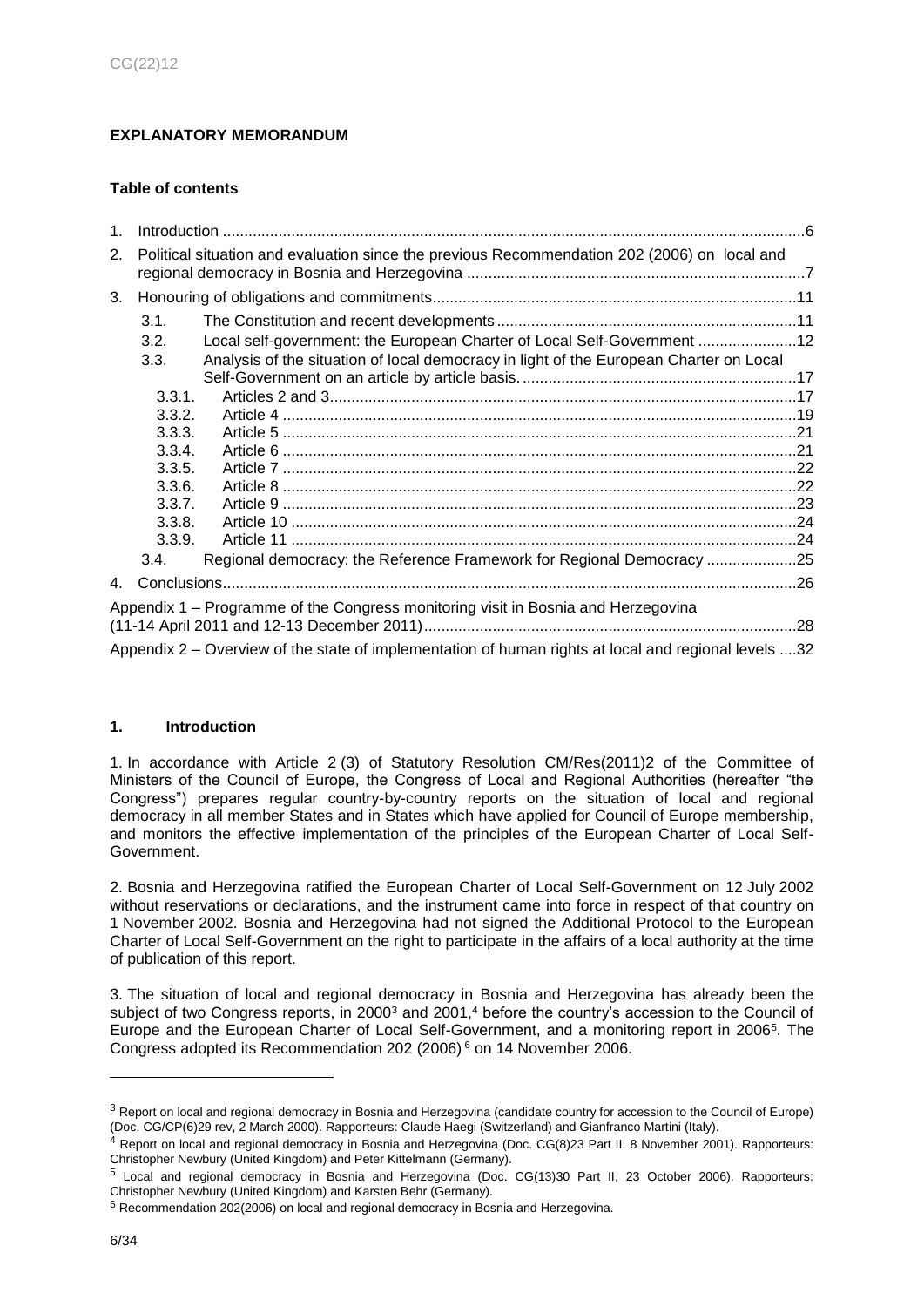4. Given the complexity of the federal political structure of Bosnia and Herzegovina, the Monitoring Committee decided to conduct two consecutive visits, from 11 to 14 April 2011 and on 12 and 13 December 2011 respectively.

5. The Monitoring Committee appointed Mr Jean-Marie Belliard (France, R, EPP/CD) and Mr Beat Hirs (Switzerland, L, ILDG) Rapporteurs, for local democracy and regional democracy in Bosnia and Herzegovina respectively. The Rapporteurs were assisted by Ms Elena Simina Tanasescu, consultant, member of the Independent Group of Experts on the European Charter of Local Self-Government, and by the Congress Secretariat.

6. The Congress monitoring delegation met with representatives of the State institutions, the international community, the component Entities – the Federation of Bosnia and Herzegovina, the Republika Srpska – and the Brčko District, and the local authorities and their associations (the detailed programmes of both visits are reproduced in Appendix 1).

7. This report was prepared on the basis of information gathered during the two visits to Bosnia and Herzegovina, as well as data sent in by the authorities encountered and various international organisations and experts.

8. The delegation would like to thank the Permanent Representation of Bosnia and Herzegovina with the Council of Europe, the authorities of Bosnia and Herzegovina, the Federation of Bosnia and Herzegovina, the Republika Srpska and the Brcko district, the cantons, towns and municipalities, and the representatives of the Associations of local authorities of the Federation of Bosnia and Herzegovina and the Republika Srpska, for their co-operation and helpfulness, and the useful information provided by all those interviewed. It also extends its thanks to the Council of Europe Office in Sarajevo, which helped ensure the smooth running of this visit.

### <span id="page-6-0"></span>**2. Political situation and evaluation since the previous Recommendation 202 (2006) on local and regional democracy in Bosnia and Herzegovina**

9. The Rapporteurs consider it necessary to outline the evolution of the political situation in Bosnia and Herzegovina in order to clarify the specific situation regarding local and regional democracy in this country.

10. Following the dismantling of the Socialist Federal Republic of Yugoslavia on 25 December 1991 and the referendum of 29 February 1992 on the independence of Bosnia and Herzegovina, which was organised at the request of the European Community and boycotted by the Serbian population, the former Federated State of Bosnia and Herzegovina declared independence and joined the UN on 22 May 1992, becoming its 177<sup>th</sup> member. The ensuing war only ended with the signature of the General Framework Agreement for Peace in Bosnia and Herzegovina and its 11 appendices (the "Dayton Agreement"), initialled in the United States of America on 21 November 1995 and signed in Paris on 14 December 1995. The Dayton Agreement established that the "Republic of Bosnia-Herzegovina , the official name of which shall henceforth be "Bosnia and Herzegovina" shall continue its legal existence under international law" 7 comprising two entities: the Federation of Bosnia and Herzegovina (Federation of Bosnia and Herzegovina) and the Republika Srpska (Republika Srpska). 8 In the wake of this agreement, the whole international community began their efforts to stabilise the situation in Bosnia and Herzegovina; The High Representative (HR) was designated by the international community to supervise the implementation of the civilian aspects of the Dayton Agreement on behalf of the international community; many international and supranational institutions and organisations are still actively involved in the country to this day.

11. The main constitutional texts currently in force in these countries were adopted during or at the end of the war. The Republika Srpska Constitution was initially adopted in 1992 as the Constitution of an Entity proclaiming its status as an independent State within Bosnia and Herzegovina; the Federation of Bosnia and Herzegovina Constitution adopted in June 1994 was an integral part of

<sup>7</sup> Constitution of Bosnia and Herzegovina, Article 1, para 1.

<sup>&</sup>lt;sup>8</sup> Ibid., Article 1, para 3.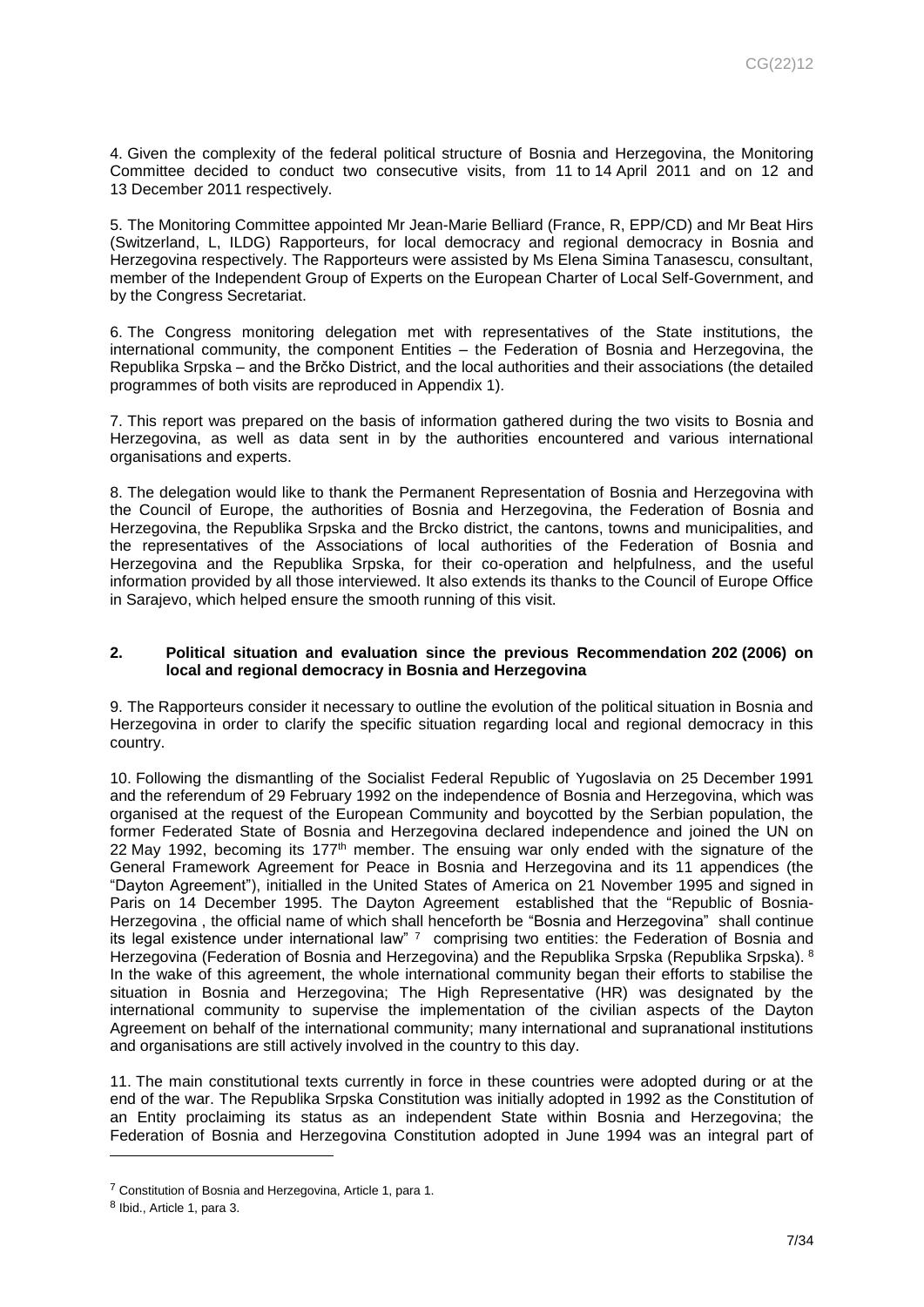another international agreement, the Washington Agreement, and represents a compromise made possible by the United States between the Bosniacs and the Croats. The Bosnia and Herzegovina Constitution was integrated into the Dayton Agreement as Appendix IV, and was translated into English Bosnian, Croatian and Serbian (see Article XI of the Dayton Agreement), without consultation with the citizens of Bosnia and Herzegovina, which led to questions about the lack of democratic legitimacy in the Constitutions of Bosnia and Herzegovina.

12. Right from the outset Bosnia and Herzegovina was a Federal State with two constituent Entities, viz the Federation of Bosnia and Herzegovina and the Republika Srpska, joined on 5 March 1999 by a special-status district - the Brčko District - which exists "under the sovereignty of Bosnia and Herzegovina and is subject to the responsibilities of the institutions of Bosnia and Herzegovina as those responsibilities derive from this Constitution, whose territory is jointly owned by (a condominium of) the Entities ». <sup>9</sup> Arbitral awards made in pursuance of a clause in the Dayton Agreement by the Arbitration Court reconstituted the municipality and the surrounding district, which were enshrined in the Constitution of Bosnia and Herzegovina in 2009, were hailed as the first successful constitutional reform. The Brčko District, which despite its size is of indisputable strategic importance, comes under the responsibility of the international supervisor (the Head of the District Office) mandated by the UN and dependent on the HR. Brčko District has its own institutional system with legislative, executive and judicial powers.

13. According to official statistical sources,  $10$  Bosnia and Herzegovina has a total area of 51 209 km<sup>2</sup> and a population estimated, under the latest census (1991) at approximately 4 million, of whom 43,5% are Bosniacs (Muslims), 31,2% Serbs (Orthodox Christians) and 17,4% Croats (Roman Catholics). Given the age of the last census, these figures are obviously unreliable.

14. The country withdrew from the census cycle scheduled in Europe in 2011 because of the deadlock over the Law on the census of population, households and housing units in the Bosnia and Herzegovina Parliament. The outstanding points include disagreements on the questions on the census questionnaire concerning ethnic belonging, language and religion, as well as the calculation of the number of Bosnia and Herzegovina nationals living abroad (the diaspora). The Republika Srpska, which managed to adopt a law on the census which applies solely to this Entity, decided not to implement it because of the domestic and international political pressure surrounding this issue.

15. The delegation has been informed that, since their visit to Bosnia and Herzegovina, the Law on the census of population, households and housing units was adopted on 3 February 2012 by the House of Peoples, which has scheduled the organisation of the future census for April 2013. The definitive adoption of this law will probably take place during the current year – at least that is the hope of the Rapporteurs. The census is vital for a country whose whole political and institutional life is based on political compromise with a view to putting an end to the armed struggle between populations of different ethnic and religious origins. The Bosnia and Herzegovina Constitution defines three constituent peoples, namely Bosniacs, Croats and Serbs, as well as others<sup>11</sup>, the protection of whose interests is ensured not only in their respective territories but also by the setting up of State bodies and the adoption of rules on their functioning. The rules contained in the Constitution concern namely the quorum required in the two chambers of the Parliamentary Assembly (Article IV, paras. 1b, 2b), the vote by entity (double majority qualified for all decisions taken by the Parliament (Article IV, paras 3c, 3d), the possibility of a proposed decision of the Parliamentary Assembly being declared to be destructive of a vital national interest (Article IV, para. 3e), and the mechanisms for dissolution (Article IV, para. 3g). It would be unrealistic to expect the dismantling of such constitutional mechanisms, qualified as "ambiguous" <sup>12</sup> by the Council of Europe Parliamentary Assembly as regards the right of veto to protect vital interests, which "instead of preventing outvoting by any of the ethnic groups through dialogue and search for compromise – have been systematically abused and now hamper all decision-making processes ».<sup>13</sup>

<sup>9</sup> Amendement I to the Constitution of Bosnia and Herzegovina (Official Gazette of Bosnia and Herzegovina No. 25/09), para 1. <sup>10</sup> [Demography 2010. Thematic Bulletin. ISSN 1840-104X.](http://www.bhas.ba/tematskibilteni/DEM_2010_001_01-bh.pdf)

<sup>&</sup>lt;sup>11</sup> They include the 17 recognised national minorities, as well as those who do not wish to identify themselves as Bosniacs, Croats or Serbs.

 $12$  Functioning of democratic institutions in Bosnia and Herzegovina, Resolution 1855(2012).

 $13$  Ibid.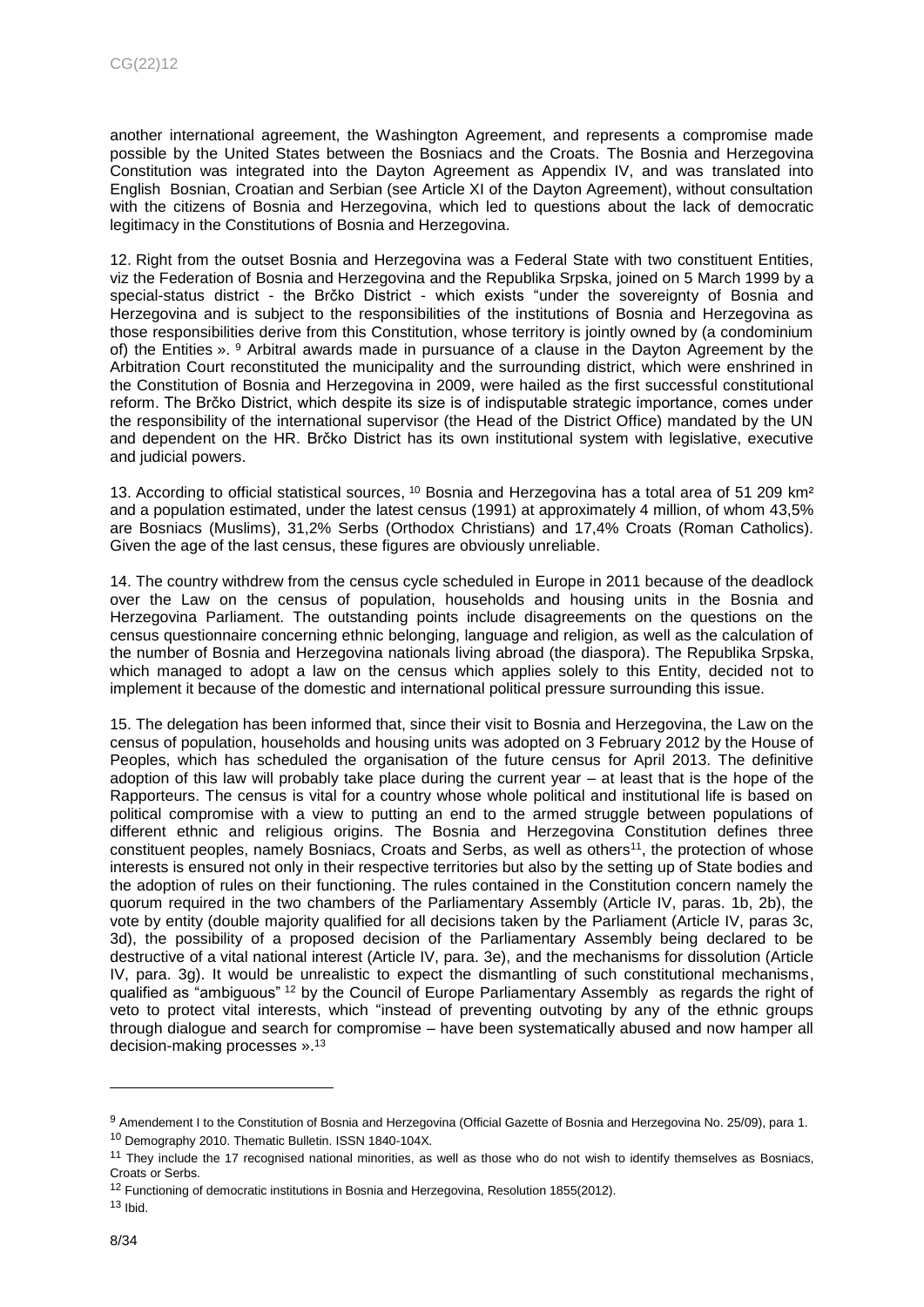16. A large scope initiative called the "Butmir process", was launched in October 2009 by the Swedish Presidency of the European Union and the United States to help Bosnian leaders to agree on an overall agreement offering elements for a constitutional review necessary on the conditions aiming essentially at reinforcing the central echelon of the State by increasing the powers of the Council of Ministers and excluding the use of vote by entity in the Parliament for questions related to the integration of Bosnia-Herzegovina into the EU and the NATO. To this day, the process has not been resolved by an agreement.

17. It is obvious that the transition from a political system based on ethnic representation to one based on citizen representation requires time and must be appropriated by all the population of Bosnia and Herzegovina. This may go some way towards explaining why many of the problems facing the Bosnia and Herzegovina, including the serious political crisis, which is still continuing, are caused (and should also be able to be solved) by the ethnic and religious make-up of the population.

18. One example illustrating a political system founded on ethnic representation showing serious operational gaps would be the referendum authorised on 13 April 2011 by the National Assembly of the Republika Srpska on the legitimacy of the State Court and the Office of the Prosecutor General of Bosnia and Herzegovina. This new national court common to both entities, which was set up in 2002 to prosecute war criminals locally rather than in the special court for former Yugoslavia in The Hague, has not been universally welcomed. It was set up on the basis of an extensive interpretation of the provisions of Appendix IV to the Bosnia and Herzegovina Constitution, as such a Court had not been explicitly foreseen by the Dayton Agreement. Consequently, the Republika Srpska authorities have always disputed its legitimacy. This referendum was scheduled for June 2011. One of its possible outcomes, in the event of a vote of no confidence, was the non-recognition of its decisions in the Republika Srpska territory. It took a flying visit on 13 May 2011 by the EU High Representative for Foreign Affairs and Security Policy, Catherine Ashton, to dissuade the Republika Srpska authorities from organising this referendum in exchange for launching a structured dialogue on justice issues between Bosnia and Herzegovina and the EU. The aim of this dialogue is to ensure, on the basis of a close cooperation between EU institutions, the authorities of Bosnia and Herzegovina and various international actors, including in particular, the Council of Europe, the implementation of the strategy to reform the justice sector as well as the strategy for war crimes. However, following the decision of the international prosecutor Jude Romano, on 20 January 2012, to put an end to the investigations in the Dobrovoljacka case, the authorities of Republika Srpska submitted a draft law to the Parliament proposing to abolish the State Court and the Office of the Prosecutor General.

19. Furthermore, on 19 April 2011 some 500 Croats from all levels of the Bosnia and Herzegovina met in Mostar to set up the Croatian National Assembly, which adopted a resolution calling for recognition of equal status for the Croatian people with the other two constituent peoples and reiterating its calls for the creation of a third Entity, while also advocating thorough constitutional reform, also covering the territorial and administrative organisation of the Bosnia and Herzegovina.

20. Despite many appeals to the Bosnia and Herzegovina authorities from the Parliamentary Assembly of the Council of Europe<sup>14</sup> and the apparent determination of all Bosnia and Herzegovina political forces to press on with the requisite constitutional reform, the 3 October 2010 general elections in Bosnia and Herzegovina were held in accordance with constitutional and electoral provisions which the European Court of Human Rights had deemed discriminatory in its judgment Sejdic and Finci v. Bosnia and Herzegovina of 22 December 2009. <sup>15</sup> Moreover, these elections have led to several successive abortive attempts to form governments. It was not until 28 December 2011 (15 months after the parliamentary elections) that the heads of the six main political parties in the country reached a consensus on the distribution of the ten posts in the central government, with one Prime Minister, Vjekoslav Bevanda, and nine ministers.

21. Even though the day-to-day lives of Bosnian citizens are a matter for the Entities level rather than the Bosnia and Herzegovina, this protracted deadlock has not gone unnoticed. It has had serious consequences at the domestic level: the Bosnia and Herzegovina Central State has been without a

<sup>14</sup> Functioning of democratic institutions in Bosnia and Herzegovina (Recommendation 1984 (2010); Urgent need for constitutional reform in Bosnia and Herzegovina (Recommendation 1914 (2010); Observation of the general elections in Bosnia and Herzegovina (3 October 2010 (Doc. 12432 of 11 November 2010), Rapporteur: Mr Tiny Kox (Netherlands).

<sup>15</sup> Judgment Sejdic and Finci v. Bosnia and Herzegovina, 22 December 2009, GC, No. 27996/06, paras. 56 and 77.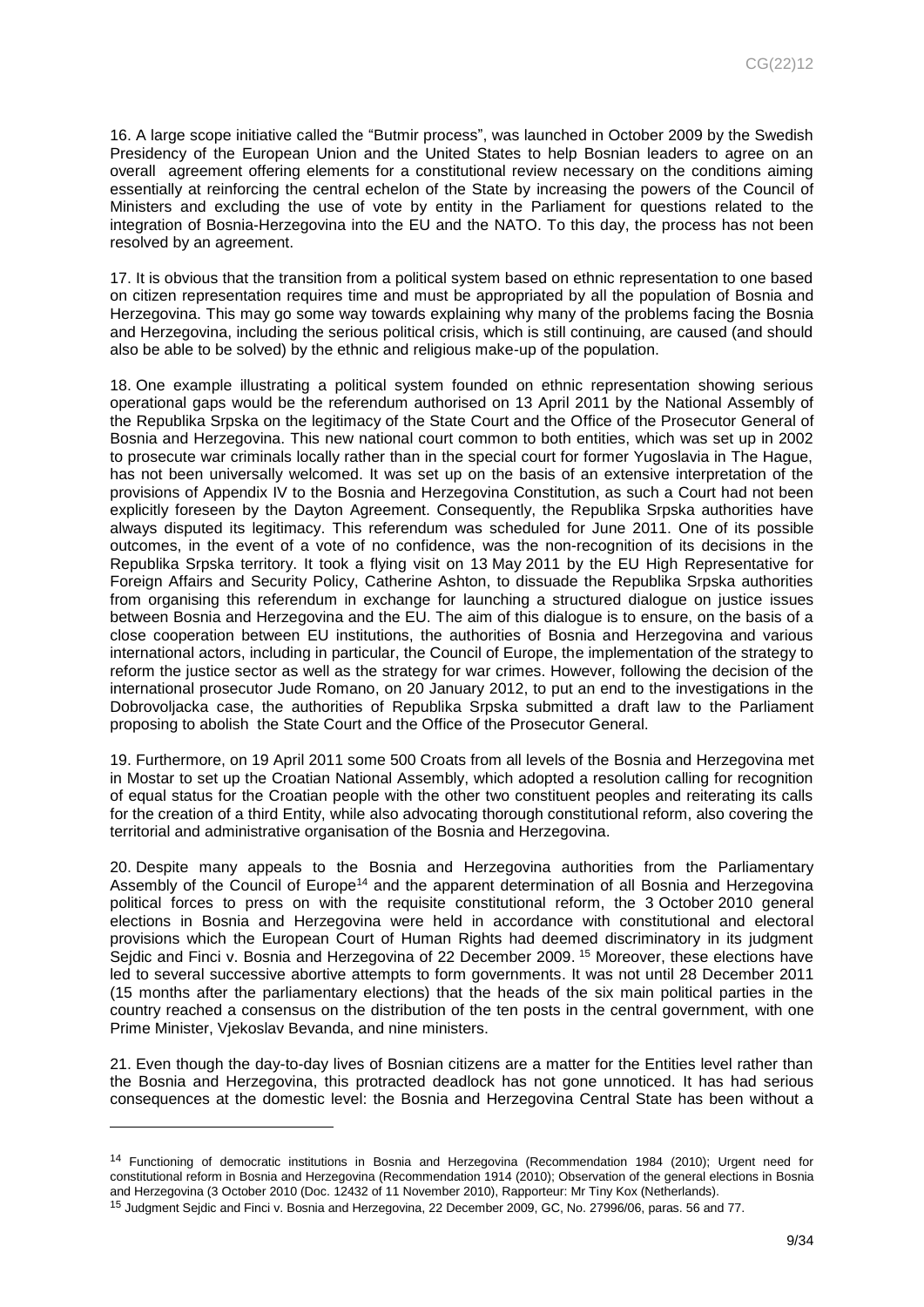budget since 2010 and operates on temporary financing. The unemployment rate stands at over 43% of the working population, and the decrease in direct investments has remained at the critical rate of 75% since 2009. At the international level, these circumstances make it difficult for Bosnia and Herzegovina to secure any credibility with the international credit rating agencies. It is also currently impossible to implement the Stabilisation and Association Agreement with the EU because the preconditions, with the adoption of a law on the census, State aid and constitutional reform (with the minimum aim of eliminating the discrimination noted by the European Court of Human Rights in the judgment Sejdic and Finci), have still not been fulfilled. More would be needed than declarations of intention from the political leaders, particularly from the recently installed government, for the country to be able to take advantage of opportunities on offer that could help them face dysfunctioning parts of the system. Before 28 December 2011 the plan had been to partly reassign the € 96 million in the EU pre-accession instrument to regional programmes and to refrain from paying the second tranche - € 1 200 million – in the confirmation agreement concluded with the International Monetary Fund in the absence of an accord on the apportionment of the money between the State, the Entities and the Federation of Bosnia and Herzegovina Cantons. The constitutional structure of Bosnia and Herzegovina represents a major obstacle to the operationality and effectiveness of Bosnia and Herzegovina institutions at all levels, hampering the honouring of the country's international obligations and its political and socio-economic development.

22. In its Recommendation 202 (2006) on local and regional democracy in Bosnia and Herzegovina, the Congress stressed that the legislation on local self-government in the Republika Srpska was compatible with the principles of the European Charter of Local Self-Government, but also noted the persistence of such concerns as: (i) the lack of a constitutional guarantee of local self-government at State level clearly regulating relations between all tiers of public authorities, even though it is incumbent on the central State of Bosnia and Herzegovina to deal with the field of local selfgovernment and thus to honour its obligation deriving from the ratification of the European Charter of Local Self-Government; (ii) the "very vague" nature of some provisions of the Entity laws on local selfgovernment, requiring clarification by means of implementing laws; (iii) heavy dependence on the part of municipalities on financial transfers and the lack of a legal framework on municipal property; (iv) serious fragmentation of the country, leading to complexity and inefficiency in administrative structures; and (v) lack of inter-municipal co-operation.

23. The Congress recommended that the State of Bosnia and Herzegovina legislate, given its international responsibility for the implementation of the European Charter of Local Self-Government, to introduce a clear constitutional guarantee on relations among the different tiers of local selfgovernment;

- that the Entities:

(i) implement their legislation in matters of local and regional democracy and establish appropriate and simplified legal and administrative procedures to this end;

(ii) reform their territorial and administrative structures to make them more effective;

(iii) adopt appropriate legislation on distribution of the income deriving from the newly introduced value-added tax (VAT), giving local authorities adequate financial resources of their own;

(iv) given the current power vacuum on the part of the State of Bosnia and Herzegovina in the field of local self-government und therefore its present inability to fully implement its obligations deriving from the ratification of the European Charter of Local Self-Government, to individually incorporate, in the framework of their internal procedures, the European Charter of Local Self-Government in their legislation and thus define their responsibilities vis-à-vis the State;

(v) implement their legislation on municipal local property; (vi) encourage inter-municipal co-operation; - that the Federation of Bosnia and Herzegovina;

(i) amend its Constitution in order to clarify its competence to legislate in the field of local selfgovernment;

(ii) consider the possibility of transferring the powers of the Cantons in the field of local selfgovernment, particularly concerning supervision and finances, to the Entity, thus facilitating the concentration and impartial exercise of power at the Entity level; that the municipalities: initiate and maintain close co-operation, both between individual municipalities and among associations of municipalities.

24. The delegation notes with satisfaction the progress that has been made at the local level throughout the Bosnia and Herzegovina, particularly in the fields of education, local transport and road repairs, as well as in the area of inter-municipal co-operation (especially in the city of Sarajevo), although the legal framework has not been clearly defined.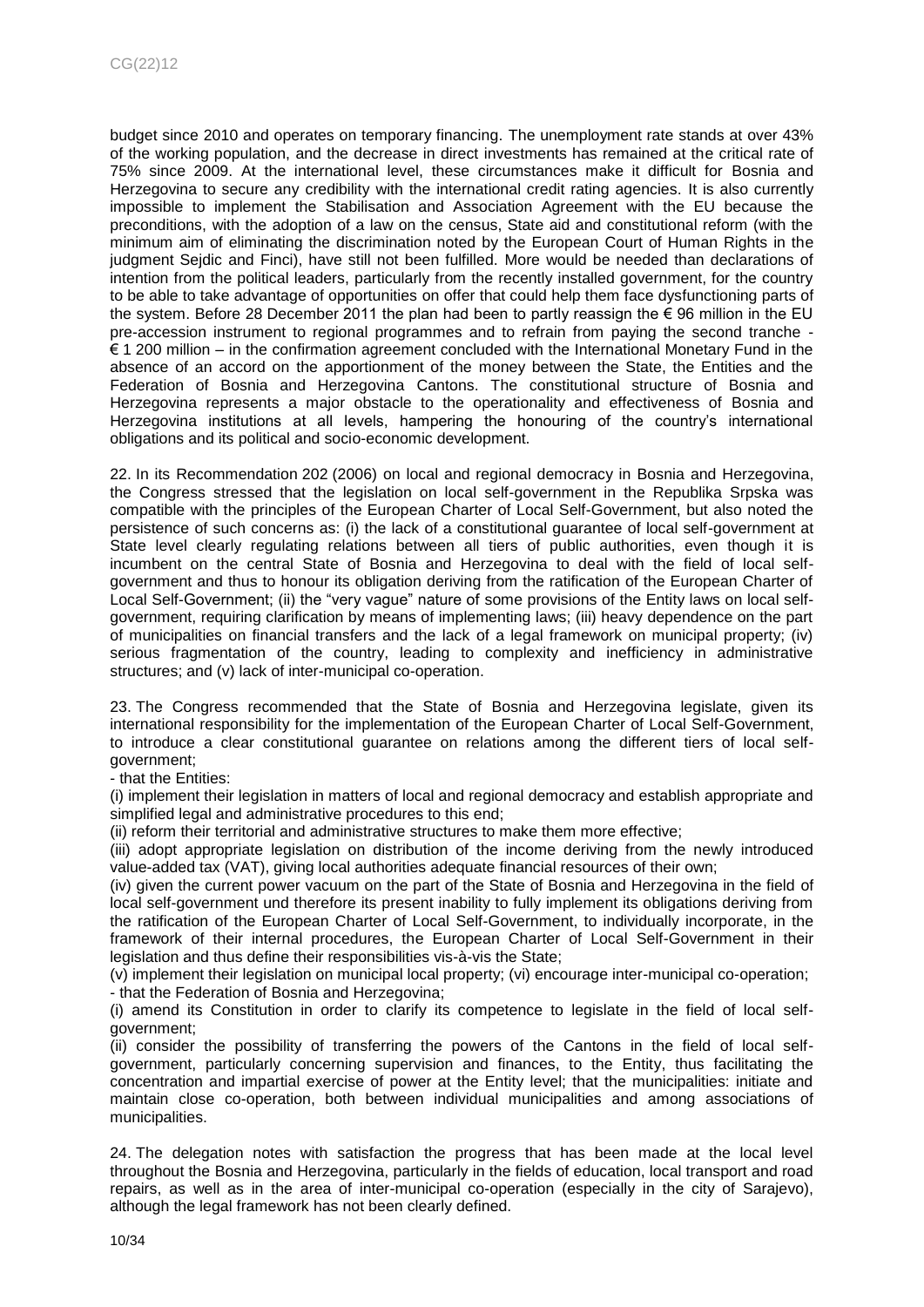25. The prescriptive framework of the Bosnia and Herzegovina and the Entities has improved, and now comprises explicit references to the European Charter of Local Self-Government. Judicial protection of local self-government in both Entities is apparently being increasingly reinforced.

26. Pan-Balkan initiatives conducive to reconciliation in the region, such as the series of tripartite meetings between Serbian and Croatian Presidents and the members of the Presidency of Bosnia and Herzegovina, the latest of which took place on 3 February 2012 in Jahorina near Sarajevo, as well as the tripartite summit of Bosnian, Serbian and Turkish leaders on 26 April 2011, should also be welcomed and encouraged.

27. Nevertheless, the Rapporteurs cannot but regret noting during their visits the lack of action on Recommendation (202) 2006 on local and regional democracy, despite the good intentions voiced by the authorities of the Bosnia and Herzegovina and the two Entities. Unfortunately, the overall institutional framework of the Bosnia and Herzegovina effectively prevents any decentralising reform in the country.

# <span id="page-10-0"></span>**3. Honouring of obligations and commitments**

### <span id="page-10-1"></span>*3.1. The Constitution and recent developments*

l

28. The current constitutional texts in Bosnia and Herzegovina must be analysed in the light of the fact that right from the outset the Bosnia and Herzegovina and Federation of Bosnia and Herzegovina Constitutions were political compromise texts geared to ending the armed struggle. The Republika Srpska Constitution was drawn up in a war situation. This meant that the local self-government issue was not a priority or a central question in the constitutional process leading to the creation of the State of Bosnia and Herzegovina.

29. Furthermore, the Bosnia and Herzegovina Constitution (particularly Article 111) grants the State very few attributions, assigning general competence to the Entities, which renders the functioning of the Central State particularly difficult. By dint of an extensive interpretation and application of specific provisions of the Bosnia and Herzegovina Constitution, it has proved possible, to some extent, to extend powers to the State level. Nevertheless, this extension has not yet reached local selfgovernment. The Venice Commission's opinions have promoted this process (eg the creation of a Court at Bosnia and Herzegovina level and the transfer of responsibilities to the Bosnia and Herzegovina in the fields of defence and indirect taxation). The major role played by the High Representative here should also be acknowledged.

30. The creation of the Brčko District was an interesting example on two counts: firstly, it has proved that local self-government can be promoted in the Bosnia and Herzegovina at Central State level, and secondly, it constituted the country's first successful constitutional reform. There is an explicit reference to local self-government in Amendment I to the Constitution of Bosnia and Herzegovina which defines the district of Brčko as "a self-governing unit with its own institutions, laws and statutes, and with competences and a status definitively prescribed by international arbitration", <sup>16</sup> and includes in the competences of the Bosnia and Herzegovina Constitutional Court the power to "resolve conflicts concerning the status and powers of the Brčko District".<sup>17</sup>

31. During talks with the representatives of the Bosnia and Herzegovina Constitutional Court, one of the judges told the Rapporteurs that the Constitution of the Central State now contains a direct reference to local self-government, but that this could be considered as being confined solely to the special status of the Brčko District. He also pointed out that the principle of local self-government was not included in any other constitutional or legal provisions at Bosnia and Herzegovina level, and that the Entities were responsible for implementing this principle. Local self-government is not conceived as a fundamental freedom in the Bosnia and Herzegovina, which means that it does not come under the jurisdiction of the Constitutional Court of the Central State. On the other hand, the respective

<sup>&</sup>lt;sup>16</sup> Amendement I to the Constitution of Bosnia and Herzegovina (Official Gazette of Bosnia and Herzegovina no. 25/09), para 1. <sup>17</sup> Ibid., para 2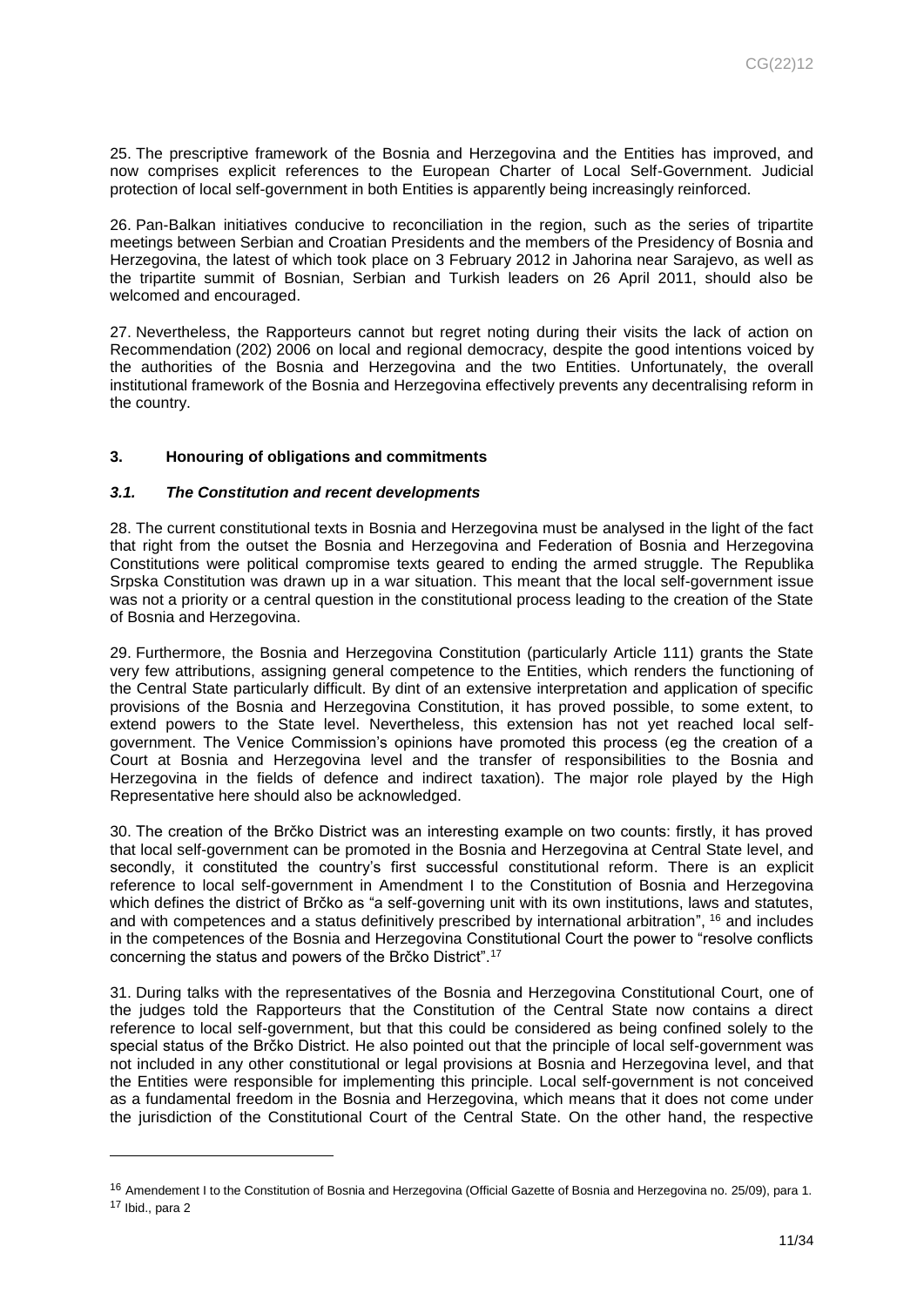Constitutions and legislations of the two component Entities of the Central State did proclaim the local self-government principle.

32. For instance, Articles VI.2 and VI. A 1) of the Federation of Bosnia and Herzegovina Constitution assigns local self-governing status to municipalities that "should exercise local self-government" and to towns made up of "two or more municipalities which are territorially linked by the everyday needs of citizens", and Article VI.B.1) of the same text explicitly assigns local self-government status to the City of Sarajevo in Sarajevo Canton. Article VI.B.1 of the same text assigns Capital status to the City of Sarajevo without attributing any specific competences. In 2006 the Federation of Bosnia and Herzegovina adopted a Law on the principle of local self-government (Official Gazette of the Federation of Bosnia and Herzegovina, nos. 49/06 and 51/09) but did not submit amendments to the Constitution which would allow the implementation of local self-government reforms and which would ensure its conformity with the European Charter of Local Self-Government.

33. In 2009 the Republika Srpska adopted in 2009 a series of constitutional amendments which had been the subject of a review by the Venice Commission<sup>18</sup> in order to bring the Constitution more into line with the principles of the Charter. However these revisions are not yet in force. Article 5 of the Constitution of Republika Srpska declares that the Entity is based on the principle of local selfgovernment, and Article 66 identifies this principle as one of the limits on the exercise of power in the Republic. According to Article 102, local government must be regulated by law.

34. The Venice Commission has concluded<sup>19</sup> that the constitutions of the Entities are compatible with the provisions of the European Charter of Local Self-Government, although further progress is still needed, particularly in connection with the effective transfer of sectoral competences and financial resources to the municipalities of the two Entities making up the Central State.

35. Where the Brčko District is concerned, following international arbitration and the reform of the Bosnia and Herzegovina Constitution, a Statute was adopted for the Brčko District of Bosnia and Herzegovina in the form of a local Fundamental Law. This text grants the Brčko District all the competences and institutions which one might expect of a State. Article 1 of the text lists the fundamental principles on which the District is based, stipulating that Brčko "is a single administrative unit of self-government existing under the sovereignty of Bosnia and Herzegovina", and that its powers of local self-government derive from the delegation by each Entity in favour of the pre-war *Opstina*. Moreover, this first Article of the Brčko Statute is not subject to amendment.

36. Obviously, the efficient functioning of local and regional self-government in Bosnia and Herzegovina would require extensive constitutional reform at State level in order to define the fundamental principles of local self-government, which could be subsequently implemented by the Entities.

# <span id="page-11-0"></span>*3.2. Local self-government: the European Charter of Local Self-Government*

37. The Federal State of Bosnia and Herzegovina is therefore made up of (i) the Federation of Bosnia and Herzegovina, (ii) the Republika Srpska and (iii) the Brčko District which, according to Article VI(4) of the Constitution of Bosnia and Herzegovina, exists "under the sovereignty of Bosnia and Herzegovina and is subject to the responsibilities of the institutions of Bosnia and Herzegovina as those responsibilities derive from this Constitution, whose territory is jointly owned by (a condominium of) the Entities ».<sup>20</sup> Local self-government operates differently in the two component Entities of the Central State, while it actually provides the basis for the government of the district, which is exercised directly by the Central State.

<sup>19</sup> Opinion on the draft amendments to the Constitution of the Republika Srpska (Doc. CDL-AD(2008)016)

<sup>&</sup>lt;sup>18</sup> Opinion on the draft amendments to the Constitution of the Republika Srpska (Doc. CDL-AD(2008)016)

Opinion on the draft amendments to the Constitution of the Federation of Bosnia and Herzegovina (Doc. CDL-AD(2004)014 Opinion on the new amendments to the Constitution of the Federation of Bosnia and Herzegovina in matters of local authorities (Doc. CDL-AD(2004)032).

<sup>&</sup>lt;sup>20</sup> Amendment I to the Constitution of Bosnia and Herzegovina (Official Gazette of BiH No. 25/09), para 1.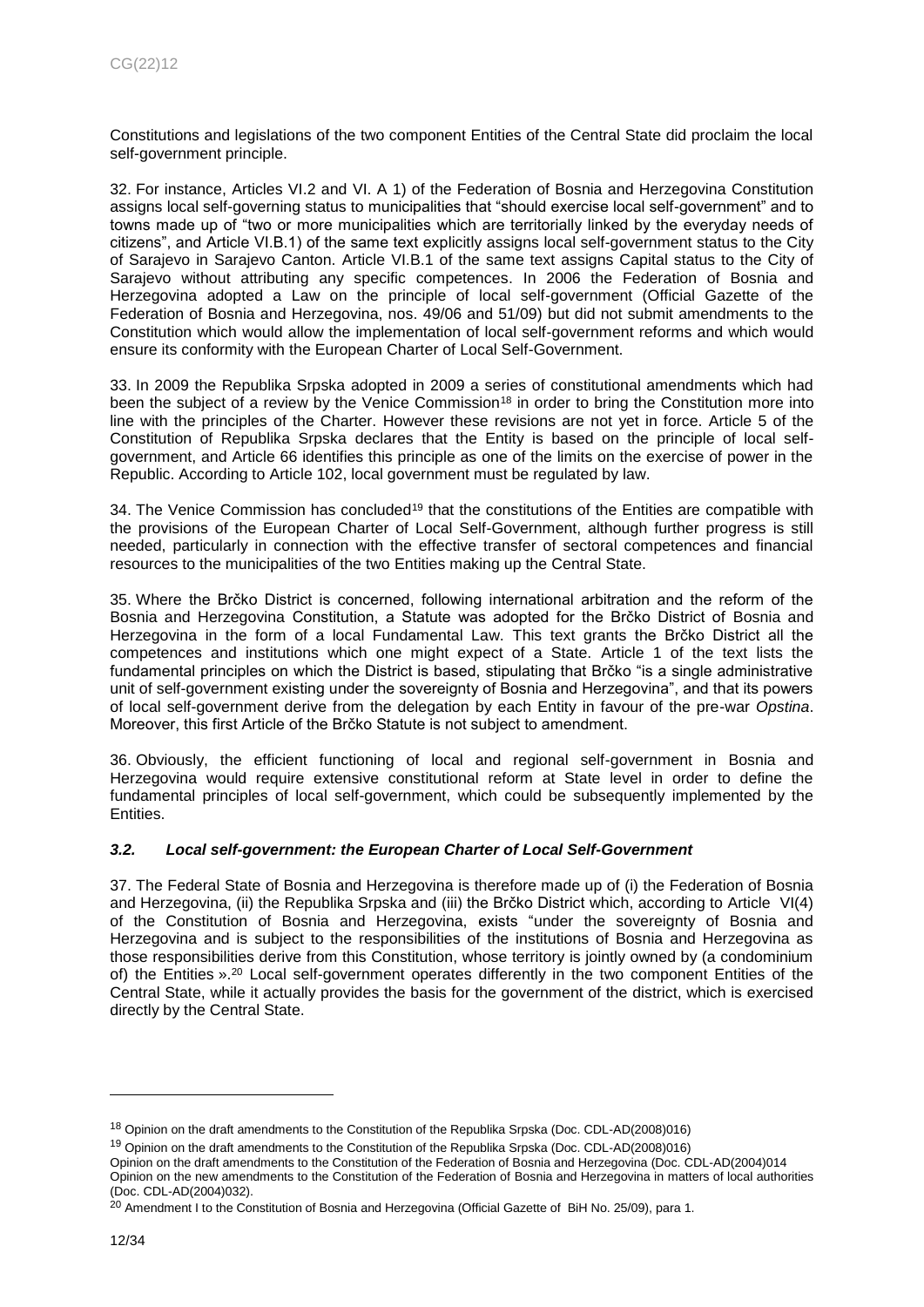

38. The historical changes which Bosnia and Herzegovina has undergone created a highly fragmented Federation. Its complex architecture is the reason Bosnia and Herzegovina figures as an "institutional layer cake" among European countries, with an institutional density of 14 governments and some 180 ministries for less than 4 million inhabitants. There is no agreement concerning the type of administrative bodies that could be introduced between the State and municipal levels. A Decentralisation Commission was set up in 2008 to facilitate and supervise the standardisation of the decentralisation process in the Central State, but no progress has been made in this field.

39. The Federation of Bosnia and Herzegovina has a local level (municipalities [*općina*] and towns [*grad*]) and a cantonal level (*kanton*) of government; some municipalities may comprise communes (*mjesna zajednica*). Local self-government decision-making powers go to both the Entity and the cantons. The Law on the principles of local self-government (Official Gazette of the Federation of Bosnia and Herzegovina, nos. 49/06 and 51/09) defines local self-government as "the right and capacity of local self-government units to regulate and administer, within the limits of the law, certain public activities in accordance with their inherent responsibilities and in the interest of the local population".<sup>21</sup>

40. A Council of Europe internal expert opinion on this Law<sup>22</sup> highlighted three aspects which might prove critical for its implementation: the lack of clear delimitation between the powers of the Federation of Bosnia and Herzegovina and the cantons, the fact that the local authorities need to have their self-governing powers effectively guaranteed in order to exercise their specific attributions, and the weakness of the mechanisms laid down for co-operation among local authorities. The Rapporteurs were informed during their visit that in fact the real level at which local self-government is exercised is the municipality, while the towns merely have "notional self-governing powers", against a general background of multiple levels of local administration that are liable to cause huge problems in terms of efficiency.

<sup>&</sup>lt;sup>21</sup> Law on the principles of local self-government of the Federation of Bosnia and Herzegovina (Official Gazette of the Federation of Bosnia and Herzegovina, nos. 49/06 and 51/09), Article 2.

<sup>&</sup>lt;sup>22</sup> Evaluation report on Law on the principles of local self-government 2006, Federation of Bosnia and Herzegovina (Doc. PCRED/DGI/EXP(2007).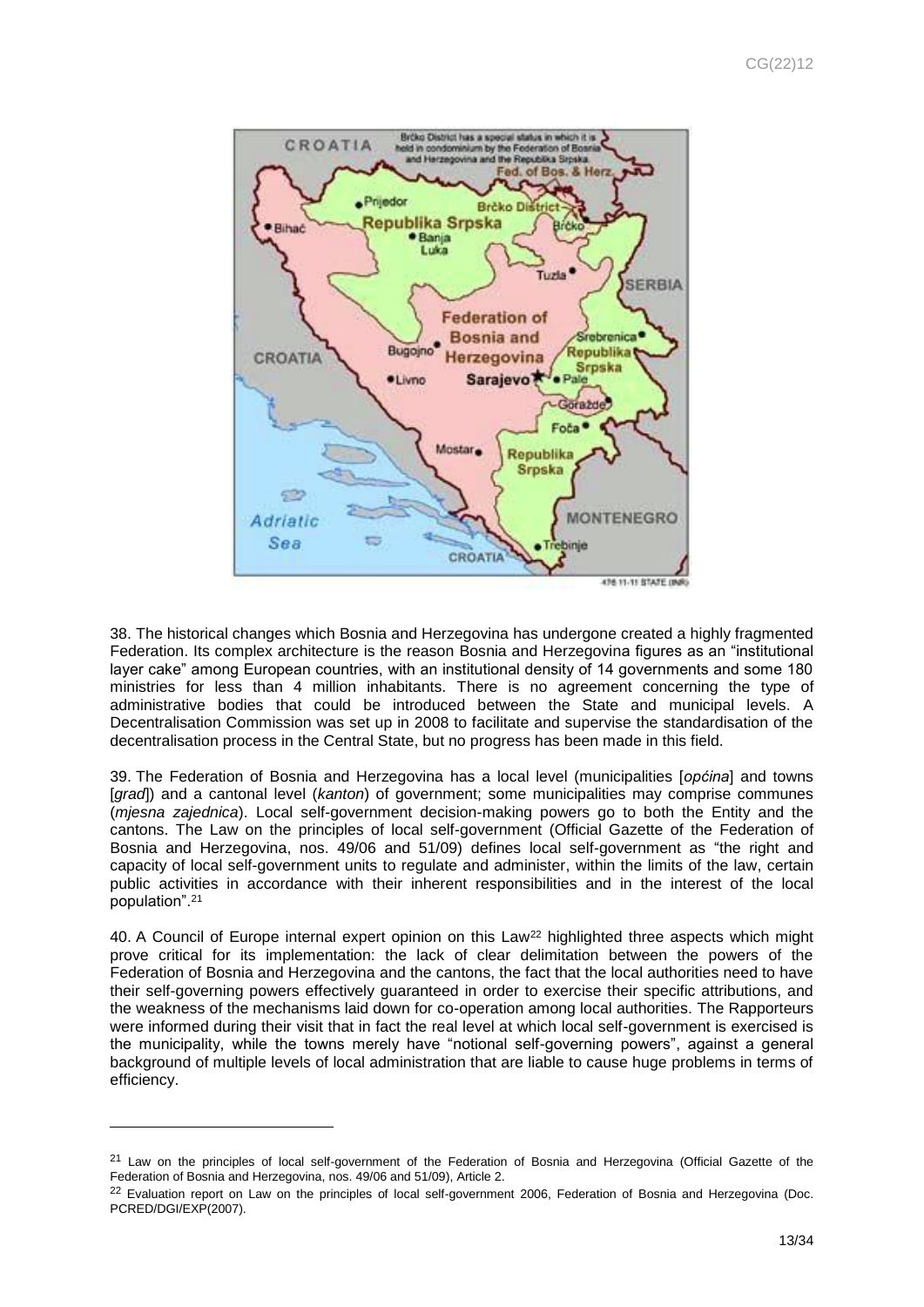41. The Law on the principles of local self-government in the Federation of Bosnia and Herzegovina (Official Gazette of the Federation of Bosnia and Herzegovina, nos. 49/06 and 51/09) lists competences of the units of local self-government. It includes competences which are in accordance with the Constitution, defined as competences peculiar to cantons or as competences shared by cantons and the Federation of Bosnia and Herzegovina. It remains then to guess what their respective responsibilities are and to interpret the legislation. Moreover, the absence of harmonisation of the relevant federal legislation with the Law on the principles of local self-government, causes inconsistencies in canton laws.

42. The Vice-President of the Federation of Bosnia and Herzegovina Constitutional Court pointed out that the mayors and associations of mayors were very actively defending their rights, with frequent references to the European Charter of Local Self-Government, which is directly applicable in the Federation of Bosnia and Herzegovina. The Constitutional Court had dealt with cases concerning the legislature's obligation to consult local authorities before taking decisions and the need to match up the new powers assigned to local authorities with the resources available to the latter. Although the Charter is still a major reference instrument in the Federation of Bosnia and Herzegovina, one problem remains: not all of the Cantons have enacted laws on local autonomy, which makes it extremely difficult to provide effective legal protection to them in the absence of a legal framework specifying the apportionment of powers among the different local administrative levels.

43. The Republika Srpska has no intermediate level between the Entity and the local level; the latter does, however, comprise municipalities (*општина* – *općina*) and towns (*град* – *grad*). Some towns are made up of communes (*мjесна заjедница* - *mjesna zajednica*). The simple territorial organisation of this Entity is an advantage, but there is a noticeable bias in favour of the unitary organisation of the State and against any further decentralisation. Nevertheless, the Republika Srpska is a unitary Entity in whose Constitution local self-government forms the cornerstone of the territorial organisation of local government (Article 5). The legislature is responsible for regulating the Republic's legal system (Article 102). The municipalities hold local self-government status, while the larger urban areas, which may combine several municipalities, can be declared towns. The implementation of local administrative tasks can be left to the towns by law (Article 102). This could raise some difficulties in terms of apportioning powers between the town and its component municipalities, even though there were no explicit complaints from the people we interviewed in the Republika Srpska on these matters.

44. Even though the first Law on territorial organisation and local self-government in the Republika Srpska was adopted in 1994 (Official Gazette of Republika Srpska, no. 11/94) and the Law on local self-government in 2004 (Official Gazette of Repubika Srpska, no. 101/04), all the public authority representatives we met agreed that decentralisation really began much later, with the review in 2007 of the new Law on local self-government and the adoption in 2009 of the Law on territorial organisation (Official Gazette of Republika Srpska no. 69/09). The Republika Srpska adopted in June 2009 the Strategy for development of local self-government for 2009 – 2015 with the objective of reducing territorial, demographic and economic disparities between municipalities and granting local authorities the financial resources commensurate with their competences. The Ministry of Administration and local self-government was established in January 2010.

45. The Law on local self-government adopted in 2004 and revised in 2007 by the Republika Srpska (Official Gazette of Republika Srpska, no. 101/04) has also been the subject of a Council of Europe expert opinion, which concluded that some of the provisions might be incompatible with the Charter, especially those on the dissolution of local councils, debarring the latter from lodging judicial challenges to dissolution decisions taken by the Republika Srpska authorities. Moreover, as in all the former Yugoslav States, the issue of municipal property has not yet been resolved, posing problems with local authority resources, although it was one of the objectives set out in the Strategy for development of local self-government.

46. The Republika Srpska Constitutional Court has pointed out that local self-government has always been a regular subject of complaints by appellants, because it is defined as a fundamental right which litigants can adduce against the Entity and because Article 120 of the Republika Srpska Constitution provides for the possibility of an *actio popularis* on this basis. Most lawsuits concerning local selfgovernment in the Republika Srpska have related to the delimitation of the specific competences of municipalities and the manner in which they are assigned resources by the Entity. With the decentralisation process gaining speed, the Constitutional Court is expecting the volume of this type of litigation to increase in parallel.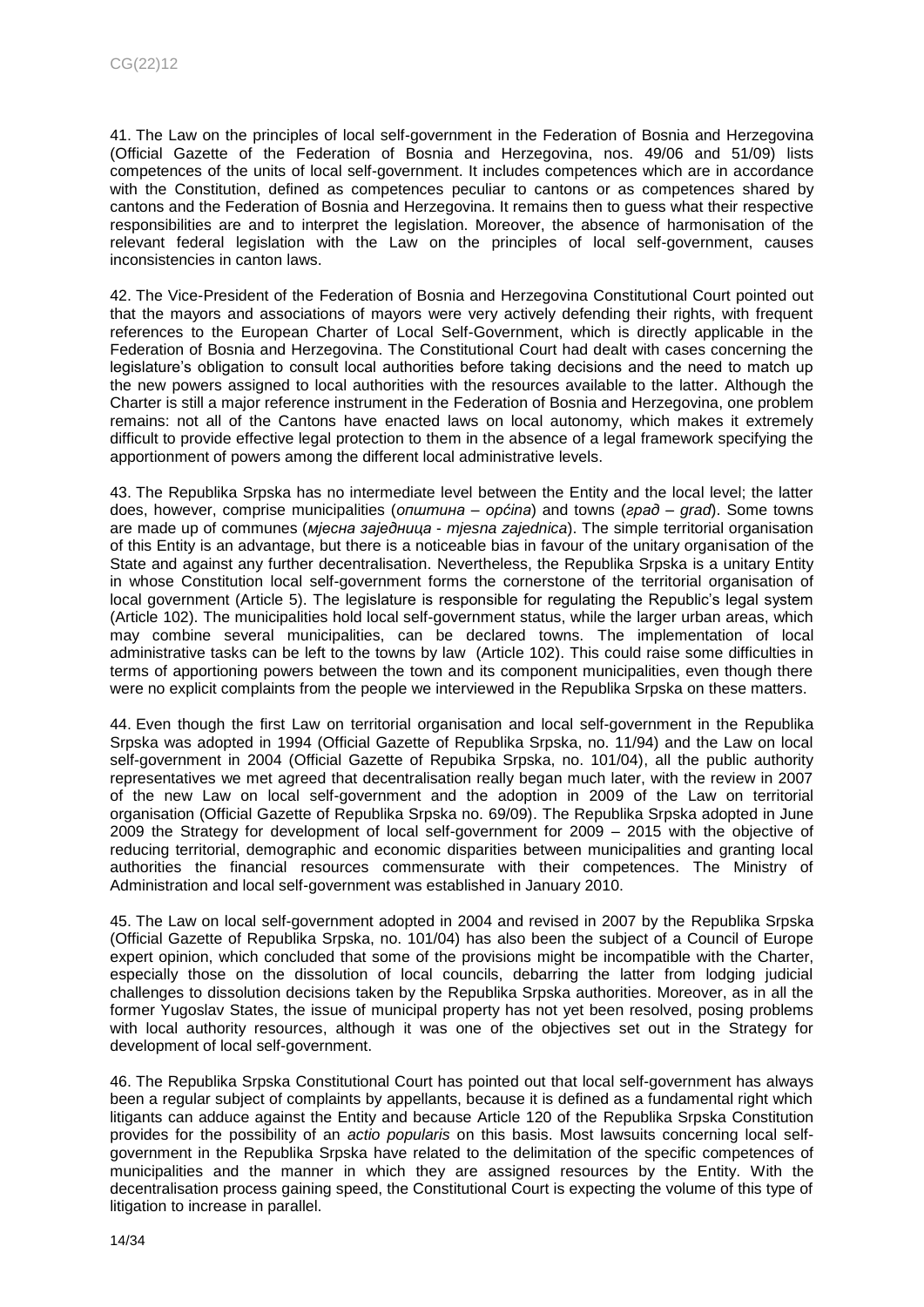47. The Brčko District is a local self-governing unit in itself. Its de jure and de facto status would not appear to be under threat: in both legal and practical terms, the local self-governing status which this District obtained under international arbitration is firmly guaranteed and properly applied by the local authorities with the support of the OHR, such local authorities being specific to an actual State. Some wonder whether the Brčko District might come to serve as a kind of test for a different future territorial organisation based on local self-government rather than on apportionment between three peoples making up the Bosnia and Herzegovina. Furthermore, the Brčko District is strategically placed to split the Republika Srpska territory in two, facilitating Federation of Bosnia and Herzegovina access to its tiny pockets of territory in between the Republika Srpska and Croatia and Serbia. In its communiqué of 12 December 2011<sup>23</sup> the Peace Implementation Council announced that the possibility of discontinuing the supervision of Brčko would be on the agenda of its next meeting in six months' time. At all events, the functioning of the Arbitration Court and the formal independence of the District should not be challenged.

48. Despite all the pressing recommendations from all the Council of Europe bodies, no explicit reference to the European Charter of Local Self-Government appears in the Bosnia and Herzegovina Constitution, or the Federation of Bosnia and Herzegovina and Republika Srpska Constitutions. All the Constitutional Court judges (at the levels of both the Central State and the two Entities) whom we interviewed pointed out that the Charter was a reference instrument for their daily work, albeit in terms of an international obligation shouldered by the Bosnia and Herzegovina rather than as a legal instrument transposed into domestic law.

49. The territorial organisation of the Bosnia and Herzegovina is also an urgent problem. The Venice Commission<sup>24</sup> considers that any solution involving abolishing the two Entities would be unrealistic in the medium term, but a realistic solution – in line with general European trends – would be to concentrate legislative powers at Federation of Bosnia and Herzegovina level to the detriment of the Cantons, and simultaneously to reinforce local self-government in the Republika Srpska. The pure and simple abolition of the Cantons would be an even better solution, but this is a political no-go area for the moment.

50. Another major long-standing problem is the country's Capital. In accordance with the Constitution of Bosnia and Herzegovina (Article I, para. 5), the city of Sarajevo is the capital of Bosnia and Herzegovina. The Constitution of the Federation (Article I, para. 4) also defines the city of Sarajevo as the capital of the Federation of Bosnia and Herzegovina, the territory and competences of which are governed by the Constitution of the Canton of Sarajevo (Amendment XXVI, article VI, para. B). In this context and in the light of the recommendation of the Congress on the status of capital cities<sup>25</sup>, the rapporteurs consider it necessary to give a legal status to the capital city of Sarajevo, to its territorial borders, its basic competences as a unit of local self-government, and to its specific competences as the capital of Bosnia and Herzegovina and of the Federation of Bosnia and Herzegovina. This would also require the elaboration of appropriate amendments to the Constitution of the Federation and to the Constitution of the Canton of Sarajevo.

51. During the war the city of Sarajevo had been split into two separate cities: Sarajevo, which operated as Capital for the Central State and the Federation of Bosnia and Herzegovina, and East Sarajevo ("*Источно Сарајевo*"), which is *de jure* the Capital of the Republika Srpska. However, Banja Luka operates as the de facto capital of the Republika Srpska. At present, constitutional amendments concerning the status and the specific competences of Banja Luka as capital city are in progress.

52. The people we interviewed had different stances on the status of the Capital City. At Bosnia and Herzegovina level the status of the capital would not appear to be seen as a problem, and it is relegated to the level of the Federation of Bosnia and Herzegovina Entity. Those we spoke to at State level seem in practice to consider Sarajevo as the Federation of Bosnia and Herzegovina capital and Banja Luka as the Republika Srpska capital, even though the latter lacks capital status.

<sup>23</sup> [http://www.ohr.int/pic/default.asp?content\\_id=46664](http://www.ohr.int/pic/default.asp?content_id=46664)

<sup>&</sup>lt;sup>24</sup> Opinion on the constitutional situation in Bosnia and Herzegovina and the powers of the High Representative, adopted at its 62nd plenary session (Venice, 11 and 12 March 2005) (Doc. CDL-AD(2005)004), paras. 48-62.

<sup>&</sup>lt;sup>25</sup> Recommendation 219 (2007) on the Status of Capital Cities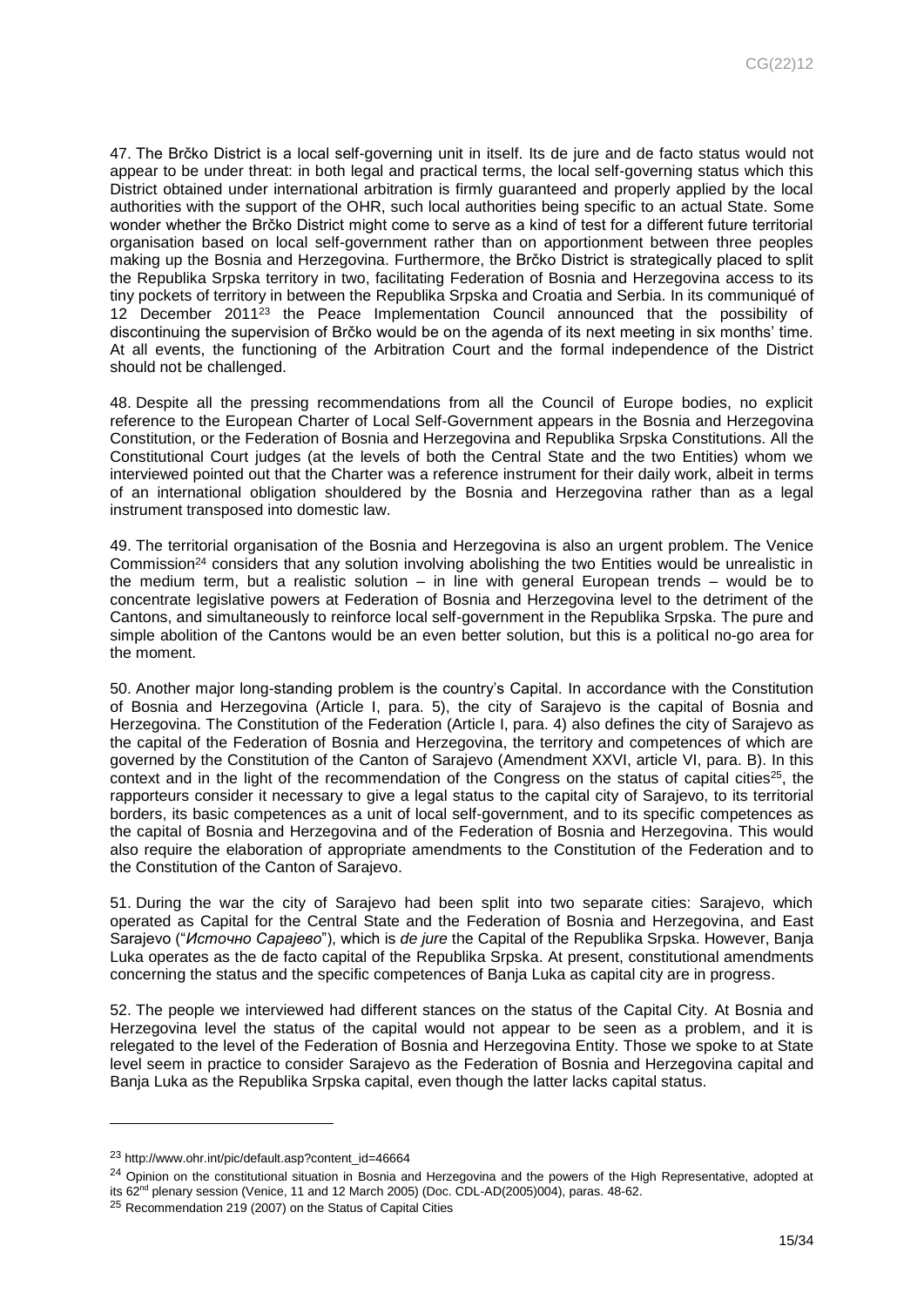53. The delegation notes with satisfaction the apparently sound bases for increasing co-operation between both Sarajevos (mayors and city councils). The meeting with representatives of Sarajevo City Council took place in the presence of a delegation from the East Sarajevo City Hall, and both delegations stated that beyond any ethnic or political divides, the citizens' needs, including local public service provision, could bring both sides together. Even though they reject the idea of reunification for the moment, *inter alia* because they belong to two different Entities, the respective Mayors stressed their desire to co-operate and co-ordinate action. Joint projects being developed by both Sarajevo cities include preparations for the 2014 Youth Olympics, a new shared cableway, restarting the old tram network which used to serve the whole of the Greater City, building a new Central State Prison in East Sarajevo for the whole Greater City, police co-operation, etc. Another joint element concerned the mayoral election system: the mayors of both Sarajevos are elected by the city councils, although not from among their members.

54. In connection with powers, despite the subsidiarity principle the Prime Minister and President of the Assembly of Sarajevo Canton (comprising the four municipalities of Sarajevo City and five further ones) have issued a joint statement to the effect that all the City's powers, apart from urban planning, were in fact exercised by the Canton, because the City's municipalities were too small and lacked the necessary weight.

55. The Mayor of East Sarajevo has declared that the City's six municipalities have transferred to him the competences concerning municipal affairs, transport, tourism, inspection, fire-fighting and intermunicipal co-operation, and that the Republika Srpska respects subsidiarity, despite the occasional lack of resources to carry out all the assignments.

56. At the Federation of Bosnia and Herzegovina level, the authorities of the cantons and municipalities considered that Sarajevo-Capital had lost its real local autonomy since the creation of the Bosnia and Herzegovina. Prior to 1992 it had been a Capital City with a special legal regime, but after the peace agreements Sarajevo Canton had taken over the City's functions and resources. For instance, street cleaning is a matter for the Canton, but the City can also use its own resources to interfere in this competence. The population is often reduced to providing such services themselves because the constant bickering between the Canton and the City leaves the streets unclean. Similarly, local transport and tourism are matters for the Canton rather than the City.

57. Sarajevo City has two sources of revenue from its component municipalities: tax on property transfers and municipal taxes. Together these taxes provide 5 million Bosnian convertible marks. The level of local budgets is enlightening: whereas the Canton has some 715 million Bosnian convertible marks, the City of Sarajevo has 21 million Bosnian convertible marks (including 5 million by way of Cantonal equalisation), and the component municipalities have an average of 21 million Bosnian convertible marks each (ranging from 19 million for the smallest and 34 million for the largest). The Canton conducts equalisation for the City, unchallengeable by the Mayor of Sarajevo.

58. The Federation of Bosnia and Herzegovina Constitutional Court says that it has a special regime for the City of Sarajevo because it is the only town or city explicitly mentioned in the Constitution, enjoying local self-government (Article VI.B.1). The Constitutional Court decided<sup>26</sup> that Articles 2, 3, 4 and 5 of the Law on property of the Canton of Sarajevo violated the right of the City of Sarajevo to exercise its right of local self-government deriving from the Constitution of the Federation of Bosnia and Herzegovina, the Constitution of the Canton of Sarajevo and the Charter (Official Gazette of the Canton of Sarajevo, no. 6/97). The cantonal law in force authorises the Canton of Sarajevo, acting as the legal successor to the former city of Sarajevo, to take over the rights of the City of Sarajevo to the movable property and real estate located within the Canton of Sarajevo. However, according to the Law on the principles of local self-government of the Federation of Bosnia and Herzegovina (Official Gazette of the Federation of Bosnia and Herzegovina, no. 49/06) which defines the City of Sarajevo as a local self-government unit (Article 60), the property used by the City of Sarajevo must be allocated to and administered by the City (Article 6, Article 33)

59. Another decision was expected at the time of the first visits concerning the specific competences of the Capital (the Law on the principles of local self-government of the Federation of Bosnia and Herzegovina (Official Gazette of the Federation of Bosnia and Herzegovina, no. 49/06) assigns the

<sup>&</sup>lt;sup>26</sup> Decision U-18/09 of 26.01.2010 (Official Gazette of the Federation of Bosnia and Herzegovina, nos. 12/10 and 16/11)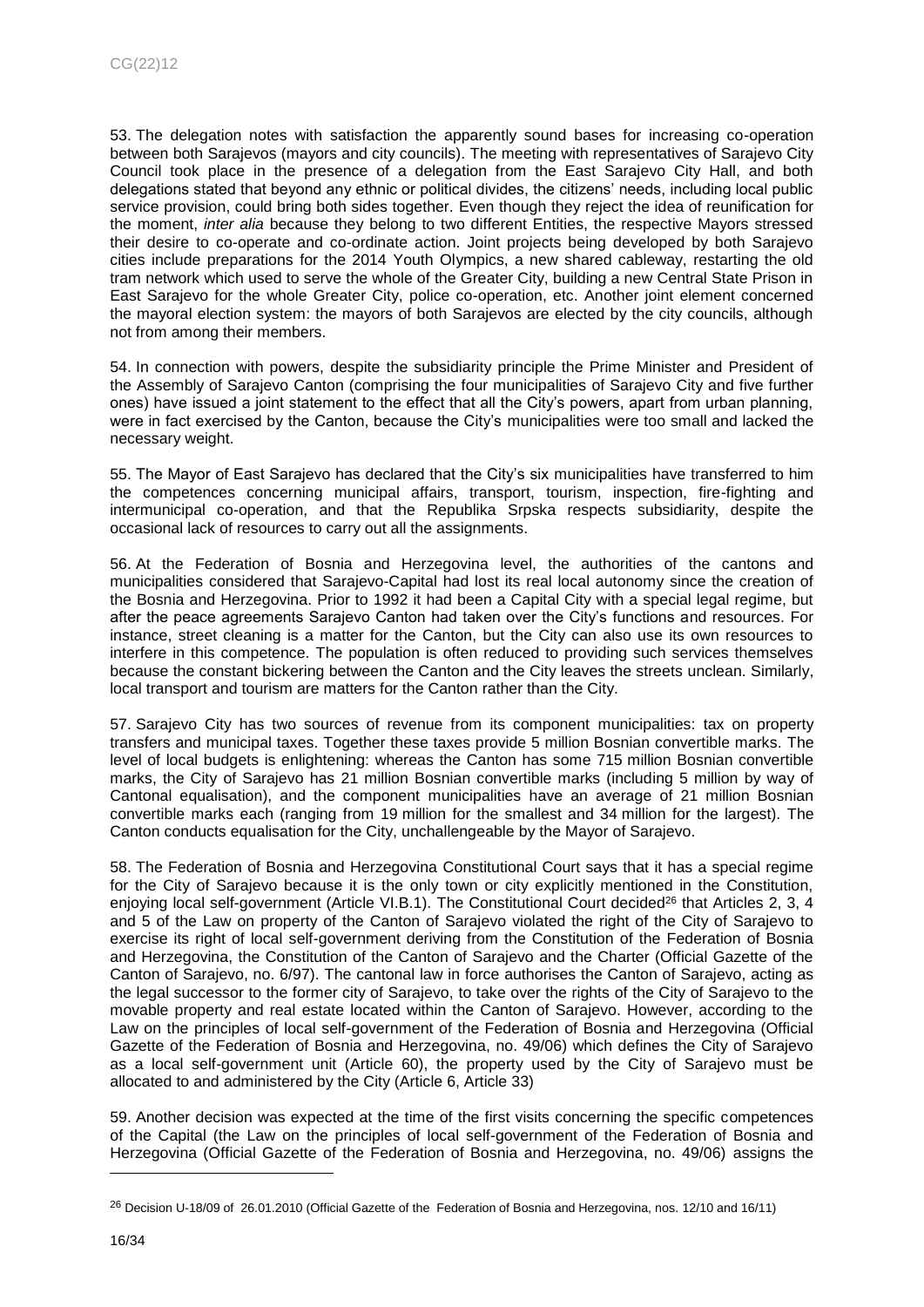City responsibility for primary and secondary education (Article 8), but the Canton had adopted laws contradicting this). During the second visit in November 2011, the Sarajevo Cantonal authorities pointed out that educational competences were shared among the Canton, the City and the municipalities, and that the Federation of Bosnia and Herzegovina Constitutional Court had also previously backed this viewpoint.<sup>27</sup> It should be noted that the Law on primary education of the Canton of Sarajevo (Official Gazette of the Canton of Sarajevo, no. 10/04) was amended in November 2011<sup>28</sup> to ensure the presence of representatives of the canton, of the city and of parents in school administration committees.

60. The Mayor of Sarajevo considers that the conclusions of the 2006 monitoring visit still hold today: (i) Sarajevo is the capital of Bosnia and Herzegovina and Federation of Bosnia and Herzegovina only; (ii) the City comprises four urban municipalities, to which others have been added, although they do not really belong to the City;

(iii) the distribution of powers among the Canton, the City and the municipalities is unclear. The Mayor added that Sarajevo Canton was one of the last to adopt laws on local self-government and local finance, despite being required to do so under the Federation of Bosnia and Herzegovina Constitution. He added that in practice, the Canton failed to respect the statutory competences adopted by Sarajevo Municipal Council.

61. In the Republika Srpska, the issue of the Capital City is regarded as a major problem. The public authorities and civil society consider Banja Luka as the real capital of the Republika Srpska. Members of the Republika Srpska Parliament and Government, as well as the Mayor of Banja Luka and representatives of local authority association stressed, each from their own perspective, that prior to 1992 Banja Luka experienced an unusual level of development for a small provincial town, and that it is now in a position to operate as a capital. The Republika Srpska says that it is prepared at any time to initiate constitutional reform in order to enshrine this fact in legislation. At present, a draft law aiming to amend the Constitution of Republika Srpska and to attribute to Banja Luka the status of capital of Republika Srpska is being debated. This draft has been blocked due to strong objections from Bosniak representatives at the Parliament of Republika Srpska who demand seats for Bosniak representatives in municipal/city assemblies.

62. In conclusion, although local self-government in Bosnia and Herzegovina is formally enshrined in a fairly bizarre legal mechanism which now even includes the Constitution of the Central State, in practice it is in its infancy in the country, albeit in a different manner in each component Entity and the Brčko District. Such diversity, which stems from the specific situation of the country, might be interpreted as an ongoing attempt on the part of a new State which has recently acceded to the Council of Europe to bring its institutional practices into line with European standards on local selfgovernment and regional democracy. All those interviewed by the delegation stress their powerlessness in the face of the long persisting general deadlock at all decision-making levels, which is preventing not only coherent, foreseeable legislative work but also the provision of the most basic public services to citizens.

# <span id="page-16-0"></span>*3.3. Analysis of the situation of local democracy in light of the European Charter on Local Self-Government on an article by article basis.*

*This analysis is based on the last recommendation.*

### <span id="page-16-1"></span>*3.3.1. Articles 2 and 3*

l

**Article 2 – Constitutional and legal foundation for local self-government**

The principle of local self-government shall be recognised in domestic legislation, and where practicable in the constitution.

### **Article 3 – Concept of local self-government**

1 Local self-government denotes the right and the ability of local authorities, within the limits of the law, to regulate and manage a substantial share of public affairs under their own responsibility and in the interests of the local population.

 $^{27}$  Decision U-21/09 of 27.09.2010 (Official Gazette of the Federation of Bosnia and Herzegovina, no. 85/10)

<sup>&</sup>lt;sup>28</sup> Law on the Amendment of the Law on Primary Education (Official Gazette of the Canton of Sarajevo, no. 31/11)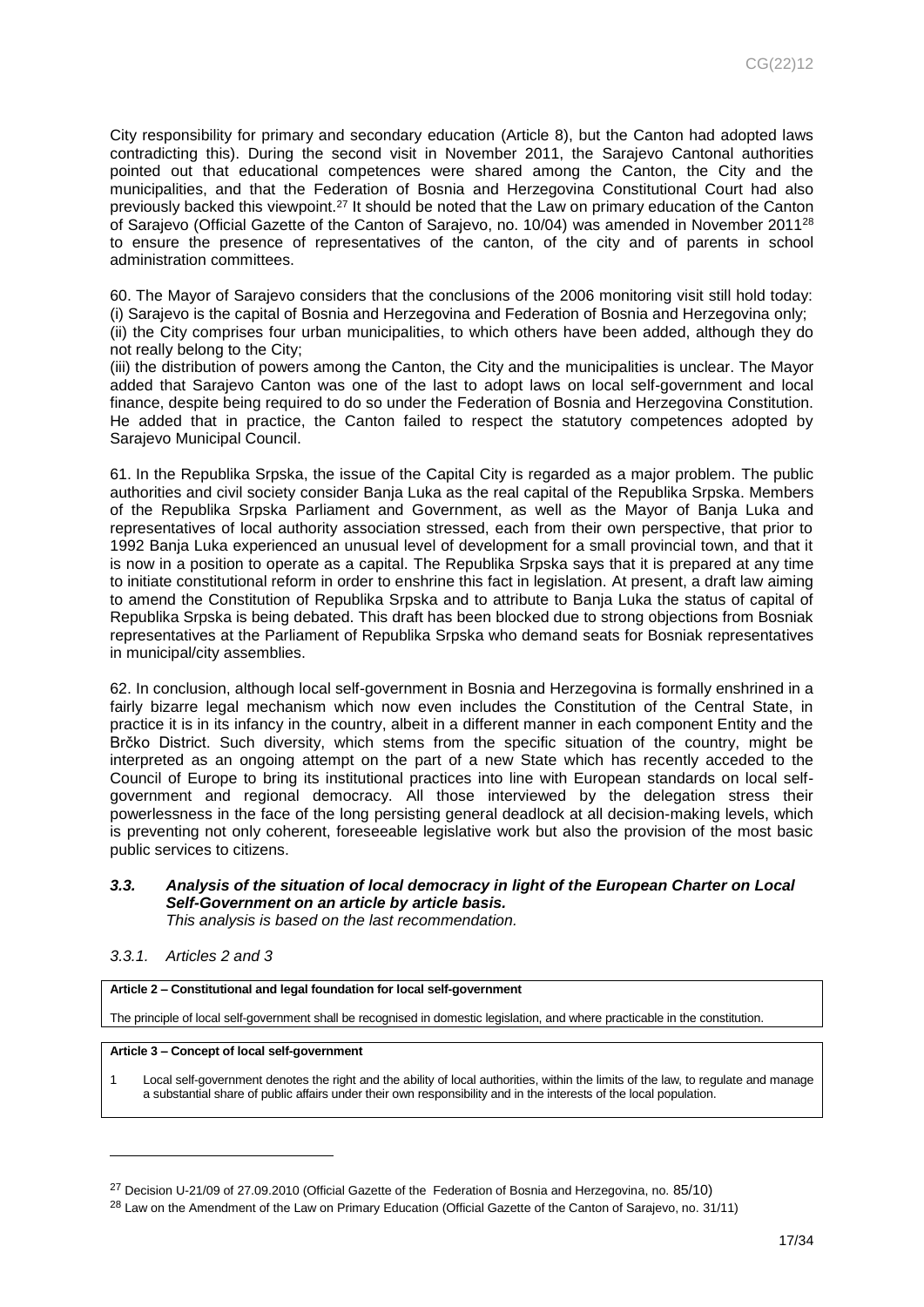2 This right shall be exercised by councils or assemblies composed of members freely elected by secret ballot on the basis of direct, equal, universal suffrage, and which may possess executive organs responsible to them. This provision shall in no way affect recourse to assemblies of citizens, referendums or any other form of direct citizen participation where it is permitted by statute.

63. The Constitution of the Bosnia and Herzegovina does not appear to cater for the principle of local self-government (Articles 2 and 3 of the Charter), although this principle is formally mentioned in connection with the Brčko District. On the other hand, the Entities' Constitutions do affirm the principle of local self-government with reference to the laws on local self-government. While the situation is simpler in the Republika Srpska because of its unitary State structure, in the Federation of Bosnia and Herzegovina the multitude of decision-making levels makes assessment difficult, apart from the general finding that the legislation on local self-government is far from being harmonised and/or implemented.

64. The actual concept of local self-government is set out in the first paragraph of Article 3 of the Charter, which could be summed up in the fact that local authorities should have the legally guaranteed right to decide ("to regulate and manage") a substantial share of the public affairs affecting them. Apart from the Brčko District, which holds this right thanks to a specific political context and international pressure, we must note that the situation is different for local authorities in the two Entities. The Republika Srpska only began really to establish local self-government with the Law adopted in 2007, and since then the situation seems to have been constantly improving, despite the difficulties arising from the economic situation in the Entity and the Central State. In the Federation of Bosnia and Herzegovina, the situation is more complex because of the plethora of decision-making levels and the lack of clarity in the apportionment of competences between the local and cantonal levels. All assessments and reports agree on the negative effects which the Cantons sometimes have in the Federation of Bosnia and Herzegovina, particularly for local self-government. Apparently, no serious attempts have been made to resolve this problem to date.

65. Article 3 (2) requires self-government to be exercised by representative authorities elected under democratic procedures, or via instruments of direct democracy. The local elections which have been held in Bosnia and Herzegovina since the last recommendation have been deemed in conformity with these criteria by all observers. However, the problem of discrimination against "the others" rooted in the Bosnia and Herzegovina Constitution and highlighted by both the Bosnian Constitutional Court and the European Court of Human Rights, places a heavy burden on democracy in general and on local and regional democracy in particular.

66. In this connection, the Venice Commission conducted a special analysis of the situation of the city of Mostar in 2010.<sup>29</sup> According to the Statute of the City of Mostar approved by the High Representative in 2004, the Mostar City Council comprises 35 members, 17 of whom are elected in a city-wide electoral constituency which encompasses the entire territory of the City, and 18 are elected at the level of 6 city area electoral constituencies corresponding to the six City Municipalities. These municipalities correspond to the constituencies for municipal elections. Article 39 of the Statute of the City of Mostar provides that each municipality must have a Municipal Council committee comprising the three municipal councillors elected in the relevant constituency, even where the municipalities have a different number of inhabitants. However, the central area of Mostar has not been turned into a municipality and has no Municipal Council committee. This has several consequences. The electoral rights of residents of the central area are confined to electing the aforementioned 17 councillors. The Municipal Council, which has substantial direct powers over the central area, is not elected in the same way by all inhabitants. Moreover, the Mayor of Mostar is elected indirectly by and from among the municipal councillors. In November 2010, the Constitutional Court of Bosnia and Herzegovina declared the Statute of the City of Mostar unconstitutional and demanded a revision of the text and of the electoral law within six months. This decision has not yet been enforced owing to the absence of a compromise between the Bosniac and Croat members of Mostar Municipal Council.

<sup>&</sup>lt;sup>29</sup> Amicus curiae brief for the Constitutional Court of Bosnia and Herzegovina on certain provisions of the election law of Bosnia and Herzegovina, of the Constitution of the Federation of Bosnia and Herzegovina and of the Statute of the City of Mostar adopted by the Venice Commission at its 84th plenary session (Venice, 15-16 October 2010) (Doc. CDL-AD(2010)032)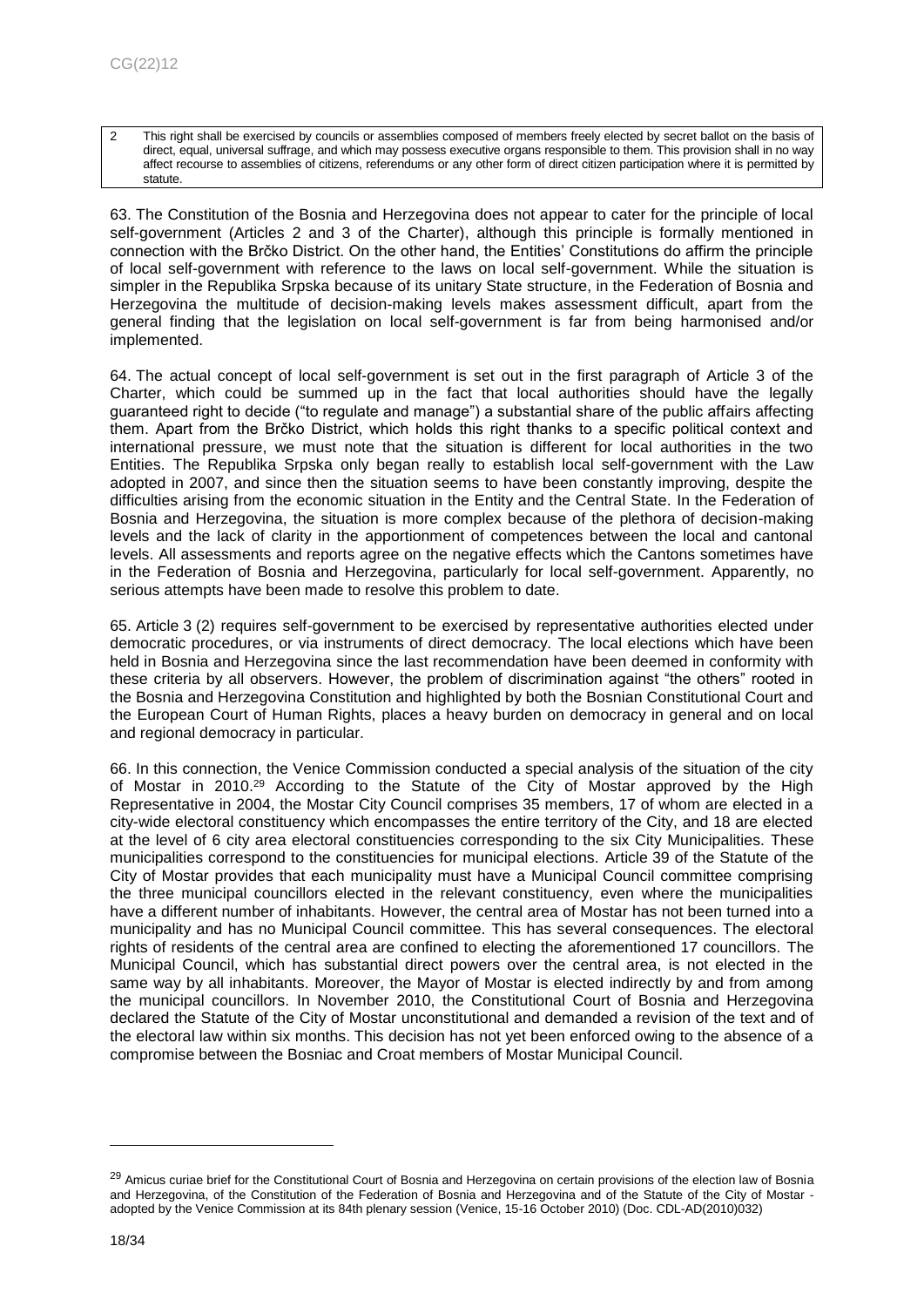### <span id="page-18-0"></span>*3.3.2. Article 4*

l

### **Article 4 – Scope of local self-government**

- 1 The basic powers and responsibilities of local authorities shall be prescribed by the constitution or by statute. However, this provision shall not prevent the attribution to local authorities of powers and responsibilities for specific purposes in accordance with the law.
- 2 Local authorities shall, within the limits of the law, have full discretion to exercise their initiative with regard to any matter which is not excluded from their competence nor assigned to any other authority.
- 3 Public responsibilities shall generally be exercised, in preference, by those authorities which are closest to the citizen. Allocation of responsibility to another authority should weigh up the extent and nature of the task and requirements of efficiency and economy.
- 4 Powers given to local authorities shall normally be full and exclusive. They may not be undermined or limited by another, central or regional, authority except as provided for by the law.
- 5 Where powers are delegated to them by a central or regional authority, local authorities shall, insofar as possible, be allowed discretion in adapting their exercise to local conditions.
- 6 Local authorities shall be consulted, insofar as possible, in due time and in an appropriate way in the planning and decision-making processes for all matters which concern them directly.

67. In connection with Article 4 on the scope of local self-government, there have been contrasting developments since the last recommendation. While, on the one hand, the wording of the statutory framework on subsidiarity and consultation seems to have been improved in the Entities and certain Federation of Bosnia and Herzegovina cantons (although there has been little progress at Central State level), the Rapporteurs do nonetheless note that in practice the distribution of powers remains very unclear.

68. Many of those interviewed in the Federation of Bosnia and Herzegovina mentioned a tendency in the Cantons to adopt regulations on local self-government, which required them at least to specify the legal framework within which such self-government was to be exercised by the authorities of the towns and municipalities. In practice, this statutory framework is not really implemented. The principle of a clearer distribution of competences between the Federation of Bosnia and Herzegovina and the Cantons would now seem to be accepted, which can only help develop local self-government.

69. The Parliamentary Assembly has considered the latest amendments to the Law on local selfgovernment in the Republika Srpska (Official Gazette of the Republika Srpska, No. 101/04) as generally positive30, despite some remaining concerns, particularly about the fact that the right to selfgovernment could have been replaced with a provision on "relations between the Republika Srpska and the local self-governing authorities", which would mean a reduction in the legal protection of local self-government.

70. The authorities would do well to address the prescriptive framework for local self-government and to clarify several aspects of it, particularly in the Federation of Bosnia and Herzegovina, where the law on the principles local self-government (Official Gazette of the Federation of Bosnia and Herzegovina, No. 49/06) would appear not to guarantee a sufficiently clear distinction between the attributions of the basic local self-governing units and the Cantons, and where the actual capacity of local authorities for exercising all their powers is under constant threat from the multitude of higher administrative levels. Despite the fact that Article 8 of the aforementioned Law is worded in keeping with the principle of subsidiarity<sup>31</sup>, the second sentence of the said Article allows for exceptions.<sup>32</sup> In addition to the (over-) long list<sup>33</sup> of attributions which the relevant Law in the Federation of Bosnia and Herzegovina lays

<sup>&</sup>lt;sup>30</sup> Evaluation report on the law on amendments to the Law on local self-government of the Republika Srpska (Doc. PCRED/DGI/EXP(2007) 25

<sup>&</sup>lt;sup>31</sup> The first sentence of the first paragraph of Article 8 provides: "A local unit of self-government shall have its own competences as established by the Constitution and law, and it shall have the right to deal with all matters of local import that are not exempted from its competences or added to the competences of another authority pursuant to the Constitution and law."

 $32$  The second sentence of the first paragraph of Article 8 provides: "It shall decide independently on issues from within its competences that may not be limited or denied by the federal or cantonal authorities, except in situations and within limits set forth by the Constitution and law."

<sup>33</sup> In its unofficial translation into English, Article 8 of the Law on principles of local self-government lists: "The competences of a local unit of self-government shall include specifically: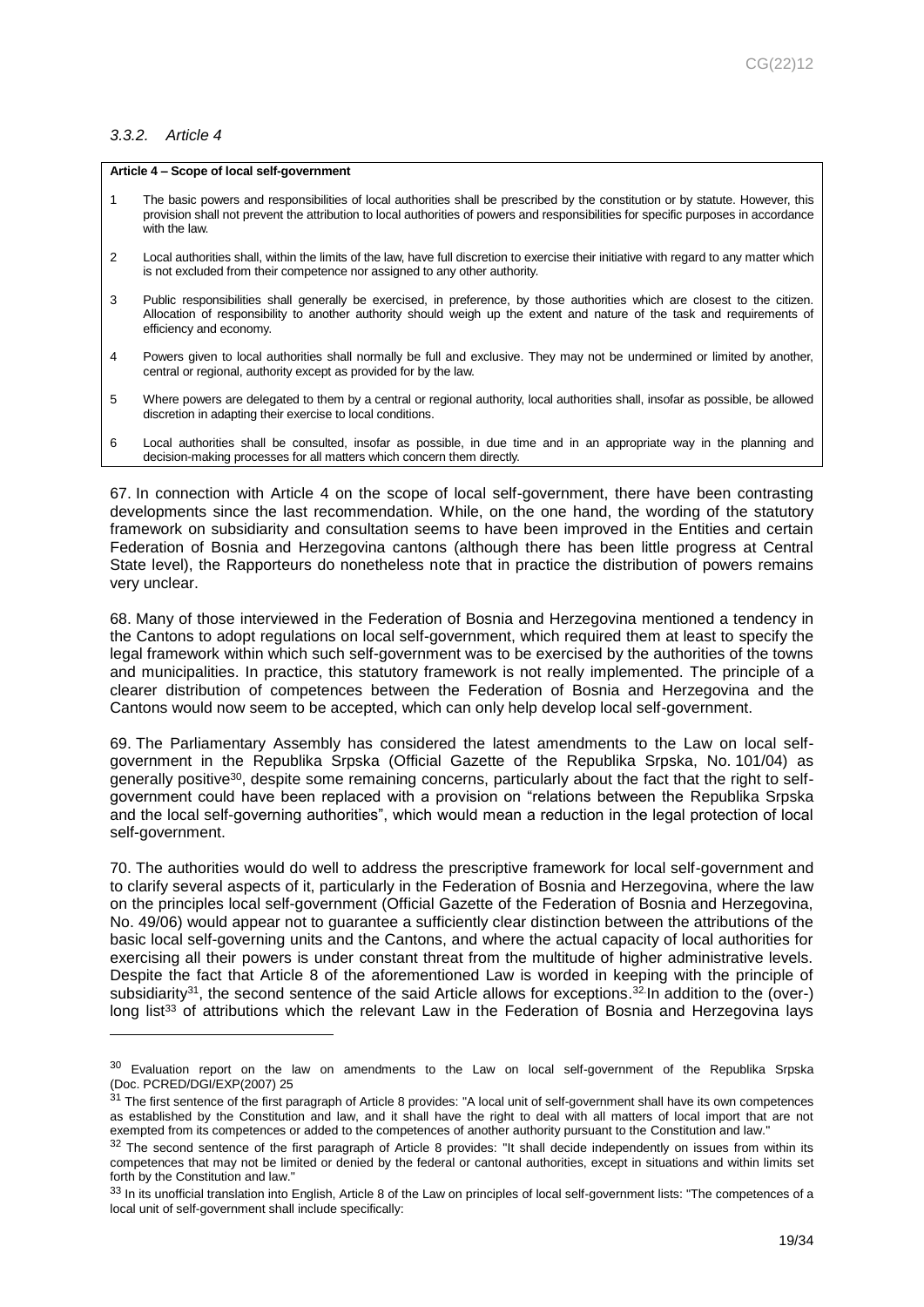down for local self-governing units, we cannot overlook the fact that very few of them are actually exercised by the communes, municipalities and towns (e.g. Mostar and Sarajevo).

71. In fact, it would appear that the situation in Bosnia and Herzegovina is such that the local authorities do not "have full discretion to exercise their initiative with regard to any matter which is not excluded from their competence nor assigned to any other authority" (Article 4 para. 2). Therefore, even where the prescriptive framework is explicit, decisions cannot be taken by the "authorities which are closest to the citizen" (as provided for in Article 4 para. 3) because of the other intermediate decision-making levels (including the Cantons). The situation is particularly uncertain because of the lack of any proper legal framework. For instance, Sarajevo Canton has still not adopted a law on local self-government, even though this is required by the Federation of Bosnia and Herzegovina Constitution, which obligation has been confirmed by a decision from the Constitutional Court of this Entity.

72. Under these conditions, the delegation's meetings with local authorities in Sarajevo, Banja Luka and Mostar highlighted the fact that in Bosnia and Herzegovina the competences assigned to local authorities are – often – far from being full and exclusive (as required by Article 4 para. 4). This is a serious breach of the Charter. In reality, the competences of local authorities in Bosnia and

- adoption of the budget of the local unit of self-government ;

- establishing and implementation of a policy for control, management and use of construction land;
- establishing a policy for control and management of property of the local unit of self-government;
- establishing a policy for managing natural resources of the local unit of self-government and distribution of revenue collected as compensation for the use of those resources;
- management, financing and improvement of the operations and facilities of the local public infrastructure:
- · Water supply, wastewater disposal and treatment,
- · Solid waste collection and disposal
- · Public sanitation
- · City cemeteries
- · Local roads and bridges
- · Street lights
- · Public car parks
- · Parks;

l

- establishing a preschool education policy, improvement of the preschool institutional network, and management and funding of public institutions for preschool education;

- establishment, management, funding and improvement of institutions for primary education;

- establishment, management, funding and improvement of institutions and building facilities to satisfy the needs of citizens in the areas of culture and sport;

- assessing the work of institutions and quality of services in the areas of health care, social welfare, education, culture and sport, and ensuring funds required for the improvement of their work and quality of services in accordance with the needs of citizens and capabilities of the local unit of self-government;

- analyses of public order and peace and level of safety of people and property, and making recommendations to relevant authorities;

- organizing, implementation and responsibilities for measures of protection and rescue of people and material goods from elements and natural disasters;

- establishment and conduct of compliance inspections with regard to the regulations from within the competencies of the local unit of self-governance;

- rendering regulations on taxes, reimbursements, contributions and fees within the competencies of the local unit of selfgovernance;

- holding referendums in the territory of a local unit of self-governance;

- floatation of bonds and decisions on debt incurrence by local units of self-governance;
- Conduct of activities for ensuring proper sanitation and health conditions;
- ensuring proper work conditions for local radio and TV stations in accordance with the law;
- ensuring and maintaining records of personal status of citizens and electoral rolls;
- activities from the domain of land survey and land cadastre, and property records;
- organization of efficient local government in accordance with local needs;
- establishment of the organization of local self-government;

- animal protection."

<sup>-</sup> ensuring and protecting human rights and basic freedoms in accordance with the Constitution ;

<sup>-</sup> adoption of programs and plans for the development of the local unit of self-government and providing conditions for its economic growth and job creation;

<sup>-</sup> establishing and implementation of spatial planning and environmental protection policies;

<sup>-</sup> adoption of regional, urban and implementation plans, including zoning;

<sup>-</sup> establishing and implementation of a housing policy and adoption of programs for housing development and other types of property development;

<sup>-</sup> establishing a policy and setting the level of reimbursement for the use of public goods;

<sup>-</sup> organization and improvement of local public transport;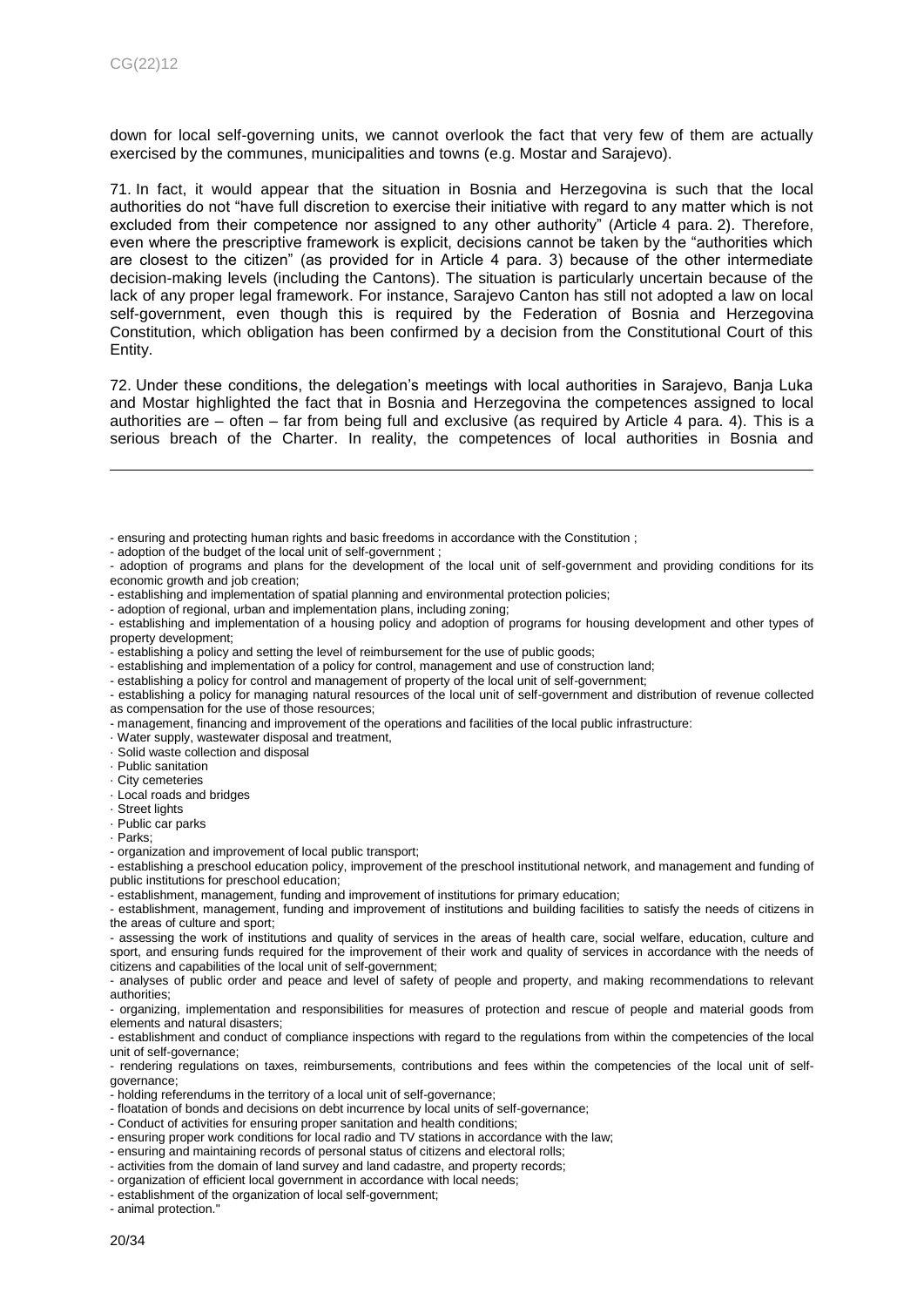Herzegovina are often called into question or limited by either the two Entities or, in the Federation of Bosnia and Herzegovina, by the cantons. In fact, the Rapporteurs received confirmation of this information from representatives of the Constitutional Courts of both Entities, pointing out that while the local authorities could exercise the mechanisms for legal protection of their self-governing powers, the implementation of certain decisions, especially in the Federation of Bosnia and Herzegovina and very particularly in Sarajevo Canton, was much less reliable.

73. During the meeting with the Sarajevo Canton authorities, the Congress delegation ascertained that, despite the detailed provisions of the Law, the specific competences of Sarajevo City concerned municipal affairs (such as urban planning, education, health, local finance and business development). In practice, however, apart from urban planning, the actual transfer of the other competences is still problematical, despite the decisions of the Federation of Bosnia and Herzegovina Constitutional Court. The extent of the outstanding problems, particularly in financial terms, far exceeds the capacities of the small municipalities making up the Canton. Examples are the fact that water supplies in Sarajevo come from sources which are in the territory of East Sarajevo but which must serve both Sarajevos, and the problem of gas supplies.

74. During the meetings of the delegation with the cantonal authorities of the Federation of Bosnia and Herzegovina, it was mentioned that the opinion of relevant cantonal ministries were not always taken into account and that laws pertaining to shared responsibilities were often adopted in a manner which excluded the cantonal institutions from the process of decision-making. It seems necessary to define mechanisms which foresee mandatory and regular consultations when federal laws or other regulations which are of interest to the cantons and local authorities are adopted.

75. One positive development was noted in the Republika Srpska, where several persons we met mentioned the satisfactory quality of consultation between the Entity authorities and the local authorities. For instance, the new Ministry of Administration and Local Self-Government introduced by the government in January 2010 and the practice of biannual consultations between members of the Republika Srpska Government and all the Republic's Mayors are apparently seen as practical progress by the associations of communes and towns, as well as by the Mayors interviewed by our delegation.

### <span id="page-20-0"></span>*3.3.3. Article 5*

### **Article 5 – Protection of local authority boundaries**

Changes in local authority boundaries shall not be made without prior consultation of the local communities concerned, possibly by means of a referendum where this is permitted by statute.

76. Where compliance with Article 5 is concerned, this requirement was disregarded in Bosnia and Herzegovina when the City of Sarajevo was split after the war, and also when the Brčko District was set up. The Rapporteurs note that any changes to territorial boundaries in Bosnia and Herzegovina seem to pose problems for both local authorities and the Central State bodies, and while there is a consensus on the fact that the country's current territorial organisation is unsuited to the needs of its citizens.

### <span id="page-20-1"></span>*3.3.4. Article 6*



- 1 Without prejudice to more general statutory provisions, local authorities shall be able to determine their own internal administrative structures in order to adapt them to local needs and ensure effective management.
- 2 The conditions of service of local government employees shall be such as to permit the recruitment of high-quality staff on the basis of merit and competence; to this end adequate training opportunities, remuneration and career prospects shall be provided.

77. Where Article 6 is concerned, the Rapporteurs note that in the current domestic political climate, the question of adapting administrative structures and resources to local authority remits is remote from real concerns in Bosnia and Herzegovina. Many people we spoke to emphasised the major needs in terms of local authority staff training. The associations of local councillors in both Entities rang the alarm bells concerning the politicisation and ethnicisation of local government. The overall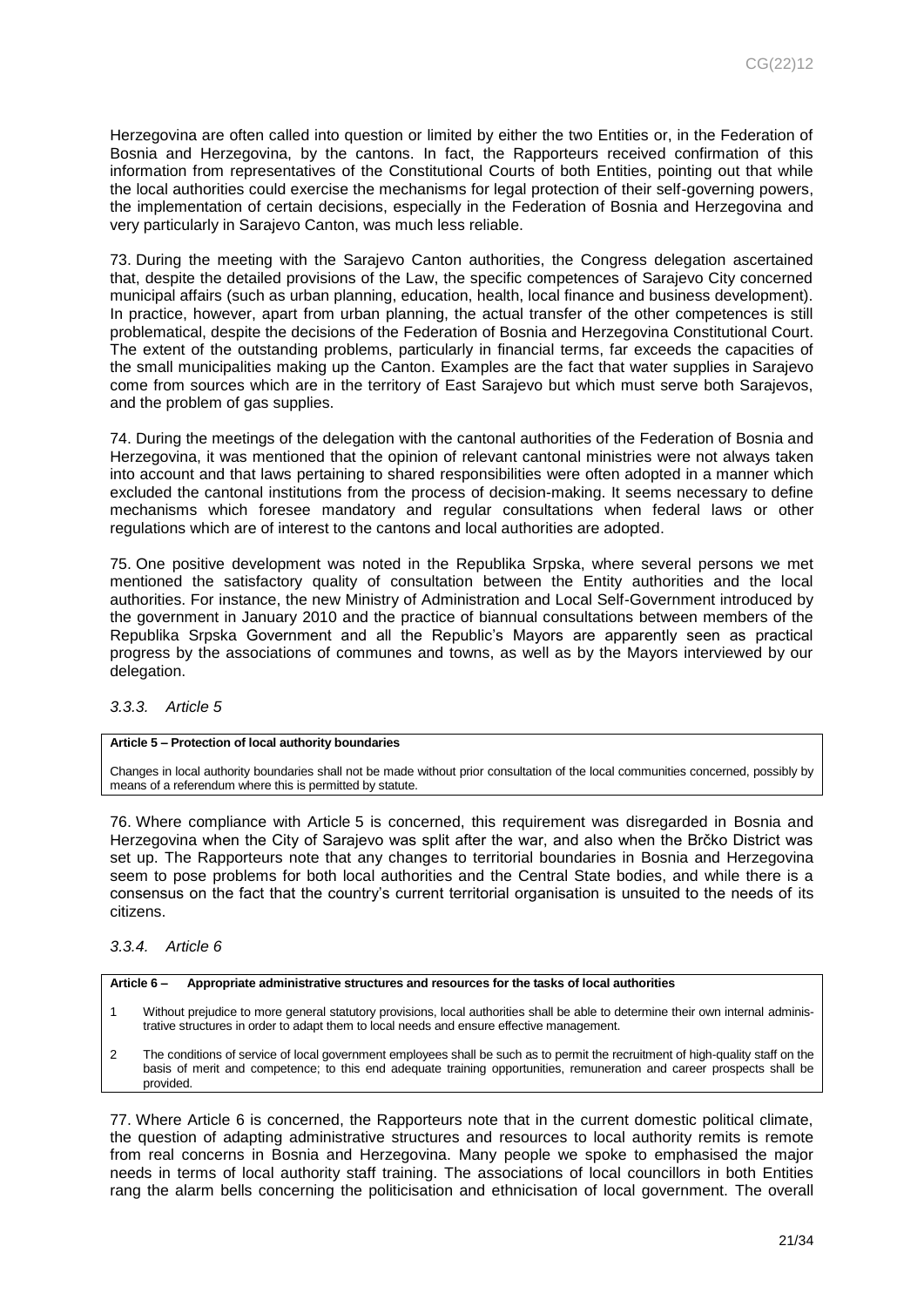negative evolution in the country since the last recommendation (as also highlighted by the Report on the political situation in the Balkans adopted on 5 October 2011 by the Parliamentary Assembly of the Council of Europe) $34$  has also damaged local authority administrative structures. The economic crisis in Europe has also seriously affected their capacities and recruitment prospects.

# <span id="page-21-0"></span>*3.3.5. Article 7*

#### **Article 7 – Conditions under which responsibilities at local level are exercised**

- 1 The conditions of office of local elected representatives shall provide for free exercise of their functions.
- 2 They shall allow for appropriate financial compensation for expenses incurred in the exercise of the office in question as well as, where appropriate, compensation for loss of earnings or remuneration for work done and corresponding social welfare protection.
- 3 Any functions and activities which are deemed incompatible with the holding of local elective office shall be determined by statute or fundamental legal principles.

78. In connection with the exercise of responsibilities and the conditions of office of local elected representatives (Article 7), the Rapporteurs can only note that the situation has deteriorated with the political and institutional deadlock affecting the county up until the end of 2011 and the general context of economic recession. The Republika Srpska authorities' power to dissolve local councils under conditions laid down by law (see para. 45 above) is incompatible with the Charter.

### <span id="page-21-1"></span>*3.3.6. Article 8*

#### **Article 8 – Administrative supervision of local authorities' activities**

- 1 Any administrative supervision of local authorities may only be exercised according to such procedures and in such cases as are provided for by the constitution or by statute.
- 2 Any administrative supervision of the activities of the local authorities shall normally aim only at ensuring compliance with the law and with constitutional principles. Administrative supervision may however be exercised with regard to expediency by higher-level authorities in respect of tasks the execution of which is delegated to local authorities.
- 3 Administrative supervision of local authorities shall be exercised in such a way as to ensure that the intervention of the controlling authority is kept in proportion to the importance of the interests which it is intended to protect.

79. In Bosnia and Herzegovina, the administrative supervision of local authorities' activities laid down in Article 8 of the Charter must be analysed differently in the case of the two Entities, on the one hand, and in Brčko District on the other. In the Federation of Bosnia and Herzegovina, owing to the plethora of local structures, such supervision is more difficult to determine. The Rapporteurs note that for local authorities in the Federation of Bosnia and Herzegovina there are few activities or attributions over which such supervision can be exercised. In the Republika Srpska, the Ministry of Administration and Local Self-Government has an inspection department which conducts *a posteriori* supervision of legality regarding all local authority activities, whereas specialist inspections may be conducted in specific fields (public contracts, health, etc) by the departments of the relevant ministries. The Secretary General of the Republika Srpska Association of towns and municipalities did not mention any incident between the municipalities and the Entities central bodies, whereas the President of the same Association pointed out that supervision of legality was in fact conducted by the courts. The Rapporteurs were told that in comparison with the previous Republika Srpska Government, under which the Association had brought a number of legal actions, the situation had slightly improved with the new Government which had signed an agreement with the Association and was organising regular meetings.

80. As regards the Brčko District, the Mayor in office at the time of the Rapporteurs' visit stressed that the administrative supervision conducted by the Office of the High Representative was more thorough than that carried out by the Bosnia and Herzegovina authorities.

<sup>34</sup> The political situation in the Balkans (Doc. 12747, 5 October 2007). Rapporteur, Mr Björn von Sydow (Sweden).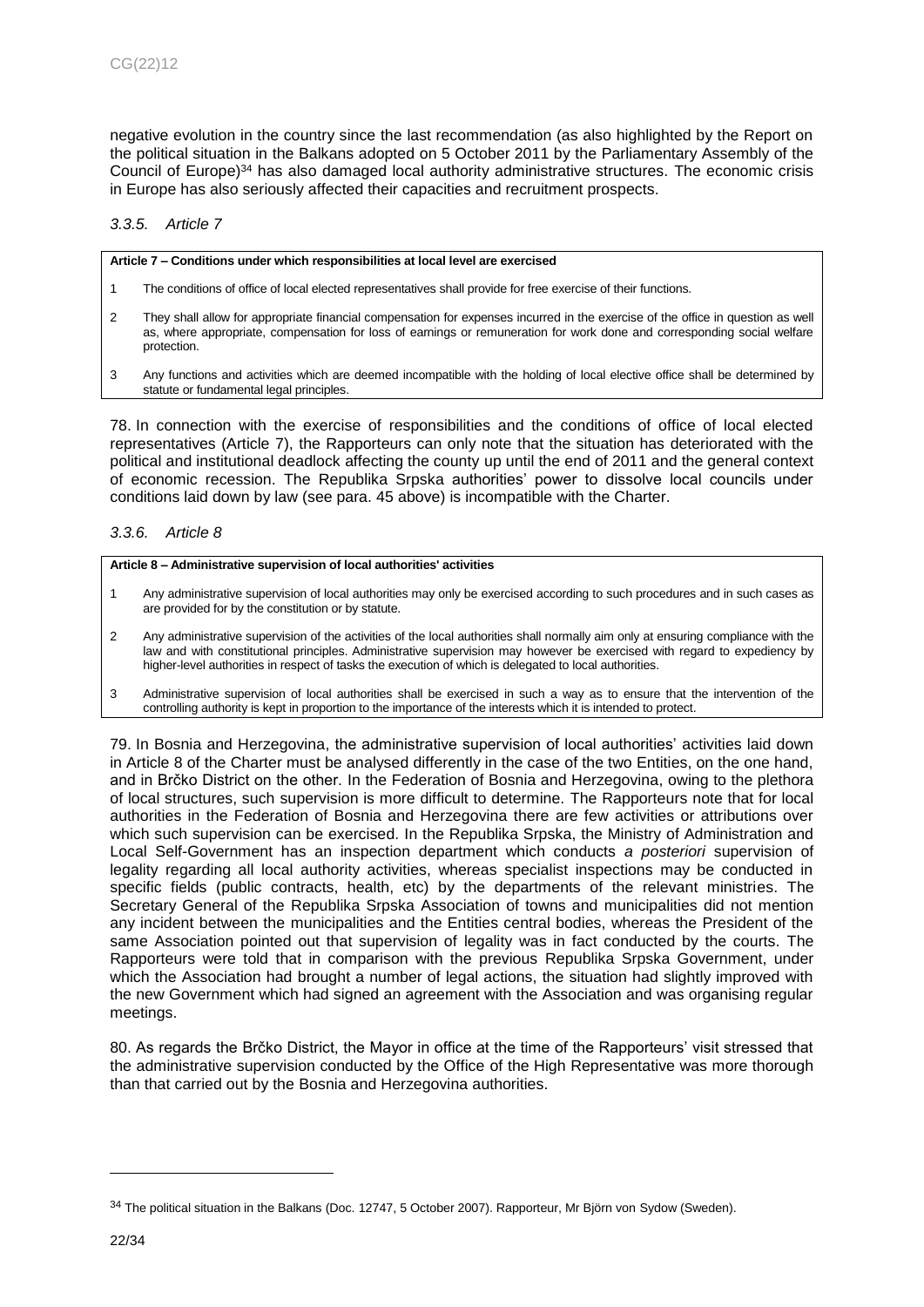### <span id="page-22-0"></span>*3.3.7. Article 9*

#### **Article 9 – Financial resources of local authorities**

- 1 Local authorities shall be entitled, within national economic policy, to adequate financial resources of their own, of which they may dispose freely within the framework of their powers.
- 2 Local authorities' financial resources shall be commensurate with the responsibilities provided for by the constitution and the law.
- 3 Part at least of the financial resources of local authorities shall derive from local taxes and charges of which, within the limits of statute, they have the power to determine the rate.
- 4 The financial systems on which resources available to local authorities are based shall be of a sufficiently diversified and buoyant nature to enable them to keep pace as far as practically possible with the real evolution of the cost of carrying out their tasks.
- 5 The protection of financially weaker local authorities calls for the institution of financial equalisation procedures or equivalent measures which are designed to correct the effects of the unequal distribution of potential sources of finance and of the financial burden they must support. Such procedures or measures shall not diminish the discretion local authorities may exercise within their own sphere of responsibility.
- 6 Local authorities shall be consulted, in an appropriate manner, on the way in which redistributed resources are to be allocated to them.
- 7 As far as possible, grants to local authorities shall not be earmarked for the financing of specific projects. The provision of grants shall not remove the basic freedom of local authorities to exercise policy discretion within their own jurisdiction.
- 8 For the purpose of borrowing for capital investment, local authorities shall have access to the national capital market within the limits of the law.

81. Compliance with Article 9 is one of the most important issues for local authorities in Bosnia and Herzegovina. Local authority finance depends on the redistribution of VAT, which accounts for almost 60% of their revenue. A general finding emerged early on in the visit: local authorities in Bosnia and Herzegovina are far from having "adequate financial resources of their own", never mind being able to "dispose freely" of them. They can only introduce and levy a restricted number of local taxes (land tax is the main one), and these taxes are not very substantial (the proportions of these resources available to local authorities clearly work in favour of the Entities and the Central State). For instance, 60% of franchise tax is placed at the disposal of the Cantons. Only 20% of local budgets in the Republika Srpska come from specific local authority taxes. The Federation of Bosnia and Herzegovina audit considered budget planning "dysfunctional" to the extent that it did not take account of real resources or of the difficulties encountered in collecting taxes, particularly at the local level. In the Federation of Bosnia and Herzegovina, local authorities can borrow on the international money markets up to a maximum 10% of the local budget, whereas in Republika Srpska this option is prohibited by law. Throughout Bosnia and Herzegovina the funds earmarked for equalisation by the Entities or Cantons (in the Federation of Bosnia and Herzegovina) often exceed the specific resources of local authorities.

82. Financial equalisation operates at all levels in Bosnia and Herzegovina. At Central State level VAT is paid into an account which is inaccessible to the Entities, and from which the funds required for Brčko District are first of all debited, followed by the resources for financing Central State expenditure, with a small proportion being used for equalisation between the Entities. At Republika Srpska level, equalisation accounts for a small amount of the resources provided to territorial authorities. In the Federation of Bosnia and Herzegovina the method of equalisation among the Cantons themselves is more effective than that operated by the Cantons among the local authorities. It is often the main source of funding for the local level. It was particularly difficult to obtain statistics in order to clarify the situation. In 2011, following the political deadlock at State level, the Bosnia and Herzegovina public authorities operated on the basis of the budgets adopted in 2010, and these figures were not communicated to the delegation.

83. Lastly, one recurrent problem in all former Yugoslav countries concerns municipal property, which is not always in conformity with the requirements of the Charter. Shortly before the wars in the early 1990s the Yugoslav Federal State had nationalised most of the real estate belonging to natural and legal persons, including local authority property. After Yugoslavia broke up, the secessionist States retained the regulations on municipal property in their territories, primarily in order to fill their coffers. The Constitution of Bosnia and Herzegovina does not include explicit provisions on the division of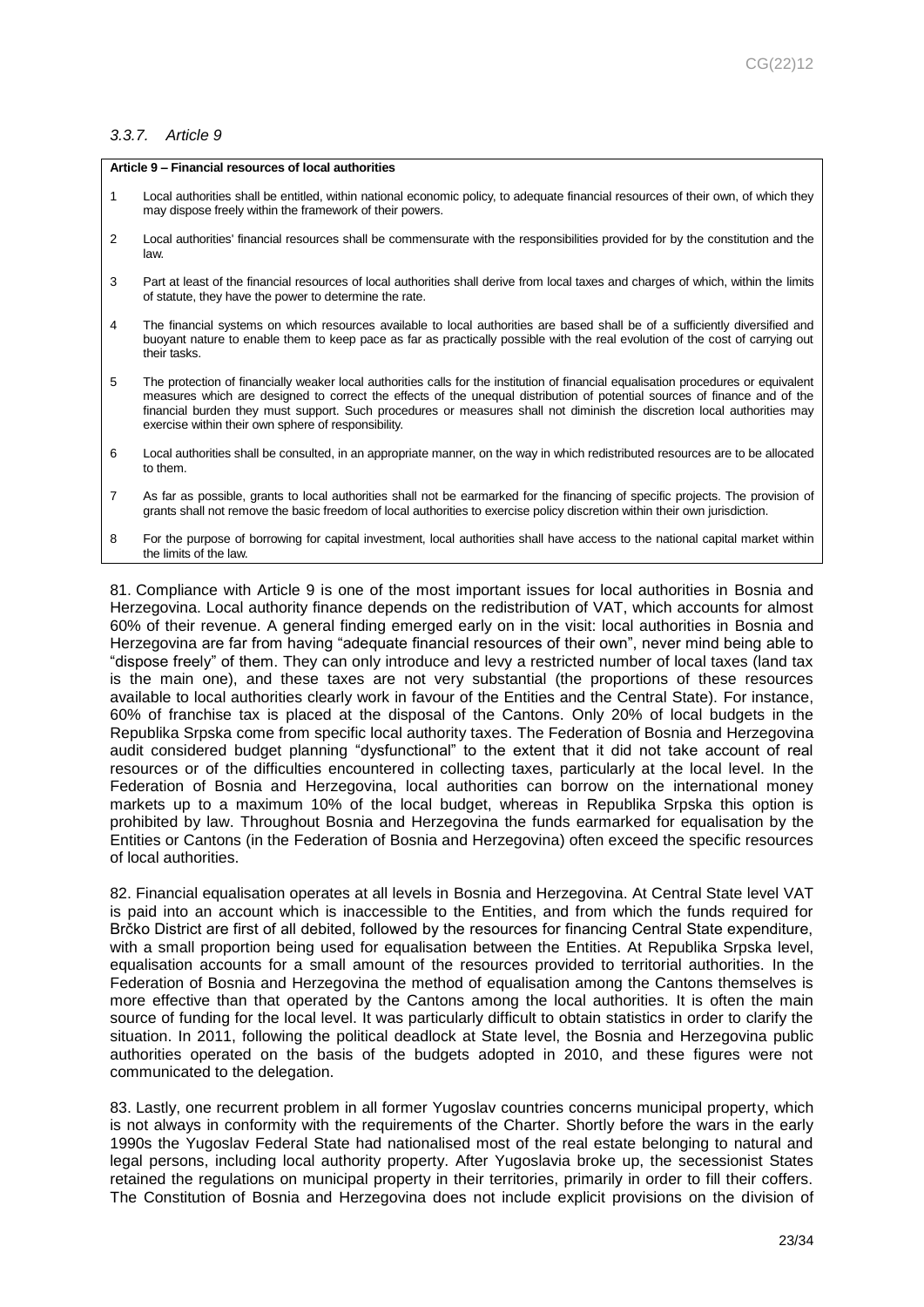State property between different levels of government and the two Entities are in disagreement over their respective rights to use, administer and dispose of public property. This situation persists in Bosnia and Herzegovina, partly because of the diversity of power structures and the fragmentation of local authorities. It poses a serious threat to the resources available for local authorities and also raises the question of access to the natural resources located in the territories of the different local and regional authorities, as well as the corresponding concessions.

84. The political and economic situation specific to Bosnia and Herzegovina suffers from the added negative effects of the economic crisis in Europe, and the fact that the allocation of functions between the entities (and cantons in the Federation of Bosnia and Herzegovina) and the local authorities is anything but clear. All this may explain - without justifying - the non-observance of the principle of proportionality of resources with the competences of the local authorities (Article 9 para. 2). Compliance with Article 9 para. 2 is an unattainable requirement in the current state in Bosnia and Herzegovina. The principle of proportionality, the cornerstone of local autonomy in financial matters, may remain a distant goal even in Bosnia and Herzegovina. The rapporteurs consider that the Congress could provide practical assistance to authorities in order to contribute usefully to a step towards this goal of compliance with Article 9.

### <span id="page-23-0"></span>*3.3.8. Article 10*

**Article 10 – Local authorities' right to associate**

- 1 Local authorities shall be entitled, in exercising their powers, to co-operate and, within the framework of the law, to form consortia with other local authorities in order to carry out tasks of common interest.
- 2 The entitlement of local authorities to belong to an association for the protection and promotion of their common interests and to belong to an international association of local authorities shall be recognised in each State.
- 3 Local authorities shall be entitled, under such conditions as may be provided for by the law, to co-operate with their counterparts in other States.

85. For the time being, intermunicipal co-operation within the meaning of Article 10 is only a distant prospect for local authorities. Nevertheless, the delegation notes with satisfaction the aforementioned advances concerning the city of Sarajevo and the city of East Sarajevo, which points to a brighter future once the most pressing issues have been resolved.

# <span id="page-23-1"></span>*3.3.9. Article 11*

#### **Article 11 – Legal protection of local self-government**

Local authorities shall have the right of recourse to a judicial remedy in order to secure free exercise of their powers and respect for such principles of local self-government as are enshrined in the constitution or domestic legislation.

86. In connection with Article 11, the legal and judicial protection of self-government is clearly one of the fields effectively covered by the two Entities' Law on local self-government. These texts provide remedies and facilities for effective protection of the freedom of local authorities, and confer *locus standi* on various interlocutors, including local authority representatives and associations, or representatives of the judiciary in both Entities. This means that access to justice is both possible and real, and is being both implemented and promoted. The Federation of Bosnia and Herzegovina and Republika Srpska Constitutional Courts informed the delegation that a great deal of their work related to proceedings concerning self-government.

<span id="page-23-2"></span>87. This cuts both ways, however, because while it is all well and good for local authorities to defend their interests, it is also worrying to note that judicial remedies are necessary in order to achieve this goal, so necessary, indeed, that the courts in question note that such proceedings constitute a fairly large proportion of their activities. Moreover, the Rapporteurs also qualify their conclusions with the fact that legal remedies do not always seem to bear fruit, since some of the parties we spoke to pointed out that it was not uncommon for judicial decisions to be implemented extremely late, or even not at all.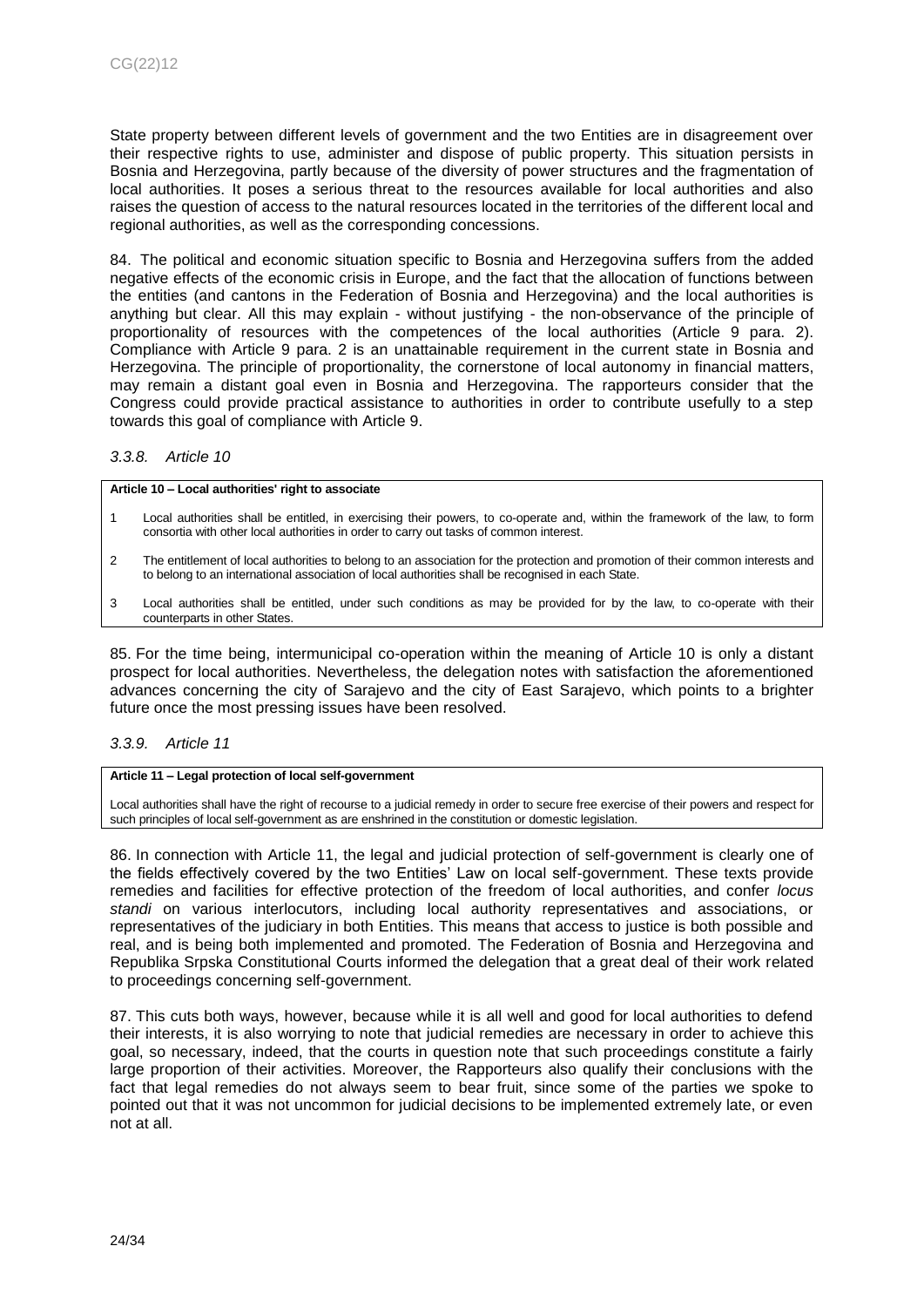# *3.4. Regional democracy: the Reference Framework for Regional Democracy*

88. Bosnia and Herzegovina was founded at the beginning of the 1990s as a highly fragmented State. The specific situation of Bosnia and Herzegovina is such that no one, not even the best-informed observer, could pinpoint with any certainty the level at which regional democracy might be exercised. If we consider Bosnia and Herzegovina as being the Central State, the two Entities and, possibly, Brčko District, might be taken as the regional level, but the situation on the ground does not at all confirm this assumption. Furthermore, taking both Entities as the central level within which the regional level should operate has the conceptual drawback of disregarding the Central State of Bosnia and Herzegovina and the unitary structure of the Republika Srpska.

89. There seems to be a general consensus on the fact that regional democracy in the Federation of Bosnia and Herzegovina is exercised at cantonal level. However, the assessments of the role played by the cantons in terms of regional democracy are rather ambivalent. One aspect which is often stressed in all the reports, recommendations and evaluations regarding the Federation of Bosnia and Herzegovina is the threat posed by the cantonal level to local self-government, at the levels both of the Federation of Bosnia and Herzegovina Entity and of Bosnia and Herzegovina. The evaluations by the Congress's previous monitoring missions, the Venice Commission and various local players (central or local public authorities and civil society) have all reached the same conclusion. Cantons do not form a uniform territorial structure, but are highly diversified in accordance with variable criteria. Of the 10 existing Cantons, three fall short of the criteria established by law for canton status. The way in which they are defined in the Federation of Bosnia and Herzegovina Constitution makes it possible in practice to reduce local self-government. The distribution of decision-making powers in the field of local self-government between the Entity and the Cantons is so vague as to give the Cantons considerable discretionary power, thus depriving the municipalities and the towns of any scope for real action.

90. These aspects remain unchanged today. The persons and authorities we met during the two visits mentioned difficulties linked to the apportionment of competences and the exercise of what they see as coming under their authority, particularly in a context where the Cantons are advantaged vis-à-vis the attributions assigned to administrative and financial resources, and more generally regarding political affairs. In the view of the authorities in question, the Cantons seem to be regarded more as a problem for local self-government and regional democracy than as a regional level as generally understood by regions in Europe.

91. In its Opinion on the constitutional situation in Bosnia and Herzegovina and the powers of the High Representative, adopted at its 62<sup>nd</sup> plenary session in March 2005, the Venice Commission suggested a "radical" solution to this problem, viz the pure and simple abolition of the Cantons, "thereby creating a situation similar to that in the Republika Srpska".<sup>35</sup> Similarly, according to the same source, given that in Bosnia and Herzegovina legislative and executive responsibilities are usually exercised concurrently by the same organ, generally at the highest level, "a step in the right direction" would be to concentrate the legislative function at Federation of Bosnia and Herzegovina level, "making the Cantons structures of a mainly executive nature". <sup>36</sup> Nevertheless, should the abolition of the Cantons prove impossible in political terms, the Venice Commission also recommended concentrating legislative activities at Federation of Bosnia and Herzegovina level, which should help rationalise administration at both Federation of Bosnia and Herzegovina and cantonal levels. This presupposes an overhaul of the Federation of Bosnia and Herzegovina Constitution, which currently only confers limited powers on the Entity while assigning the others to the Cantons. Furthermore, it would be useful to define the respective attributions of the Entity and the Cantons in much greater detail, as this would reinforce regional democracy.

92. No change was noted here since the previous monitoring mission. Since, as explained above, the Federation of Bosnia and Herzegovina Constitution is a kind of political compromise, it would be very difficult to reform because of the major consequences this would have on the other aspects of the compromise reached. Reinforcement of what was initially regarded as the regional/local level constituted a basic precondition for putting an end to the ethnic strife.

<sup>&</sup>lt;sup>35</sup> Opinion on the constitutional situation in Bosnia and Herzegovina and the powers of the High Representative, adopted at its 62<sup>nd</sup> plenary session (Venice, 11 and 12 March 2005) (Doc. CDL-AD(2005)004), para. 51.

<sup>36</sup> Ibid.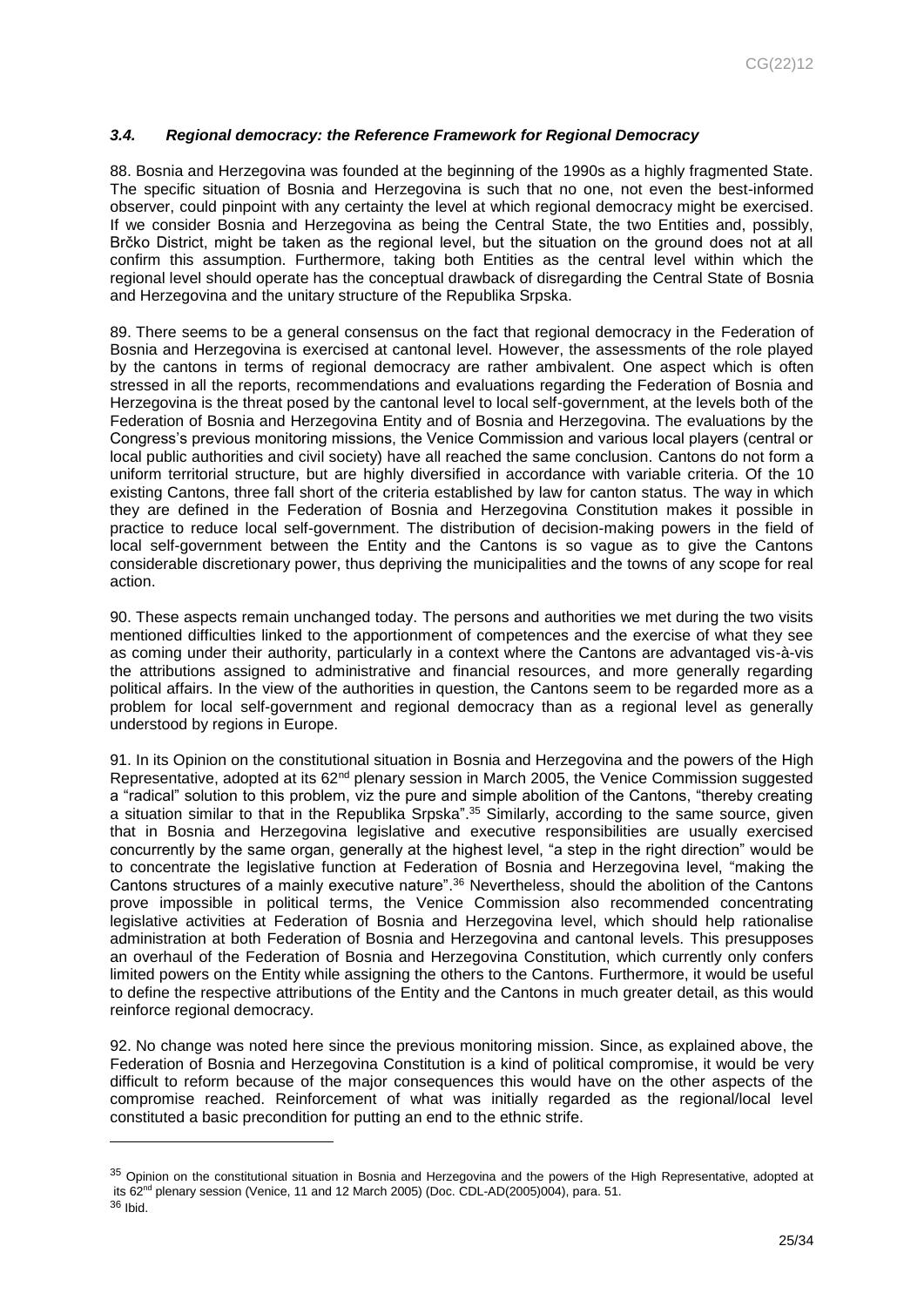93. Given the apparent confusion about the concept of a regional level in Bosnia and Herzegovina and the difficulties in apprehending the role of the Cantons as vehicles for regional democracy in the Federation of Bosnia and Herzegovina, the Rapporteurs consider that the Council of Europe's Reference Framework for Regional Democracy should be used to steer developments in this State.

# <span id="page-25-0"></span>**4. Conclusions**

94. The political and institutional deadlock in Bosnia and Herzegovina which has considerably hardened since the last national elections has had undeniable repercussions on local self-government and regional democracy. The lack of compromise between the representatives of the three ethnic groups paralysed all governmental levels up until the end of 2011. At the present time the State is unable to effectively guarantee the honouring of the country's commitments as regards local selfgovernment and regional democracy. The ethnic criterion anchored in the Bosnia and Herzegovina Constitution increases the complexity and inefficiency of local authority administrative structures.

95. In this context, various Council of Europe bodies have impressed on the Bosnian people the need for constitutional reform,<sup>37</sup> a move which is now vital. The reform should comprise, alongside other major aspects, safeguards against discrimination among Bosnian citizens in the electoral field and a guarantee on local self-government under the terms set out in the European Charter of Local Self-Government. While a direct reference to the European Charter of Local Self-Government is not obligatory in the Constitution, compliance with this text and its use as a standard-setting instrument are *sine qua nons* for honouring the commitments entered into by States signing and ratifying the Charter.

96. Bosnian legislation on local self-government is generally compatible with the principles set out in the Council of Europe's Charter of Local Self-Government, but many problems persist. The existing provisions are often too vague or else allow for too many derogations to standards and values generally recognised in Europe, and so do nothing to consolidate the democratic process which is under way. Clear apportionment of the decision-making powers of the Central State and the local authorities is consequently needed both for democracy in Bosnia and Herzegovina and for the proper functioning of the State and its public services.

97. In practical terms, the increased fragmentation of the territory and the municipalities on ethnic grounds is intensifying the local authorities' lack of confidence and of responsibility. Before the armed conflicts in the early 1990s there were 109 municipalities throughout Bosnia and Herzegovina, but nowadays there are 143 (79 in the Federation of Bosnia and Herzegovina and 63 in the Republika Srpska, and also the Brčko District). Some of these municipalities are cut off from the rest of their corresponding Entities or else are located very far from the Capital. Others are near the boundaries between Entities or Cantons. They all have difficulty discharging their duties vis-à-vis their local communities, which makes them even more vulnerable in the face of the (often arbitrary) decisionmaking powers of the Cantons and Entities. Moreover, this fragmentation very often leads to the deterioration or even abolition of pre-existing public services, which exacerbates financial problems which are already severe in a country in political, economic and social transition which is also having to cope with the financial crisis common to all European countries.

98. This combination of negative aspects, together with all the superimposed decision-making levels, causes difficulties which seem insuperable from the political and institutional angles, at all national levels, and is generating expenditure which a relatively small population cannot afford, in addition to the authorities' problems with creating specific sources of income of their own. Local government dependence on the Central level is intensified by all these factors, especially as regards financial resources, which prevents the emergence of medium- or long-term projects. Lastly, the overly vague legislative framework, particularly in terms of apportioning competences between the central level (Bosnia and Herzegovina or Entities) and the local level completes the picture vis-à-vis the extremely

<sup>&</sup>lt;sup>37</sup> In its Opinion on the constitutional situation in Bosnia and Herzegovina and the powers of the High Representative adopted in March 2005, the Venice Commission pointed out that "constitutional reform is indispensable since present arrangements are neither efficient nor rational and lack sufficient democratic content".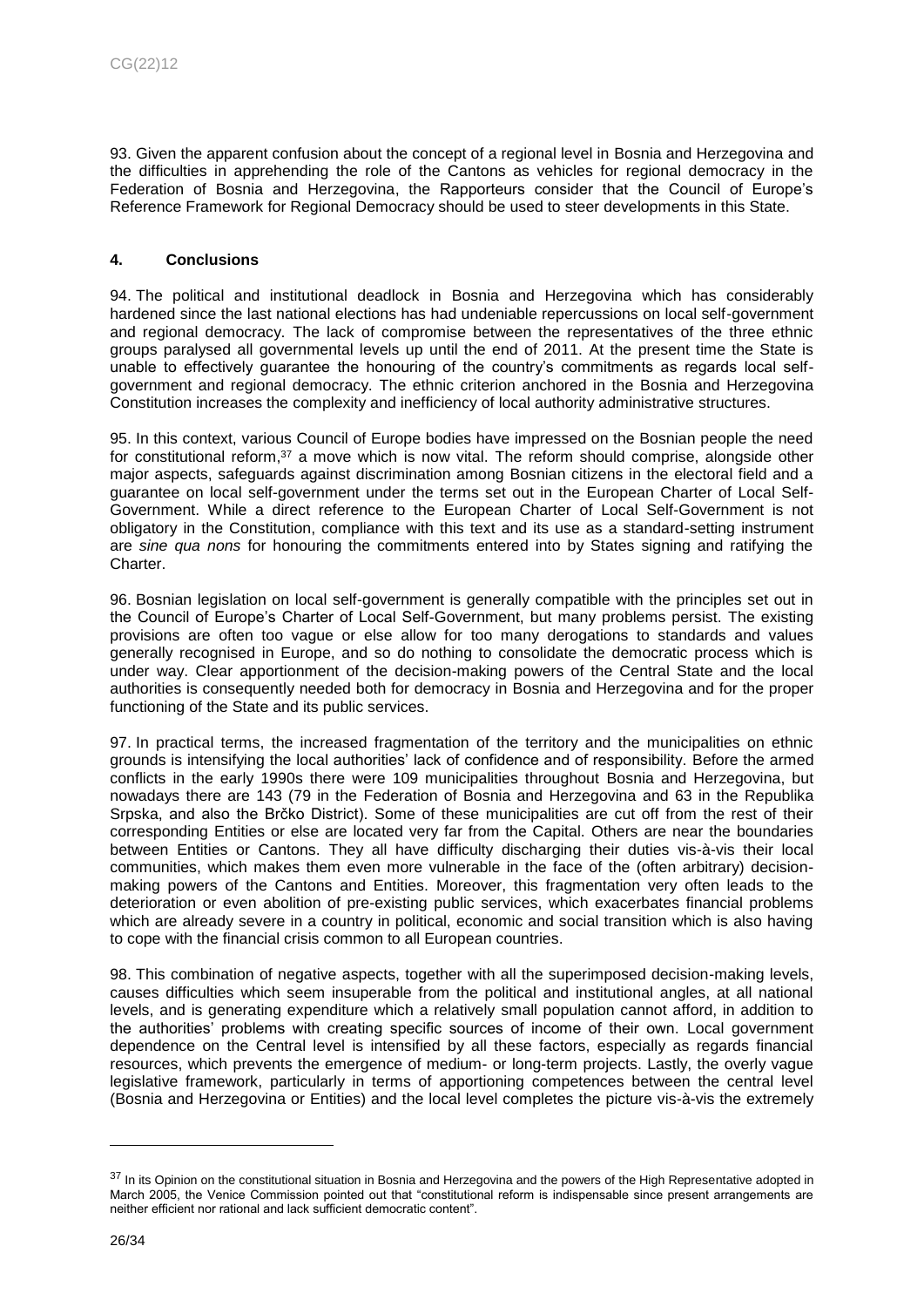complex and difficult situation facing Bosnia and Herzegovina in the field of local and regional democracy.

99. It is therefore vital to initiate structural reforms in the Federation of Bosnia and Herzegovina. In view of its area, its population and its state of economic development, this country cannot afford to keep such complex institutions.

100. Furthermore, given that the Republika Srpska is a unitary State, the lack of a regional structure there makes it even more important to reinforce local self-government, which is underdeveloped at the moment.

101. In this connection it would be sensible to conduct an effective transfer of powers and financial resources to the local level, at least as currently provided for in Bosnia and Herzegovina legislation, and to downscale the intermediate cantonal level in the Federation of Bosnia and Herzegovina. Reinforcing local self-government in the Republika Srpska could boost the efforts to consolidate, harmonise and standardise the Central State.

102. If all these changes were accompanied by an expansion of regional democracy, preferably at Entity level (which seems best placed for the task in conceptual and practical terms), it is possible that we will see a general consolidation of democracy in Bosnia and Herzegovina.

103. In the light of the current situation and the serious consequences of the political deadlock, particularly at the local level, the delegation thinks the Congress should be asked to contribute, or at least to offer its help to any authorities so requesting, to the establishment of strong, effective local self-government in Bosnia and Herzegovina, and if necessary to an expert opinion on a draft standardsetting text. The Rapporteurs feel that the Congress should be able to co-operate in introducing mechanisms for the development of an appropriate institutional framework in the field of selfgovernment, particularly with the help of both Entities' associations of local authorities.

104. Lastly, the Rapporteurs welcome the setting up, since their visit, of a Bosnia and Herzegovina delegation to the Congress. They see this move as a positive factor and hope that the members of this new delegation will co-operate in ensuring greater local and regional democracy in Bosnia and Herzegovina.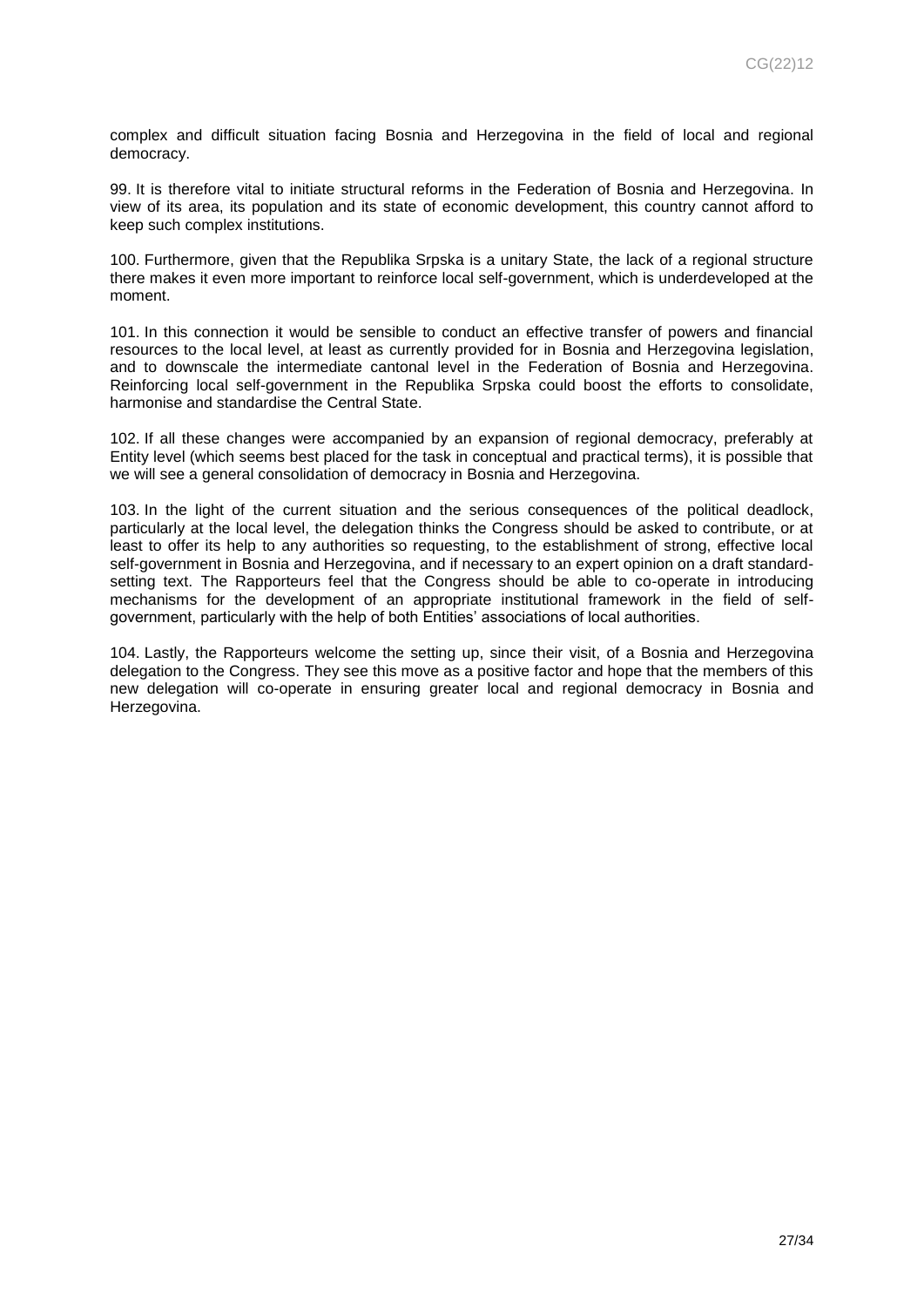# <span id="page-27-0"></span>**Appendix 1 – Programme of the Congress monitoring visit in Bosnia and Herzegovina (11-14 April 2011 and 12-13 December 2011)**

# **1 ST PART OF THE VISIT: 11 - 14 APRIL 2011 IN SARAJEVO, BANJA LUKA ET BRCKO**

### Rapporteurs:

Mr Jean-Marie BELLIARD, Co-Rapporteur on regional democracy, Member of the Monitoring Committee of the Congress, Regional Councillor of Alsace (France)

Mr Beat HIRS, Co-Rapporteur on local democracy, Member of the Monitoring Committee of the Congress, Mayor of Rorschacherberg (Switzerland)

# Expert:

Ms Elena Simina TANASESCU, Consultant, Member of the Group of Independent Experts on the European Charter of Local Self-Government of the Congress

### Congress Secretariat:

Jean-Philippe BOZOULS, Executive Secretary, Head of Department Chamber of Local Authorities, Table Office and Statutory Committees

Ms Lilit NIKOGHOSYAN, Co-Secretary of the Monitoring Committee

# **SUNDAY, 10 APRIL 2011, SARAJEVO**

### **Meeting with Ms Mary Ann HENNESSEY, Head of Council of Europe Office in Bosnia and Herzegovina**

### **Working dinner with the representatives of the international community**:

Mr Yuri AFANASIEV, UN Resident Coordinator/UNDP Resident Representative Mr Boris IAROCHEVITCH, Head of Operations at the EU Delegation to Bosnia and Herzegovina Mr Andrea CELLINO, Director of Policy and Planning at the OSCE Ms Julia MAGER, representative of OSCE Human Dimension Department

# **MONDAY, 11 APRIL 2011, SARAJEVO**

### **Meeting with Ms Kata SENJAK, President of the Constitutional Court of the Federation of Bosnia and Herzegovina**

# **Meeting with the representatives of the Constitutional Court of Bosnia and Herzegovina**

Mr Mirsad ĆEMAN, Judge Mr Zdravko ĐURIČIĆ, Secretary General Mr Nedim ADEMOVIĆ, Chief of the President's Cabinet Mr Zvonko MIJAN, Registrar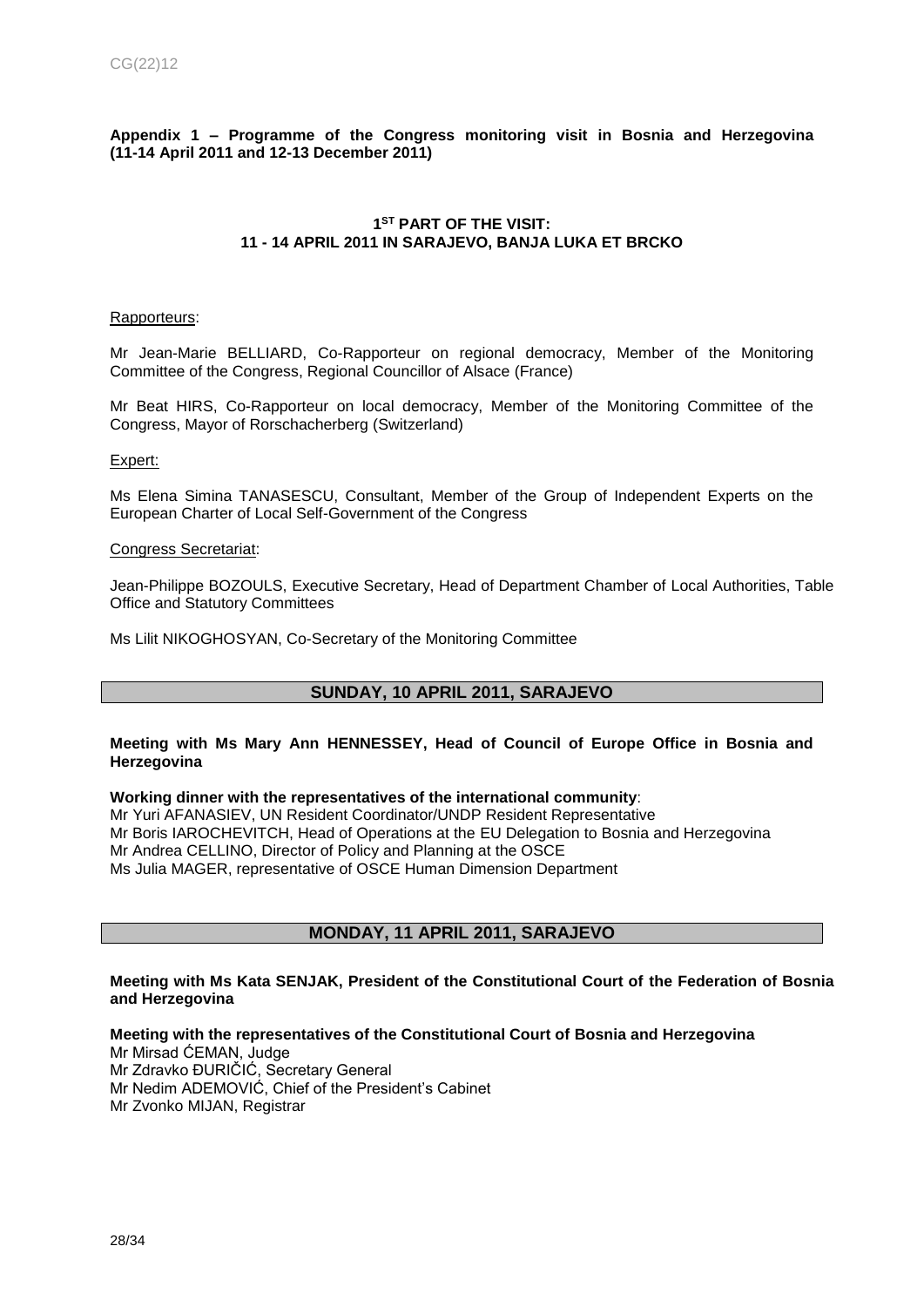### **Meeting with representatives of the Mayor's Office of Sarajevo**

Mr Igor KAMOČAJI, Deputy Mayor Mr Miroslav ŽIVANOVIĆ, Deputy Mayor Mr Salko NIKŠIĆ, Deputy Chairman of the City Council Mrs Dragana SOLAKOVIĆ, Assistant to the Mayor, representative of the Departments for Local Business Ms Nermina SULJEVIĆ, representative of the Departments for Local Business Mr Denis ZAIMOVIĆ, representative of the Department for Public Relations Ms Zinaida POTUR, representative of the Department for International Relations

### **Meeting with HE Ambassador Roderick W. MOORE, Principal Deputy High Representative and Brčko District Supervisor at the Office of the High Representative**

# **TUESDAY, 12 APRIL 2011, SARAJEVO**

**Meeting with the Bosnia and Herzegovina Ombudsman** Ms Jasminka DŽUMHUR Ms Nives JUKIĆ

**Meeting with Mr Feliks MIKULIĆ, Minister of Justice, Federation of Bosnia and Herzegovina Government**

**Working Lunch with Mr Emir SILAJDŽIĆ, Assistant Minister for Budget and Public Expenditure, Ministry of Finance, Federation of Bosnia and Herzegovina Government**

**Meeting with Mr Denis ZVIZDIĆ, Chairman, and members of the Parliament of Federation of Bosnia and Herzegovina**

**Meeting with members of the Association of Cities and Municipalities of the Federation of Bosnia and Herzegovina:**

Mr. Jasmin IMAMOVIĆ, Mayor of Tuzla Mr Emir BUBALO, Mayor of Konjic Mr Vlado ALILOVIĆ, Mayor of Vitez Mr Husejin SMAJLOVIĆ, Mayor of Zenica Ms Vesna TRAVLJANIN, Secretary General Mr Predrag ŠUPLJEGLAV, representing Mr Ljubo BEŠLIĆ, Mayor of Mostar Mr Ivo JERKIĆ INO, Mayor of Čitluk Municipality Mr Ibrahim HADZIBAJRIĆ, Mayor of Municipality Stari Grad in Sarajevo Mr Miroslav ŽIVANOVIĆ, Deputy Mayor of Sarajevo

**Meeting with Prof. Mirko PEJANOVIĆ, Dean of the Faculty of Political Science and former member of the Bosnia and Herzegovina Presidency**

# **WEDNESDAY, 13 APRIL 2011, BRCKO**

**Meeting with Mr Brano JOVIČIĆ, Secretary General of the Association of Cities and Municipalities of Republika Srpska**

#### **Meeting with Mr Dragan PAJIĆ, Mayor of Brčko**

**Meeting with representatives of the OHR and Brčko Final Award Office**

Mr Peter APPLEBY, Deputy Head of Office Ms Nataša MALINIĆ, Political Officer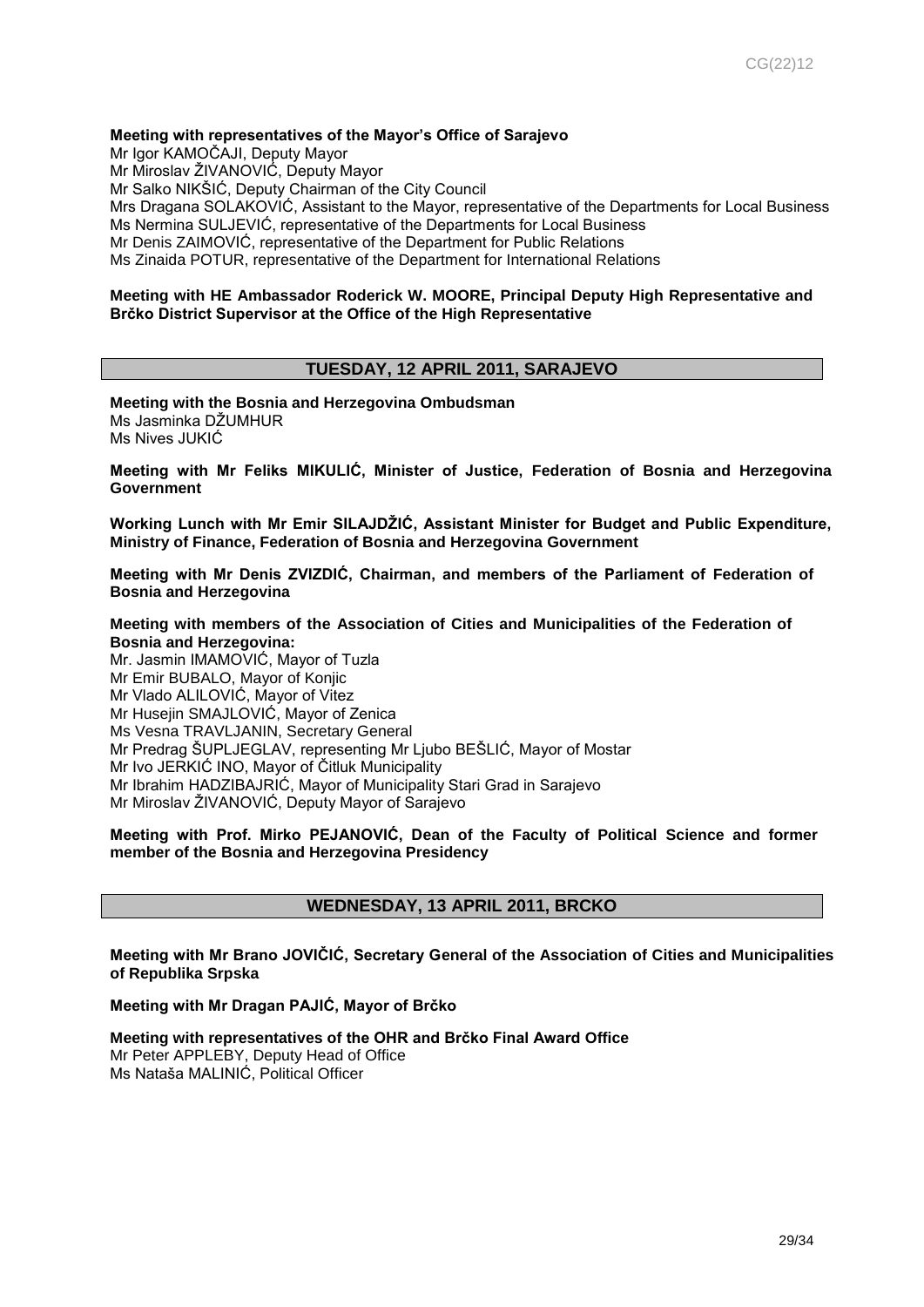# **THURSDAY, 14 APRIL 2011, BANJA LUKA**

### **Meeting with Mr Mirko ZOVKO, President of the Constitutional Court of Republika Srpska**

# **Meeting with Mr Dragoljub DAVIDOVIĆ, Mayor of Banja Luka and Mr Slobodan GAVRANOVIĆ, President of the City Assembly**

**Meeting with the representatives of the Republika Srpska Government** Ms Lejla REŠIĆ, Minister for Administration and Local Government Ms Milanka ŠOPIN, Assistant Minister of Local Self-Government

**Meeting with representatives of the National Assembly of Republika Srpska** Mr Igor RADOJIČIĆ, President of the National Assembly Mr Mladen BRANKOVIĆ, Chief of the Cabinet of the President Mr Milan GRUBOR, Senior Consultant in the Cabinet of the President

**Meeting with the representatives of the Republika Srpska Government** Ms Željka CVIJANOVIĆ, Minister for Regional Development of Republika Srpska Mr Zoran TEGELTIJA, Minister of Finance of Republika Srpska Ms Jovana ČARKIĆ, Assistant to the Minister of Regional Development

# **2 ND PART OF THE VISIT: 12 - 13 DECEMBER 2011 IN SARAJEVO, EAST SARAJEVO AND MOSTAR**

### Rapporteurs:

Mr Jean-Marie BELLIARD, Co-Rapporteur on regional democracy, Member of the Monitoring Committee of the Congress, Regional Councillor of Alsace (France)

Mr Beat HIRS, Co-Rapporteur on local democracy, Member of the Monitoring Committee of the Congress, Mayor of Rorschacherberg (Switzerland)

Expert:

Ms Elena Simina TANASESCU, Consultant, Member of the Group of Independent Experts on the European Charter of Local Self-Government of the Congress

### Congress Secretariat:

Jean-Philippe BOZOULS, Executive Secretary, Head of Department Chamber of Local Authorities, Table Office and Statutory Committees

Ms Dana KOROBKA, Co-Secretary of the Monitoring Committee

# **MONDAY 12 DECEMBER 2011**

### **Supreme Audit Office of the Federation of Bosnia and Herzegovina**

Mr Ibrahim OKANOVIĆ, Auditor general Mr Branko KOLOBARIĆ, Deputy Auditor General Mrs Anica PUDAR,, Head of Financial Audit of Institutions, Funds, Municipalities and Agencies Mrs Zineta REDŽEPAGIĆ, Head of Human Resources, Communication and International Relations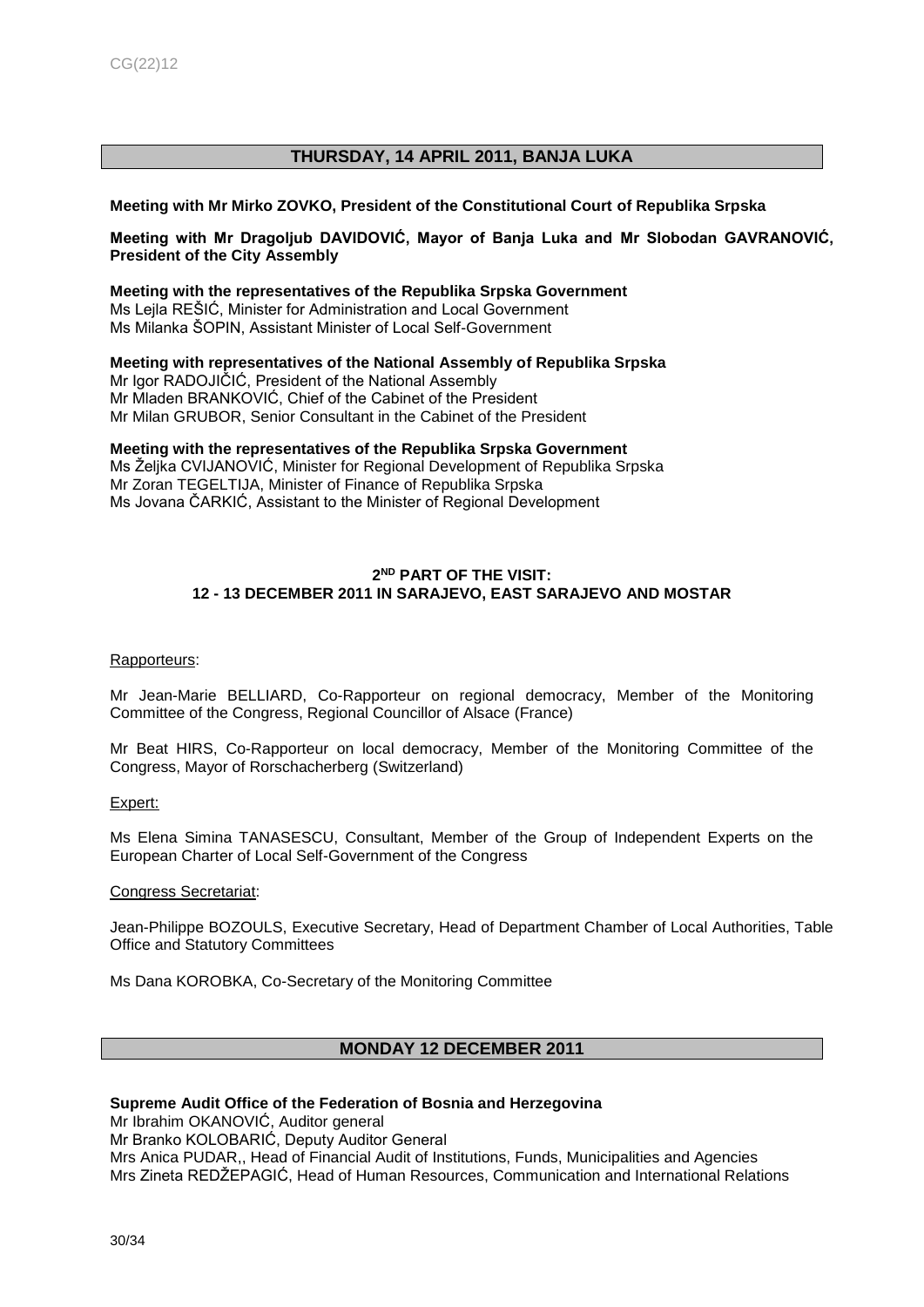# **Authorities of the Sarajevo Canton**

Mr Fikret MUSIĆ, Prime Minister of the Sarajevo Canton

Mrs Mirjana MALIĆ, President of the Cantonal Assembly, Head of Committee for Interparliamentary **Cooperation** 

Mr Ivan BRIGIĆ, Vice-President of the Cantonal Assembly, Head of the Committee for Constitutional Affairs

M. Abid KOLASINAC, Secretary of Cantonal Assembly Mr Esad HRVAČIĆ, Head of the Committee for Legal Affairs Mr Amir ZUKIĆ, Head of the Committee for Budget and Finance Mr Ali BUDANJ, Head of the Committee for Economy and Financial Policy Mr Ferid DAUTOVIĆ, Head of Committee for Justice, Human Rights and Civil Liberties

### **Ministry of Justice of the Federation of Bosnia and Herzegovina**

Mr Zoran MIKULIĆ, Minister of Justice Mr Ivan MATEŠIĆ, Assistant Minister for Administration

### **Supreme Audit Office of the Republika Srpska**

Mr Dušan ILIČIĆ, Deputy Auditor General

# **Authorities of the East Sarajevo City:**

Mr Vinko RADOVANOVIĆ, Mayor of the East Sarajevo Mr Miroslav LUČIĆ, President of the City Council Mr Pregrad VUČIĆEVIĆ, Vice-President of the City Council Mr Igor GOLIJANIN, Head of the Cabinet

# **TUESDAY 13 DECEMBER 2011**

### **Mostar City Administration:**

Mrs Radmila KOMADINA, Head Advisor to the Mayor Mr Miroslav LANDEKA, Head of Communication Department Mr Pregrad SUPLJEGLAV, Head of Department for Legal Affaires, Administration and Civil Protection

### **Mostar City Council:**

Mrs Slađana GOTOVAC, Vice- President of the City Council Mr Danijel VIDOVIĆ, Vice- President of the City Council Mme Marija SOLDO, Secretary of the City Council Mr Ibro HUSNIĆ, City Councillor Mr Oliver SOLDO, City Councillor Mr Adil ŠUTA, City Councillor Mr Adis ZILIĆ, City Councillor Mr Elvir ZLOMUŠICA, City Councillor Mr Marko GILJA, City Councillor

### **Cantonal Assembly of the Herzegovina-Neretva Canton:**

Mr Ramiz JELOVAC, President of the Cantonal Assembly Mr Tomislav MARTINOVIĆ, Member of the Cantonal Assembly Mr Nerin DIZRAD, Member of the Cantonal Assembly Mr Muzair PENAVA, Head of the Cabinet Mrs Želka ČUČE, Secretary of the Cantonal Assembly

### **Government of the Herzegovina-Neretva Canton:**

Mr Radenko MIRIĆ, Minister for Justice, Government and Local Self-Government of the Canton Mr Radoslav NOVAK, Deputy Minister for Administration Mr Jure JERKIĆ, Head of the Office of Legislation Mrs Kristina CRNJAC, Head of Communication Department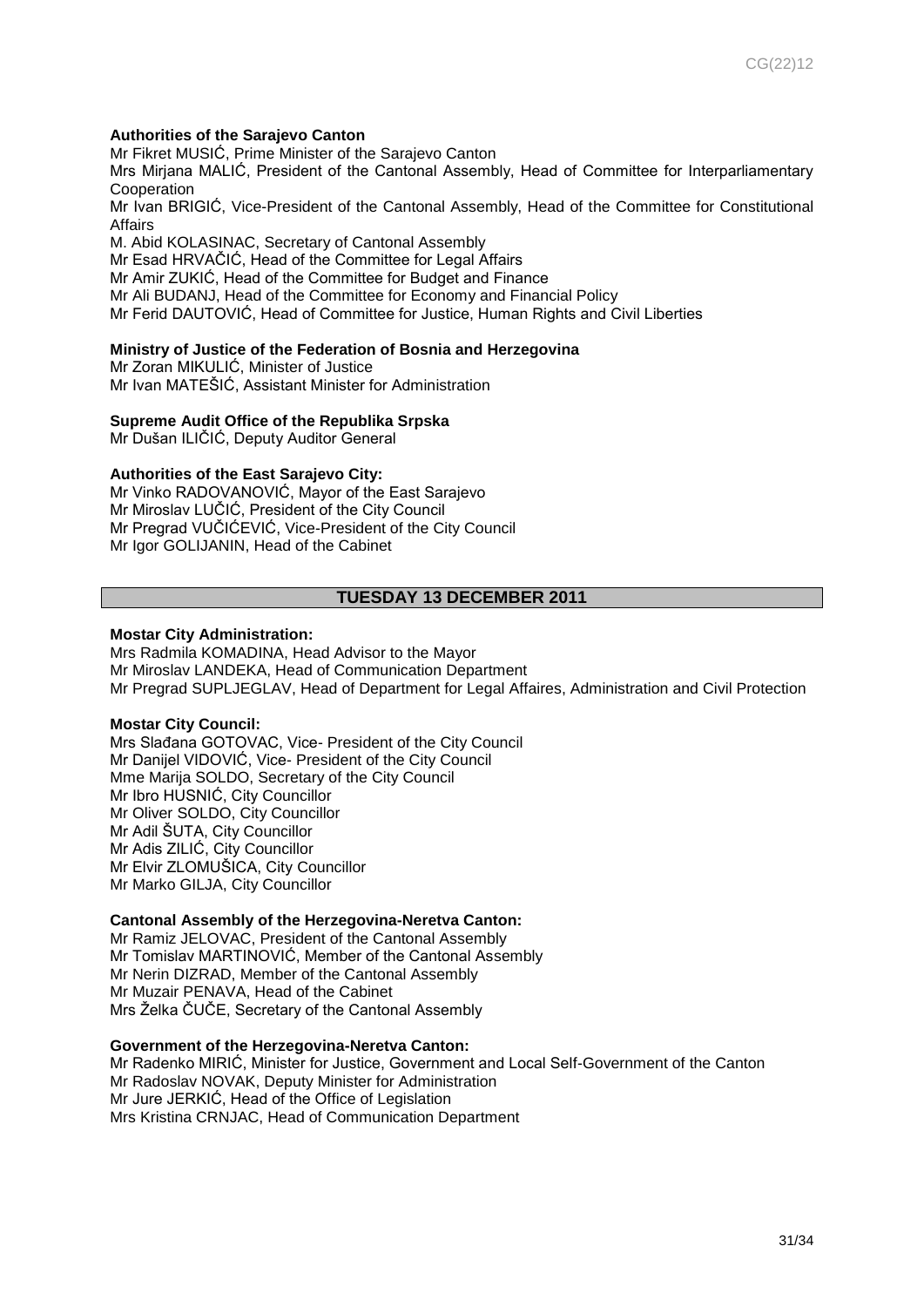<span id="page-31-0"></span>**Appendix 2 – Overview of the state of implementation of human rights at local and regional levels**

# **HUMAN RIGHTS AT LOCAL AND REGIONAL LEVEL**

- 1. The Rapporteurs note with satisfaction certain efforts by the Bosnia and Herzegovina authorities to strengthen human-rights protection at all levels and enforce human rights in legislation, particularly at cantonal and municipal levels. The law prohibiting all forms of discrimination came into force on 6 August 2009 and applies to actions by all public bodies at State, entity, canton and Brčko District level, municipal bodies, legal persons exercising public authority and all natural and legal persons.<sup>38</sup> Legislation necessary for application of the law on protection of the rights of persons belonging to national minorities and on councils of national minorities in the parliaments of the two entities and of certain cantons has been introduced. The town of Tuzia has established a Council of National Minorities at municipal level.
- 2. Nevertheless, given the complex institutional structure of Bosnia and Herzegovina, much remains to be done to harmonise and align legislation on human-rights principles at cantonal and municipal level.
- 3. The delegation therefore welcomes with satisfaction the decision of the Government of the Canton of Sarajevo requiring all cantonal authorities to take account of the opinion of the Ministry of Justice and of the Department responsible for harmonising legislation with the provisions of the European Convention on Human Rights in preparing the relevant legislation.
- 4. Despite certain progress noted particularly in the latest reports by the Council of Europe Commissioner for Human Rights,<sup>39</sup> the European Commission against Racism and Intolerance,<sup>40</sup> the Advisory Committee of the Framework Convention for the Protection of National Minorities and other Council of Europe bodies<sup>41</sup>, a formidable number of problems remains at State level and at cantonal and municipal levels. The origin of these problems lies in the Dayton Agreement aimed at introducing multi-ethnicity and ensuring legal protection of the two entities based on ethnic foundations. The judgment by the Constitutional Court of Bosnia and Herzegovina of 1 July 2000 in the case known as the "constituent peoples" case and the judgment of the European Human Rights Court of 22 December 2009 in the case of *Sejdic and Finci v. Bosnia and Herzegovina<sup>42</sup> ,* as well as the recent Parliamentary Assembly Resolution 1855 (2012)<sup>43</sup>, stress constitutional discrimination against those known as the "others". The absence of constitutional reform of this provision strongly affects not only the formal respect of internationally recognised minimum standards in the area of human-rights protection but also raises difficulties in operation of the State at all levels.
- 5. Amendments to Section 13.14 of the Bosnia and Herzegovina electoral law were made in 2008 in order to strengthen direct participation by minority groups in public life at municipal level. Since then, two electoral systems have been used in elections to the municipal assemblies and town councils: a proportional system has been introduced for candidates from the "constituent peoples" and a single-candidate majority system for seats reserved for the candidates of minorities has been applied. Furthermore, under the new regulations a national minority is entitled to not less than one seat on the municipal assembly/town council when it accounts for over 3% of the local electorate on the basis of data in the last (1991) census.

<sup>38</sup> The first judgment based on this law was delivered by the Mostar Municipal Court on behalf of a moderately mentally handicapped child who was being discriminated against in regard to his right of access to education.

<sup>39</sup> Report by Thomas Hammarberg, Commissioner for Human Rights of the Council of Europe, following his visit to Bosnia and [Herzegovina \(en anglais uniquement\). Doc. CommDH\(2011\)11 / 29 March 2011](https://wcd.coe.int/ViewDoc.jsp?id=1766837&Site=CommDH&BackColorInternet=FEC65B&BackColorIntranet=FEC65B&BackColorLogged=FFC679)

<sup>40</sup> [ECRI Report on Bosnia and Herzegovina \(fourth monitoring cycle\). Doc. CRI \(2011\) 2, 8 February 2011](http://www.coe.int/t/dghl/monitoring/ecri/Country-by-country/Bosnia_Herzegovina/BIH-CBC-IV-2011-002-ENG.pdf)

<sup>41</sup> [Consultative Committee of the Framework Convention for the Protection of National Minorities and other Council of Europe](https://wcd.coe.int/ViewDoc.jsp?Ref=CM/ResCMN(2009)6&Language=lanEnglish&Ver=original&Site=CM&BackColorInternet=C3C3C3&BackColorIntranet=EDB021&BackColorLogged=F5D383)  [bodies; Second Opinion on Bosnia and Herzegovina. \(ACFC/OP II \(2008\)005\); Resolution CM/ResCMN \(2009\) 6 on](https://wcd.coe.int/ViewDoc.jsp?Ref=CM/ResCMN(2009)6&Language=lanEnglish&Ver=original&Site=CM&BackColorInternet=C3C3C3&BackColorIntranet=EDB021&BackColorLogged=F5D383)  [Implementation of the Framework Convention for the Protection of National Minorities by Bosnia and Herzegovina.](https://wcd.coe.int/ViewDoc.jsp?Ref=CM/ResCMN(2009)6&Language=lanEnglish&Ver=original&Site=CM&BackColorInternet=C3C3C3&BackColorIntranet=EDB021&BackColorLogged=F5D383)

<sup>&</sup>lt;sup>42</sup> Judgement in the Sejdic and Finci v. Bosnia and Herzegovina case of 22 December 2009, GC, No 27996/06, para 56, 77

<sup>&</sup>lt;sup>43</sup> Functioning of democratic institutions in Bosnia and Herzegovina (Resolution 1855 (2012).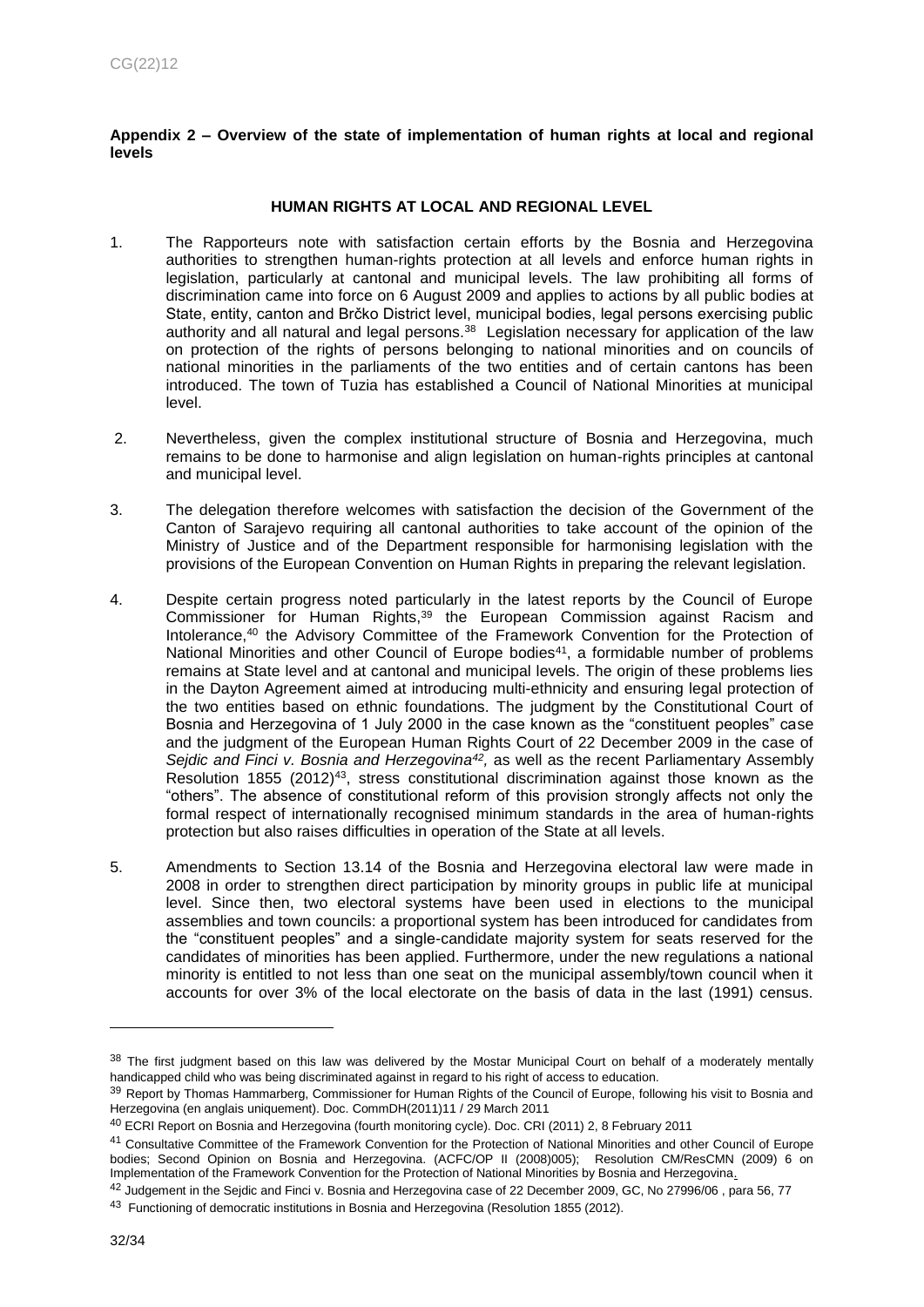This threshold of 3% laid down by the law is attained in only a few municipalities: according to the 1991 census only 4 municipalities fall within this category.<sup>44</sup> In addition, during local elections in 2008 there were other obstacles confronting the representatives of national minorities: the absence of clear information about the procedures for candidate registration, indication of the representatives of national minorities in the voting lists as independent candidates, which caused some confusion. The delegation considers it necessary to take all steps needed to ensure that national minorities have a real and effective right of representation on bodies elected at local level.

- 6. It is also evident that the 1991 census figures used as a reference for implementing policy on human-rights protection are no longer valid. This shortcoming represents an important barrier to the implementation of legislation on national minorities. The law on the census of population, households and housing adopted by the House of Peoples of Bosnia and Herzegovina provides for organisation of the next census in April 2013. This could help with a better design of targeted measures for improving the position of national minorities, particularly at cantonal and municipal levels.
- 7. Meetings with the Ombudsman institution and with representatives of cantonal and municipal authorities have revealed serious difficulties to the delegation as regards the financing of local programmes for the protection of human rights. The funds allotted at local level are often insufficient to guarantee the social rights of all vulnerable population groups. Most of the targeted programmes are currently funded by international stakeholders.
- 8. Despite the adoption of several laws implementing framework laws in the educational field adopted at the level of the entities, the Brčko District and cantons, various formidable problems relating particularly to secondary education persist. In some municipalities, including Sarajevo and Banja Luka, children attend mono-ethnic schools with a school curriculum that differs particularly on culturally sensitive subjects. The practice of segregating pupils according to their ethnic or national belonging is also perpetuated through the system of "two schools under the same roof" to be found in over 50 schools in the Federation of Bosnia and Herzegovina. The school education system in this entity is highly decentralised, with the cantons possessing extensive responsibilities in this field. The cantonal authorities of the Federation of Bosnia and Herzegovina must strengthen their efforts to introduce a "neutral" school system. Experience in the Brčko District proves that ethnically diverse classes can be organised provided teachers are properly trained.
- 9. Discrimination frequently takes place against people who do not belong to the locally predominant ethnic group, including displaced persons who have come home after the war and are now in the position of minorities. Returned persons often live in areas where there is no infrastructure. Although the available funds are fairly large for returns by displaced persons, they are often not aimed at the specific needs of the individuals concerned and their families. The NGOs say that local administrative procedures for allotting these funds are often marked by a lack of transparency and by corruption.<sup>45</sup> Over 7500 displaced persons live in collective centres in unhealthy conditions. Mention should be made of the Lucavica collective centre near Sarajevo. Since the centre became municipality property in 2006, inhabitants of the centre have been required to pay to the municipality a rent of one convertible Bosnian Mark per square metre in addition to charges (for water, heating, electricity).<sup>46</sup> Discrimination also occurs in the fields of employment, particularly in public-service employment, access to health care, social coverage and retirement benefits. Statistics show that local administrations often employ a large majority of the constituent people in their geographical areas.

<sup>44</sup> [Report by Thomas Hammarberg, Commissioner for Human Rights of the Council of Europe, following his visit to Bosnia and](https://wcd.coe.int/ViewDoc.jsp?id=1766837&Site=CommDH&BackColorInternet=FEC65B&BackColorIntranet=FEC65B&BackColorLogged=FFC679)  [Herzegovina \(English only\). Doc. CommDH \(2011\) 11/29 March 2011. Para 14](https://wcd.coe.int/ViewDoc.jsp?id=1766837&Site=CommDH&BackColorInternet=FEC65B&BackColorIntranet=FEC65B&BackColorLogged=FFC679)

<sup>45</sup> Report by Thomas Hammarberg, Commissioner for Human Rights of the Council of Europe, following his visit to Bosnia and [Herzegovina \(en anglais uniquement\). Doc. CommDH\(2011\)11 / 29 March 2011,](https://wcd.coe.int/ViewDoc.jsp?id=1766837&Site=CommDH&BackColorInternet=FEC65B&BackColorIntranet=FEC65B&BackColorLogged=FFC679) para. 89

<sup>46</sup> Report by Thomas Hammarberg, Commissioner for Human Rights of the Council of Europe, following his visit to Bosnia and Herzegovina [\(English only\). Doc.CommDH \(2011\) 11/29 March 2011,](Report%20by%20Thomas%20Hammarberg,%20Commissioner%20for%20Human%20Rights%20of%20the%20Council%20of%20Europe,%20following%20his%20visit%20to%20Bosnia%20and%20Herzegovina%20(en%20anglais%20uniquement).%20Doc.%20CommDH(2011)11%20/%2029%20March%202011) para 72